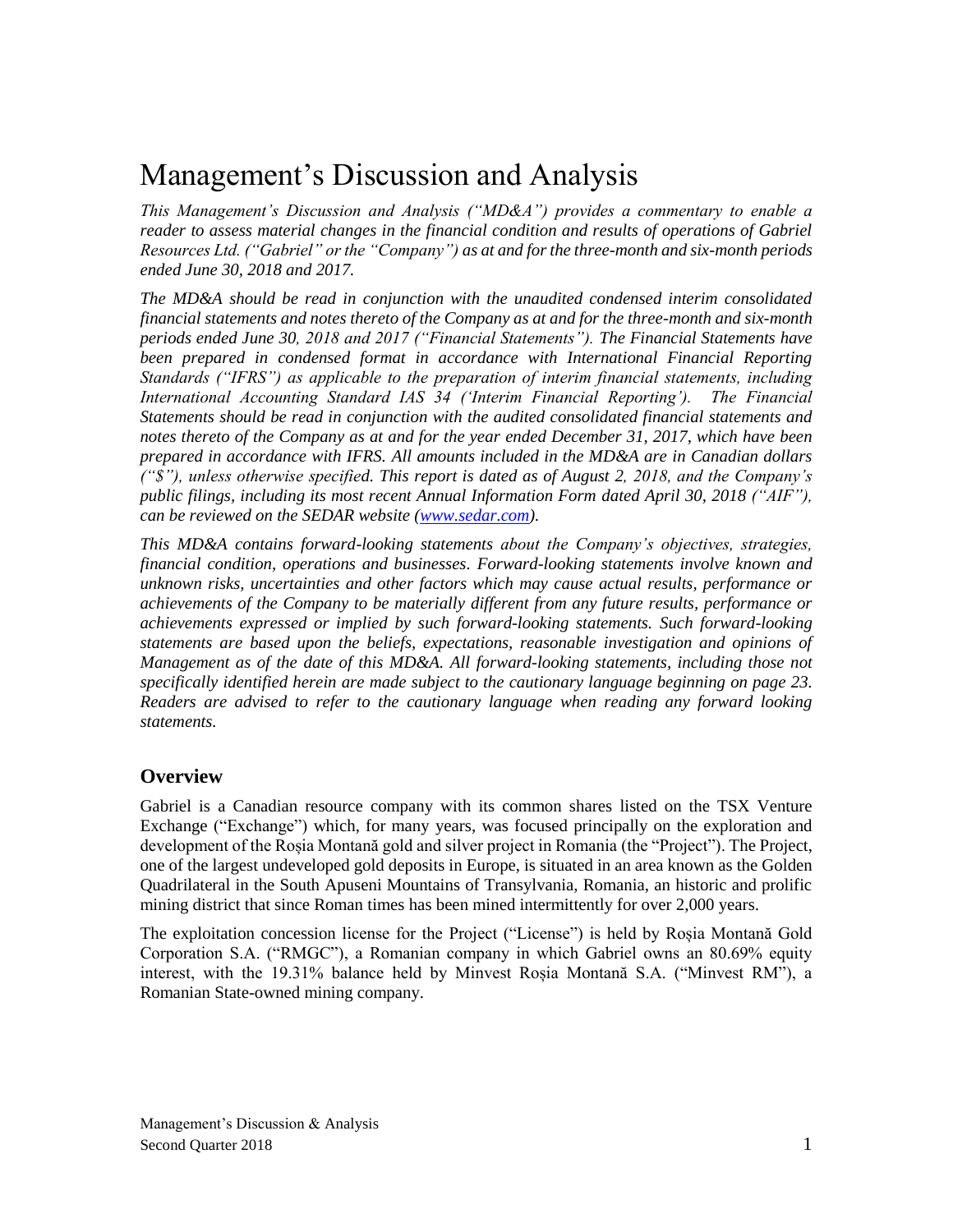Upon obtaining the License in 1999, RMGC along with Gabriel and its subsidiary companies (together the "Group") focused substantially all of their management and financial resources on identifying and defining the size of the four ore bodies, engineering to design the size and scope of the Project, surface rights acquisitions, rescue archaeology and environmental assessment and permitting. Despite the Company's fulfilment of its legal obligations and its development of the Project as a high-quality, sustainable and environmentally-responsible mining project, using best available techniques, Romania has blocked and prevented implementation of the Project without due process and without compensation, effectively depriving the Group entirely of the value of its investments.

On July 21, 2015, the Company and its wholly-owned subsidiary, Gabriel Resources (Jersey) Ltd. (together "Claimants"), filed a request for arbitration ("Arbitration Request") before the World Bank's International Centre for Settlement of Investment Disputes ("ICSID") against the Romanian State (the "Respondent") pursuant to the bilateral investment protection treaties which the Romanian Government has entered into with each of the Government of Canada and the Government of the United Kingdom of Great Britain and Northern Ireland for the Promotion and Reciprocal Protection of Investments (together the "Treaties") ("ICSID Arbitration"). The presiding tribunal for the ICSID Arbitration ("Tribunal") was constituted on June 21, 2016. In accordance with the procedural timetable determined by the Tribunal, the Claimants submitted their memorial on the merits of the claim (the "Memorial") on June 30, 2017, detailing, amongst other matters, the factual and legal arguments supporting their claims and the damages sustained.

In light of the continued absence of any positive engagement by the Romanian State since the Arbitration Request, the ICSID Arbitration has become the Company's core focus. Accordingly, any information set out below and elsewhere in this MD&A relating to the Project, the License, the Group's exploration and development activities in Romania and the Project approval and permitting process is for background purposes only and should not be interpreted as being indicative of the Company's expectations as at the date of this document regarding the future development of the Project.

## **ICSID Arbitration**

In reliance on numerous representations made and actions taken by the Romanian authorities and in the reasonable expectation that the Project would be evaluated in accordance with the law and reasonable technical standards and, ultimately, on its merits, the Claimants have invested over US\$700 million to maintain and develop the Project in accordance with all applicable laws, regulations, licenses, and permits. However, having encouraged the Claimants' investment in the Project, and also in defining mineral deposits at the Rodu-Frasin (epithermal gold and silver) site and reviewing the Tarnita (porphyry copper-gold) site, both within the Bucium area located in the vicinity of Roşia Montană ("Bucium Projects"), the Romanian State has frustrated and prevented the implementation of those developments in an unlawful, discriminatory and non-transparent manner, and ultimately abdicated the responsibility to make decisions on the permitting of the Project in contravention of the applicable legal framework.

As a consequence of Romania's acts and inactions, the Project has been stymied, depriving the Claimants of the use, benefit and entire value of their property rights associated with the Project and the Bucium Projects, which have effectively been taken without compensation in contravention of the applicable legal and administrative processes and requirements.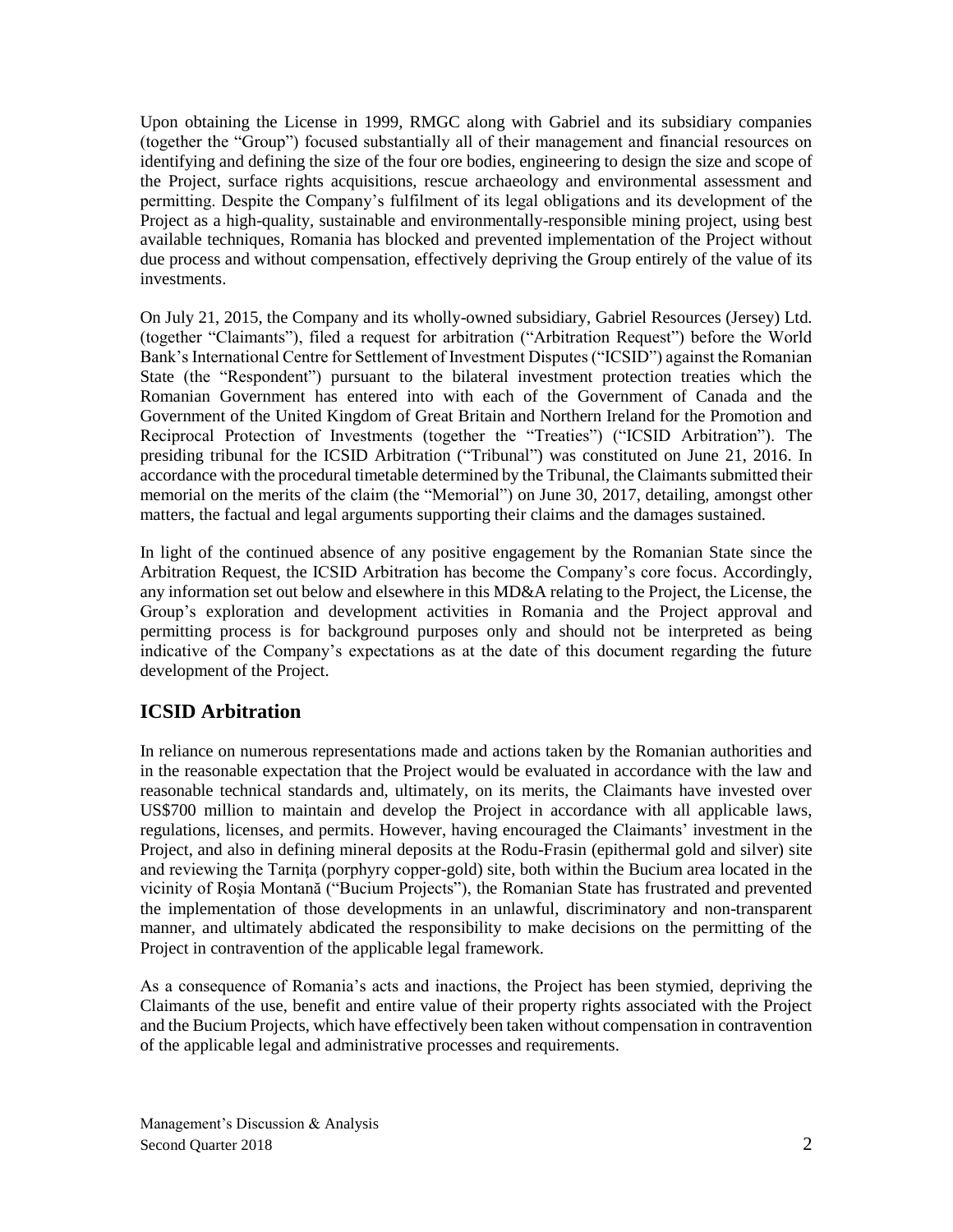The ICSID Arbitration seeks compensation for all of the loss and damage resulting from the Romanian State's wrongful conduct and its breaches of the Treaties' protections, including against expropriation, unfair and inequitable treatment and discrimination in respect of the Project and related licenses.

## **Status of the ICSID Arbitration**

On January 10, 2017, the Tribunal issued Procedural Order No.4 establishing a procedural calendar for the ICSID Arbitration, including specific dates for the filing of submissions by the parties and other necessary procedural matters. In accordance with Procedural Order No.4, the Claimants filed their Memorial on June 30, 2017.

On February 7, 2018, the presiding arbitrator, Ms. Teresa Cheng, resigned. As a result, the proceedings were suspended in accordance with the ICSID Arbitration Rules until such time as the vacancy was filled.

On February 22, 2018, Romania filed its counter-memorial ("Counter-Memorial") with ICSID in response to the Memorial.

On April 5, 2018, the Tribunal was reconstituted following the appointment of Professor Pierre Tercier as the presiding arbitrator and the suspension of the proceedings was lifted.

Following its reconstitution, the Tribunal issued Procedural Order No.9 establishing a revised procedural calendar for the ICSID Arbitration ("Procedural Calendar").

On May 25, 2018 Romania supplemented the submission of its Counter-Memorial with a further preliminary objection to the jurisdiction of the Tribunal ("Jurisdictional Challenge"). The Jurisdictional Challenge, which concerns the ability of Gabriel to utilize the United Kingdom-Romania bi-lateral investment treaty as a basis for claims in the ICSID Arbitration, will be assessed by the parties and the Tribunal alongside other submissions within the Procedural Calendar timelines noted below.

Gabriel, together with its counsel, is currently analyzing the Counter-Memorial and the Jurisdictional Challenge and is preparing its reply in support of its claim ("Reply"), to be filed in accordance with the revised Procedural Calendar which now includes the following key dates:

- Gabriel to file its Reply to the Counter-Memorial and its counter-memorial to the Jurisdictional Challenge by October 26, 2018.
- Romania to file its response to the Reply ("Rejoinder") and its reply on the Jurisdictional Challenge by May 3, 2019.
- Gabriel to file its rejoinder with regard to the Jurisdictional Challenge by June 7, 2019.
- A hearing on the merits of the claim before the Tribunal from December 2 to 13, 2019.

Following a process prescribed by certain Procedural Orders of the Tribunal, a redacted version of the Memorial was published and made available on the ICSID website on July 11, 2018. A copy of the Jurisdictional Challenge submission is also available on the ICSID website. In due course, Gabriel anticipates that the Counter-Memorial will be published on the ICSID website following the completion of redaction process in accordance with a procedure and timeframe agreed by the parties. A summary of the procedural aspects of the ICSID Arbitration, together with copies of the Procedural Orders issued by the Tribunal, are available on ICSID's website.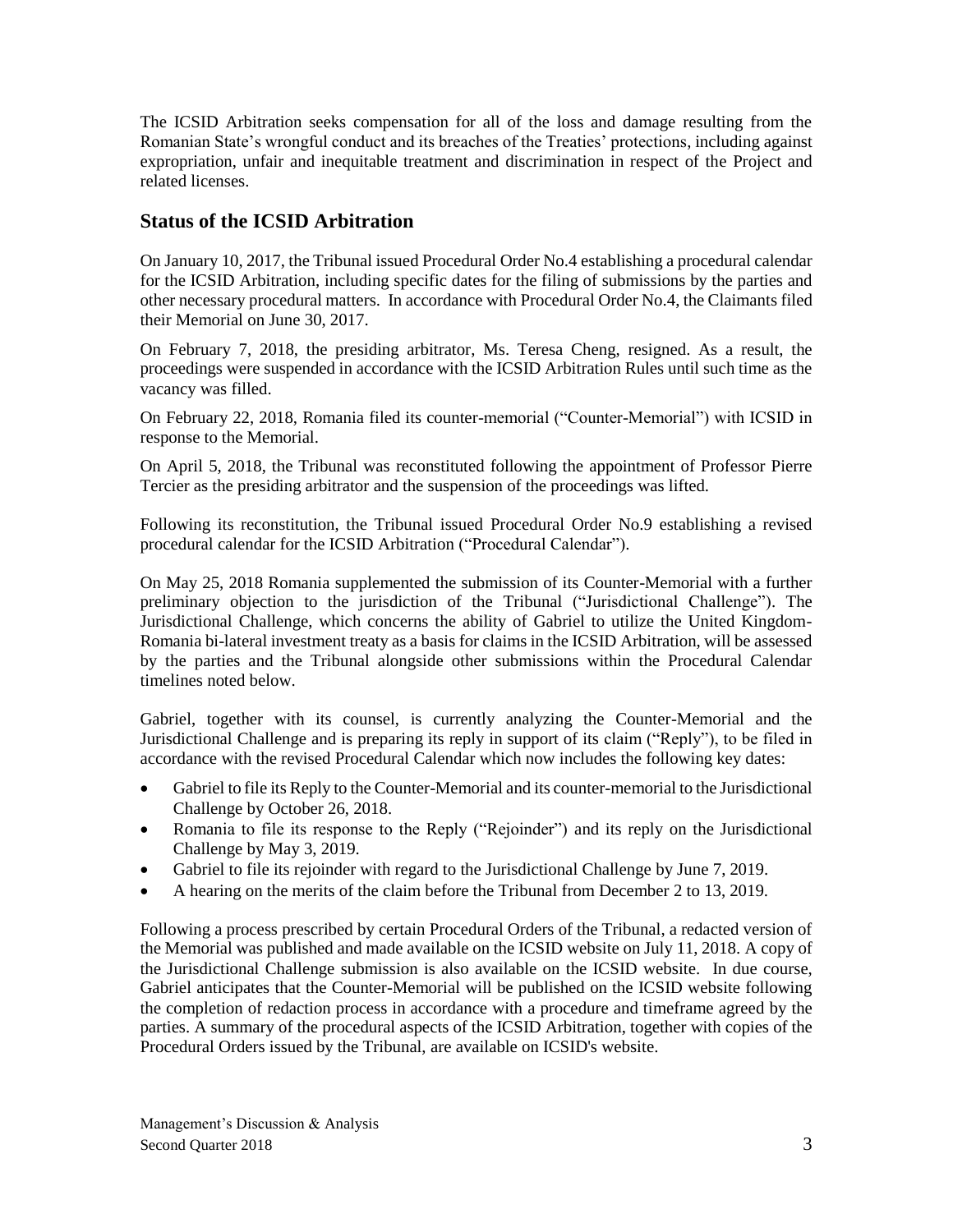### **RMGC Audits and Investigations**

Since the filing of the ICSID Arbitration, RMGC has been subjected to several audits and investigations by the Romanian National Agency for Fiscal Administration ("ANAF"), a Romanian Government agency operating under the Ministry of Public Finance, a Romanian Government department which is also charged with organizing and overseeing Romania's defense of the ICSID Arbitration. Management of Gabriel and RMGC consider that such audits and investigations are abusive in nature and have been initiated by the Romanian authorities in retaliation to the Claimants' filing of the ICSID Arbitration.

RMGC was served with a decision by ANAF assessing a liability for value added tax ("VAT") in the amount of RON 27m (approximately \$8.6m) on July 5, 2017 (the "VAT Assessment"). The assessment relates to VAT previously claimed and received by RMGC from the Romanian tax authorities in respect of RMGC's purchase of goods and services from July 2011 to January 2016.

On August 9, 2017, RMGC challenged the validity of the VAT Assessment before the ANAF Directorate-General for the Settlement of Complaints. The Company is advised by counsel that such challenge should have been determined by ANAF, pursuant to the Fiscal Procedure Code, within six months of the date of the lodging of RMGC's challenge application, however no decision was issued by ANAF within such period, or since. On April 5, 2018, RMGC initiated an action before the Alba Iulia Court of Appeal (Division for Administrative and Tax Claims) seeking the annulment of the VAT Assessment. The next hearing date for such challenge has been set for September 5, 2018.

RMGC also filed a request for a stay of enforcement of the VAT Assessment before the Alba Iulia Court of Appeal on August 10, 2017. On October 2, 2017, the Alba Iulia Court of Appeal admitted RMGC's request for a stay of enforcement of the VAT Assessment, pending the determination of RMGC's annulment challenge of the VAT Assessment. RMGC received a copy of the Court of Appeal's written decision on March 2, 2018. ANAF subsequently filed an appeal against this decision with the High Court of Cassation and Justice, however no hearing date for such appeal has yet been set. RMGC has filed a statement of defence in response to ANAF's appeal.

Further to the VAT Assessment, and notwithstanding the Court of Appeal's decision of October 2, 2017, RMGC received a further demand from ANAF in respect of interest and penalties related to the VAT Assessment for RON 18.6 million (approximately \$6.0 million) on October 23, 2017. The Company is advised by counsel that the enforcement of such demand for interest and penalties is also stayed by the Court of Appeal's decision.

The Company believes the VAT Assessment is fundamentally flawed and abusive. Further, the Company believes that the procedure followed by ANAF to arrive at the VAT Assessment, and the subsequent interest and penalties, was improper and unlawful and that the VAT Assessment conflicts with Romanian fiscal laws as well as the mandatory applicable principles of EU law. The Company intends to pursue all available legal avenues to challenge the VAT Assessment along with the interest and penalties and to fully protect its rights and assets.

In parallel with the VAT Assessment, and for over two years as of the date of this MD&A, a separate directorate of ANAF has continued to pursue an ad hoc investigation covering a broad range of operational activities and transactions of RMGC, and an increasing number of its suppliers, consultants and advisors, over an extensive period spanning 1997 to 2016 (the "ANAF Investigation"). Although RMGC is co-operating in good faith with ANAF, as at the date of this MD&A Gabriel still awaits formal indication of the grounds for the ANAF Investigation and neither the Company nor RMGC has received any feedback on its status.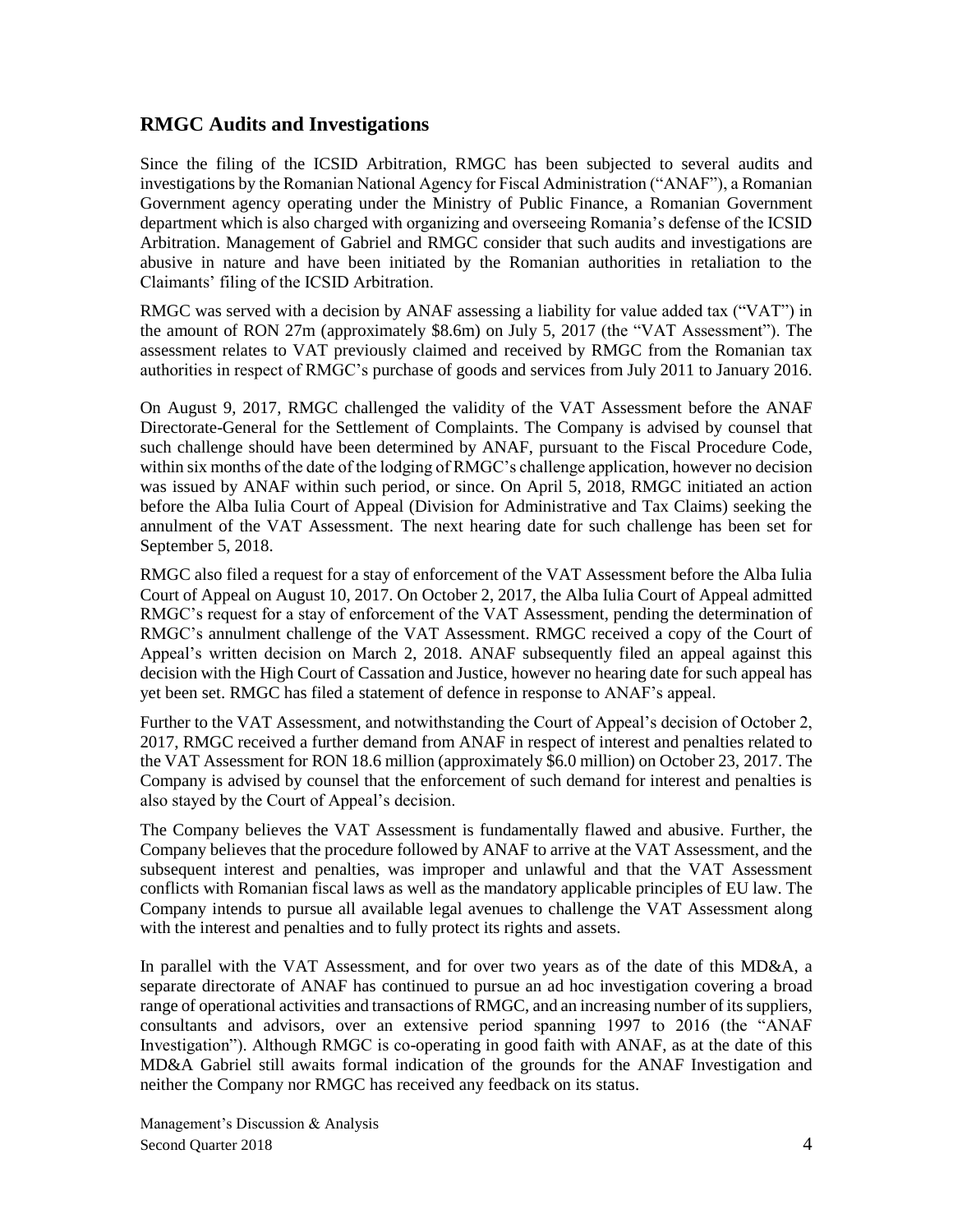## **Other Recent Developments**

## *Resignation of Chief Executive Officer*

On July 10, 2018 the Company announced that the President and Chief Executive Officer, Jonathan Henry, resigned from his position with immediate effect. Mr. Henry has signed an agreement with the Company to act as a consultant in connection with the ICSID Arbitration claim against Romania.

Keith Hulley, the Non-Executive Chairman of the Board, assumed the position of interim Chief Executive Officer of Gabriel until a permanent replacement is identified.

## *Long Lead-Time Equipment*

Long lead-time equipment comprised of crushing and milling equipment was originally procured by the Group between 2007 and 2009 for the operational phase of the Project. The prospect of the long lead-time equipment being used in the future for the purpose for which it was purchased is now considered remote.

Due to the status of the Project and the ongoing ICSID Arbitration, in December 2015, the Company formally engaged two specialist agents to broker the sale of this equipment ("LLTE").

During the third quarter of 2016, the Gabriel Group sold a gyratory crusher plus spares for net proceeds of US\$1.5 million (approx. \$2.0 million). On May 4, 2018 the Gabriel Group sold a ball mill plus spares for net proceeds of US\$3.3 million (approx. \$4.3 million). The Company continues, through its agents, to procure the sale of the remaining long lead-time equipment. Both the 2016 and 2018 LLTE sales achieved net sales proceeds in excess of the carrying value.

At June 30, 2018, the carrying amount of the remaining long-lead time equipment was assessed for indicators of impairment and Management deemed it appropriate to record a further impairment charge of \$3.9 million.

### *UNESCO World Heritage List*

In February 2016, the Ministry of Culture submitted an initial application to the United Nations Educational, Scientific and Cultural Organization (UNESCO) for the placing of an area referred to as the "Roşia Montană Mining Cultural Landscape", an area which includes the Project footprint, on UNESCO's "Tentative List" to be declared a UNESCO World Heritage site.

On January 4, 2017, the Ministry of Culture submitted the nomination file ("Nomination File") for the inclusion of the "Roşia Montană Mining Cultural Landscape" on the UNESCO World Heritage List. Notwithstanding their significant interests in the nominated area, neither the Company nor RMGC were notified of, or consulted on, this proposal.

At its meeting on July 2, 2018, the UNESCO World Heritage Committee considered a late request of the Romanian Government to postpone its decision on the inclusion of the Roșia Montană Mining Cultural Landscape on the UNESCO World Heritage List due to the ongoing ICSID Arbitration. Following debate at this meeting, the World Heritage Committee postponed a decision on the Nomination file for up to three years due to the "ongoing international arbitration" in accordance with Art. 159 of the operational guidelines for the implementation of the World Heritage Convention.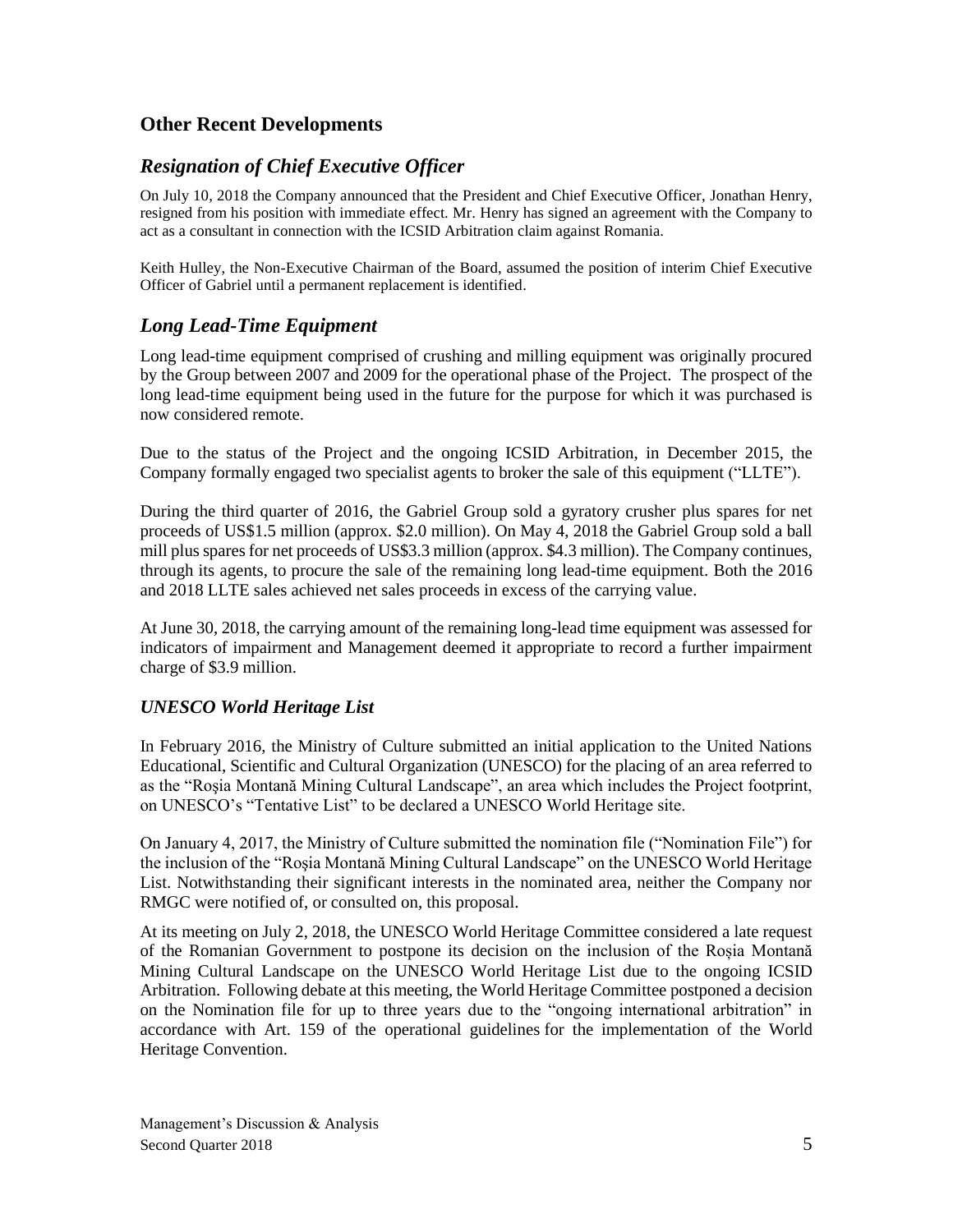The Minister of Culture subsequently confirmed that the Romanian Government had not withdrawn the Nomination File but requested the postponement of a decision on the file until such time as the ICSID Arbitration is settled in order to "to protect the national assets and financial interests of the Romanian state".

### *Legal Challenges in Romania*

Gabriel determined in 2015 that RMGC should withdraw from a number of legal actions related to the Project, the majority of which concerned claims of third party NGOs challenging administrative deeds issued by public authorities, given, amongst other matters, the commencement of the ICSID Arbitration and the ongoing requirement for the Group to reduce its cost base. RMGC has now withdrawn from all such legal proceedings.

Notwithstanding the foregoing, RMGC has continued to defend a limited number of claims initiated by certain former employees seeking additional severance payments and certain individuals seeking damages allegedly arising from the impact of the resettlement of some of the community on such claimants' businesses and RMGC's activities in the area. The Company considers that these claims are without merit and to date the majority of these claims have been rejected by the Romanian courts.

During the second quarter of 2018, and save as disclosed above in the section entitled "*RMGC Audits and Investigations*", there were no material developments in any legal proceedings involving the Group.

## **Outlook**

Notwithstanding the ongoing ICSID Arbitration, the Company remains open to engagement with the Romanian authorities in order to achieve an amicable resolution of the dispute or a settlement enabling the Group to develop the Project. In the meantime, the Company's current plans for the ensuing year are as follows:

- the advancement of the ICSID Arbitration, including, amongst other matters, the preparation and filing of the Reply;
- the continued assessment of the Company's activities and resources necessary to support the preservation of its core assets and rights;
- carefully managing its cash resources (including the disposition of the remaining long leadtime equipment acquired for the Project);
- the identification and evaluation of financing alternatives to support the continued activities of the Gabriel Group, including but not limited to the advancement of the ICSID Arbitration; and
- the protection of its rights and interests in Romania (including appropriate support to RMGC in respect of any further abusive, illegal, or retaliatory behavior of the Romanian authorities and, so far as reasonably practical and desirable, ensuring that existing licenses and permits remain in good standing).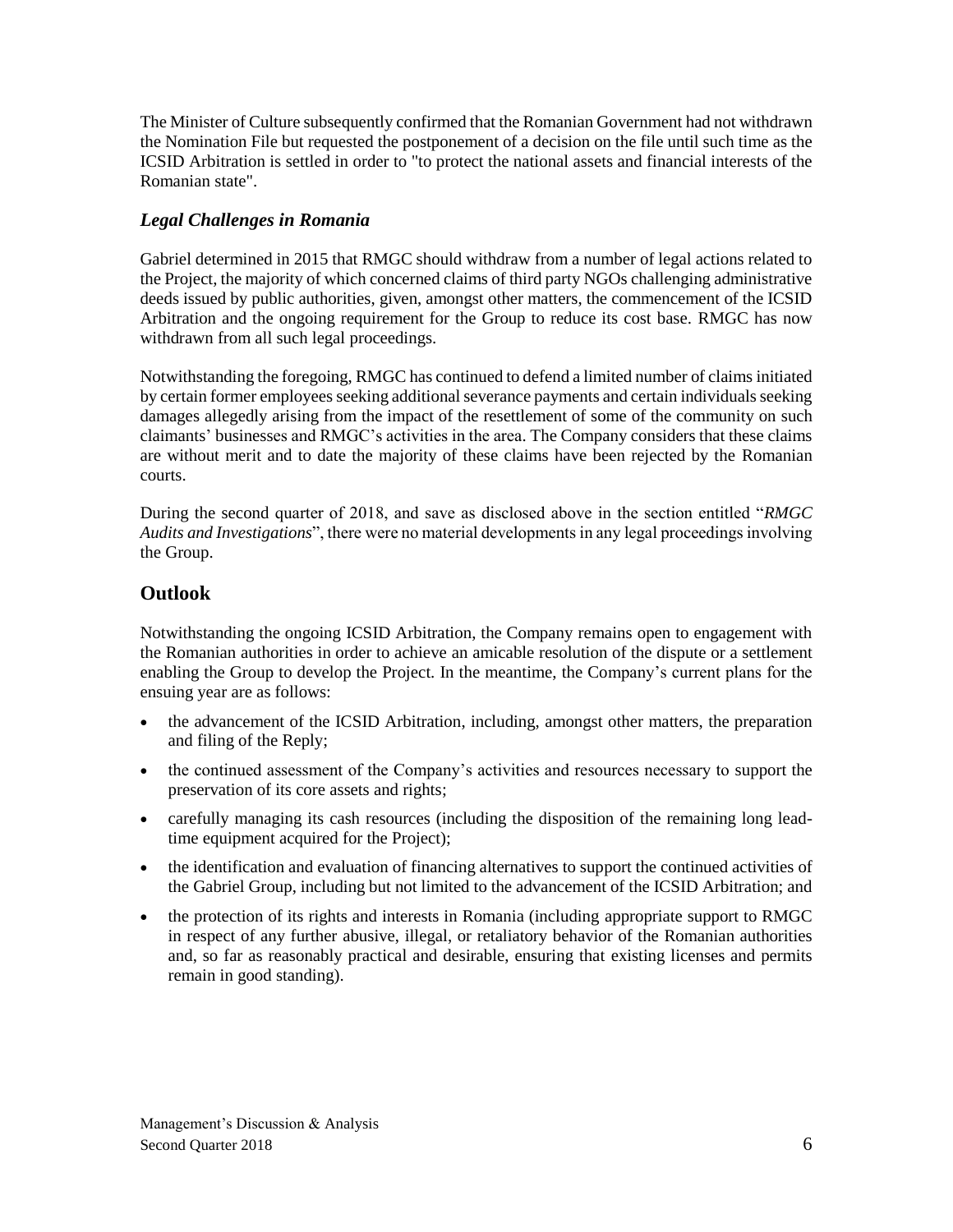## **Liquidity and Capital Resources**

Cash and cash equivalents at June 30, 2018 were \$24.5 million.

Excluding the receipt of proceeds of \$3.9m from the sale of the ball mill, the Company's average monthly cash usage during Q2 2018 was \$2.4 million (Q1 2018: \$1.1 million). At the end of Q2 2018, accruals for costs in respect of the ICSID Arbitration amounted to \$3.4 million (Q1 2018: \$2.3 million). Through to the end of 2018 the Company expects an increase in costs to be incurred for the ICSID Arbitration compared to the first half of 2018 due to legal advisory services in respect of the review and response to the Counter-Memorial.

The Company estimates it has sufficient sources of funding to cover its planned activities through to the end of November 2018. Management continues to review the Company's activities in order to identify areas to rationalize expenditures. Management is also in ongoing discussions about the provision of longer-term funding for the Company.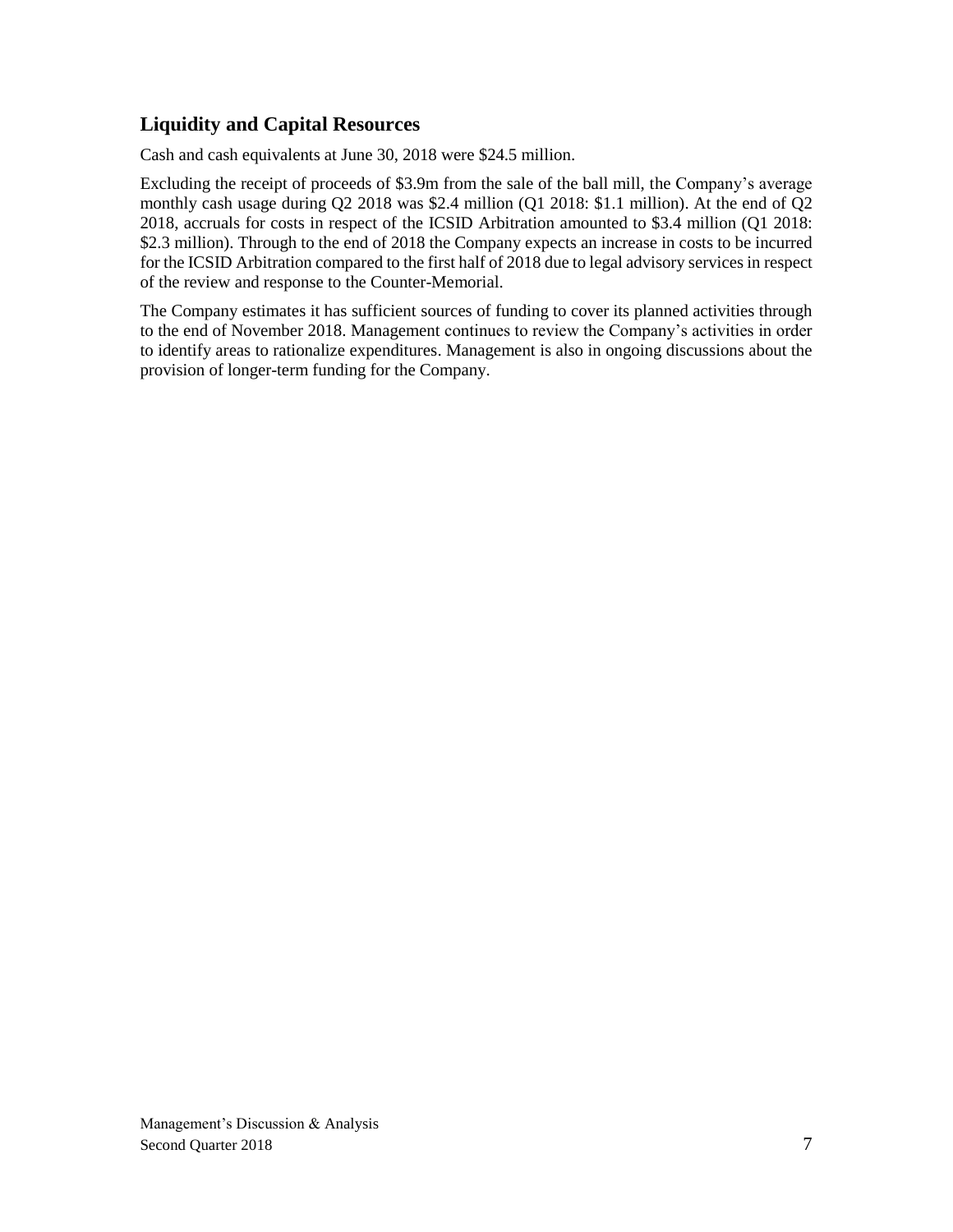## **Results of Operations**

The results of operations are summarized in the following tables. The amounts are derived from the Financial Statements prepared under IFRS.

| in thousands of Canadian dollars, except per share amounts | 2018 O <sub>2</sub> | 2018 O1 | 2017 O <sub>4</sub> | 2017 03 |
|------------------------------------------------------------|---------------------|---------|---------------------|---------|
| <b>Income Statement</b>                                    |                     |         |                     |         |
| Loss - attributable to owners of parent                    | 13,794              | 6,931   | 7,431               | 7,247   |
| Loss per share - basic and diluted                         | 0.04                | 0.02    | 0.02                | 0.02    |
| <b>Statement of Financial Position</b>                     |                     |         |                     |         |
| Working capital                                            | 18,090              | 22,625  | 27,018              | 32,182  |
| Total assets                                               | 33,464              | 44,410  | 47,300              | 53,461  |
| <b>Statement of Cash Flows</b>                             |                     |         |                     |         |
| Cash flows from financing activities                       |                     |         | (24)                |         |
|                                                            |                     |         |                     |         |
| in thousands of Canadian dollars, except per share amounts | 2017 Q <sub>2</sub> | 2017 Q1 | 2016 Q4             | 2016 Q3 |
| <b>Income Statement</b>                                    |                     |         |                     |         |
| Loss - attributable to owners of parent                    | 13,657              | 9.345   | 13.200              | 42,002  |
| Loss per share - basic and diluted                         | 0.04                | 0.02    | 0.03                | 0.11    |
| <b>Statement of Financial Position</b>                     |                     |         |                     |         |
| Working capital                                            | 37,347              | 48.846  | 56,058              | 60,642  |
| Total assets                                               | 62,159              | 70,599  | 75,458              | 90,495  |
| <b>Statement of Cash Flows</b>                             |                     |         |                     |         |
| Cash flows from financing activities                       |                     | 4       | (17)                | 39,337  |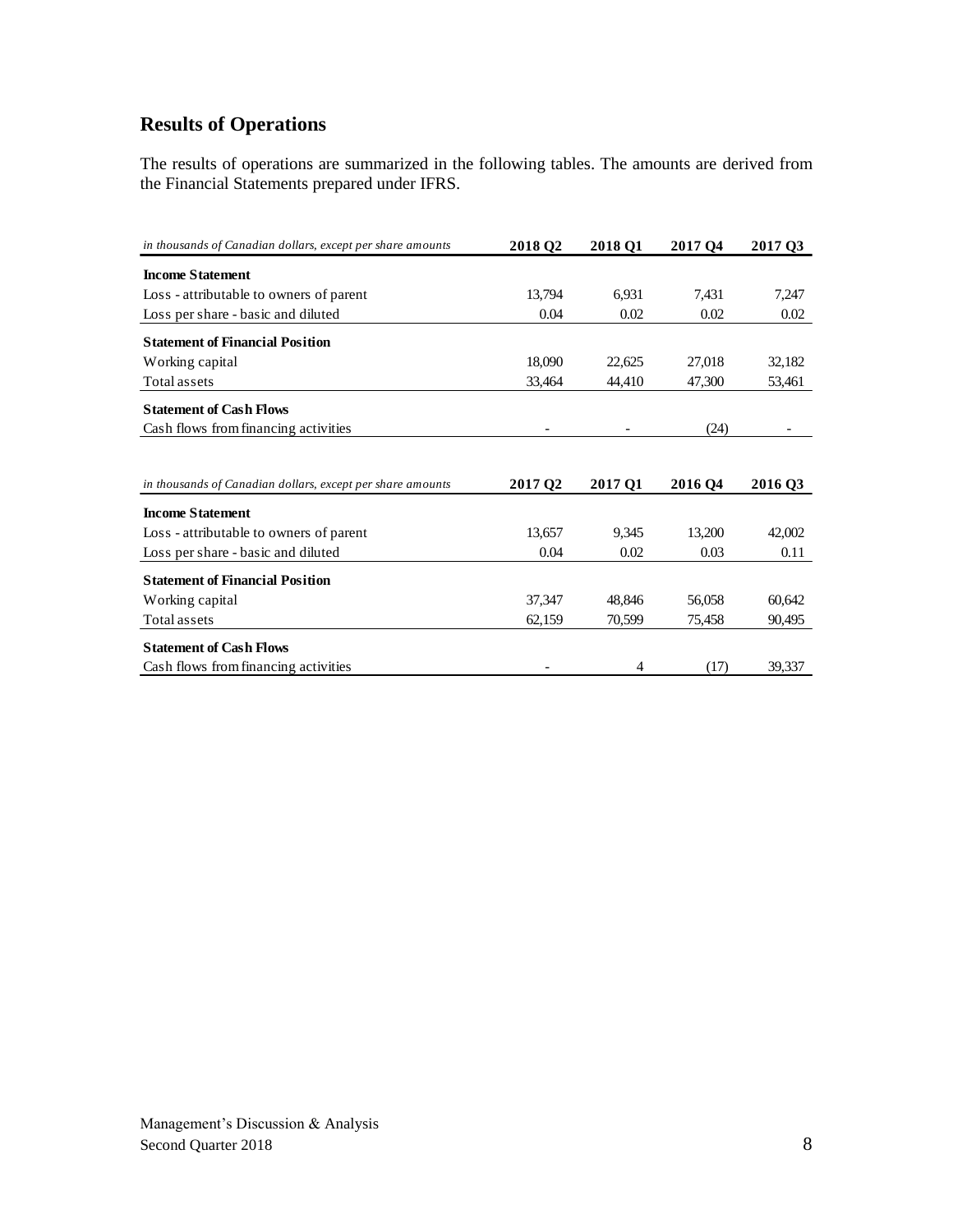### **Review of Financial Results**

|                                                      |        | 3 months ended<br>June 30 | 6 months ended<br>June 30 |        |  |
|------------------------------------------------------|--------|---------------------------|---------------------------|--------|--|
| in thousands of Canadian dollars, except per share   | 2018   | 2017                      | 2018                      | 2017   |  |
| Operating loss for the period<br>Loss for the period | 12.046 | 11.399                    | 17.408                    | 18,692 |  |
| - attributable to owners of parent <sup>(1)</sup>    | 13,794 | 13.657                    | 20,725                    | 23,002 |  |
| Loss per share - basic and diluted                   | 0.04   | 0.04                      | 0.05                      | 0.06   |  |

*(1) The transfer by the Company of equity in RMGC to Minvest RM during Q1, 2014 resulted in the presentation of a non-controlling interest, as set out in the Financial Statements.*

Operating losses for the three month period ended June 30, 2018 was impacted by the impairment of the LLTE (\$3.9 million), offset by reduced ICSID arbitration costs. Operating losses for the sixmonth period ended June 30, 2018 were lower when compared to the 2017 comparable period, principally as a result of reduced ICSID Arbitration costs (see Expenses below).

The loss for the six-month period ended June 30, 2018 was also lower period-on-period due to a favorable variance from the weakening of the Canadian dollar against the US dollar (\$0.4 million) compared to an adverse variance in the 2017 (\$1.0 million). This was partly offset by an increase period-on-period in the accretion expense for the Company's private placements that closed in 2014 and 2016, as detailed in the Financial Statements of the Company ("Private Placements").

### **Expenses**

#### *Corporate, General and Administrative*

|                                               |       | 3 months ended<br>June 30 | 6 months ended<br>June 30 |        |  |
|-----------------------------------------------|-------|---------------------------|---------------------------|--------|--|
| in thousands of Canadian dollars              | 2018  | 2017                      | 2018                      | 2017   |  |
| <b>ICSID</b> Arbitration related              | 5,395 | 7,012                     | 7,634                     | 11,400 |  |
| Payroll                                       | 1,389 | 1,962                     | 2,778                     | 3,164  |  |
| Legal                                         | 160   | 331                       | 421                       | 503    |  |
| Long lead-time equipment storage costs        | 215   | 228                       | 457                       | 439    |  |
| Finance                                       | 200   | 261                       | 396                       | 453    |  |
| Property and exploration taxes                | 171   | 170                       | 345                       | 329    |  |
| Community relations                           | 121   | 147                       | 246                       | 268    |  |
| Information technology                        | 81    | 124                       | 165                       | 185    |  |
| External communications                       | 51    | 50                        | 115                       | 104    |  |
| Other                                         | 553   | 462                       | 1,033                     | 984    |  |
| Corporate, general and administrative expense | 8,337 | 10,747                    | 13,591                    | 17,828 |  |

Since January 1, 2016, all operating expenditures incurred by the Group are included in corporate, general and administrative expenses.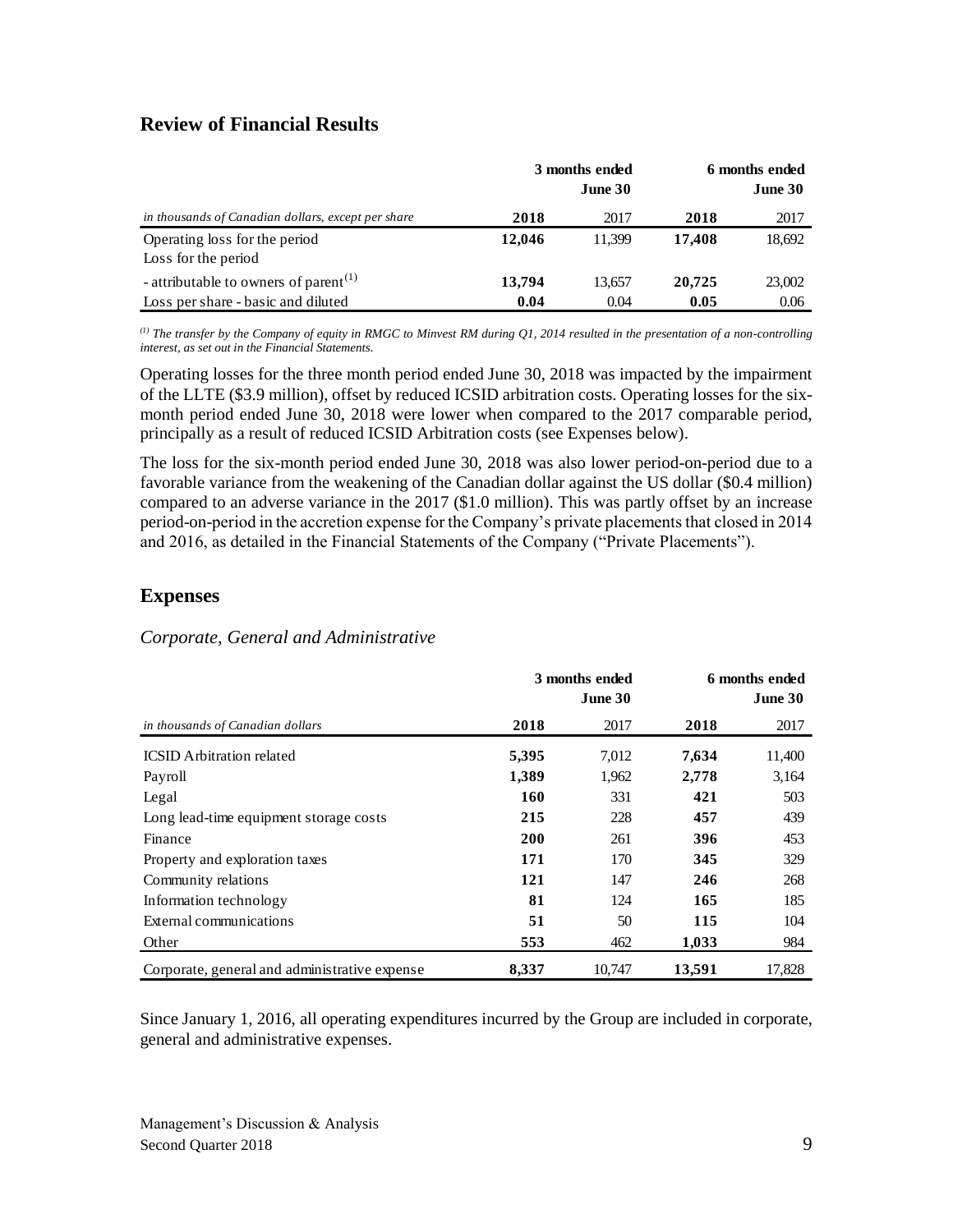ICSID Arbitration related expenses are for legal and other services provided to the Company in respect of the ICSID Arbitration which, for the six-month period ended June 30, 2018, amounted to approximately \$7.6 million. The decrease compared to the corresponding 2017 period is due to the significantly higher 2017 activity levels in preparation for the June 30, 2017 filing of the Memorial.

Legal expenses include ongoing corporate legal advice within the Group, in particular in response to the ANAF investigations.

Payroll costs for the six-month period ended June 30 2018 are lower than the corresponding 2017 period due to 2017 payments for renegotiated contracts being made to senior employees of the Company, partially offset by certain salary increases within the Group in 2018.

|                                                 | 3 months ended<br>June 30 |         |     | 6 months ended<br>June 30 |                   |    |           |
|-------------------------------------------------|---------------------------|---------|-----|---------------------------|-------------------|----|-----------|
|                                                 |                           | 2018    |     | 2017                      | 2018              |    | 2017      |
| <b>Stock option compensation</b>                |                           |         |     |                           |                   |    |           |
| Number of stock options granted                 |                           | 138,435 |     | 94.244                    | 240,119           |    | 171,524   |
| Average value as cribed to each regular vesting |                           |         |     |                           |                   |    |           |
| option granted                                  | \$                        | 0.33    | -\$ | $0.41 \quad$ \$           | 0.35 S            |    | 0.45      |
| DSU compensation                                |                           |         |     |                           |                   |    |           |
| Number of DSUs issued                           |                           | 98,296  |     | 88,566                    | 209,643           |    | 161,191   |
| Average value ascribed to each DSU issued       | \$                        | 0.33    | -\$ | $0.41 \quad$ \$           | 0.36 <sub>5</sub> |    | 0.45      |
| <b>RSU</b> compensation                         |                           |         |     |                           |                   |    |           |
| Number of RSUs issued                           |                           |         |     | 1,911,390                 |                   |    | 1,911,390 |
| Average value as cribed to each RSU issued      | \$                        |         | \$  | 0.38                      | \$                | \$ | 0.38      |

#### *Stock Based Compensation*

With effect from July 1, 2016, non-executive directors are required to receive at least fifty per cent of their director's fees payable in deferred share units ("DSUs") or incentive stock options ("Options"). Certain non-executive directors have elected to receive all of their director's fees payable in Options. A total of 138,435 Options were granted to certain non-executive directors during the three-month period ended June 30, 2018 in lieu of cash fees for services provided during the prior quarter (2017: 94,244), which vest in three equal tranches on the first, second and third anniversary of the date of grant, respectively. DSUs vest on the date of issue.

|                                             |      | 3 months ended<br>June 30 | 6 months ended<br>June 30 |      |  |
|---------------------------------------------|------|---------------------------|---------------------------|------|--|
| in thousands of Canadian dollars            | 2018 | 2017                      | 2018                      | 2017 |  |
| $DSUs - expense / (gain)$ on revaluation    | 159  | 207                       | (119)                     | (63) |  |
| Stock option and RSU compensation - expense | 307  | 404                       | 675                       | 845  |  |
| Stock based compensation                    | 466  | 611                       | 556                       | 782  |  |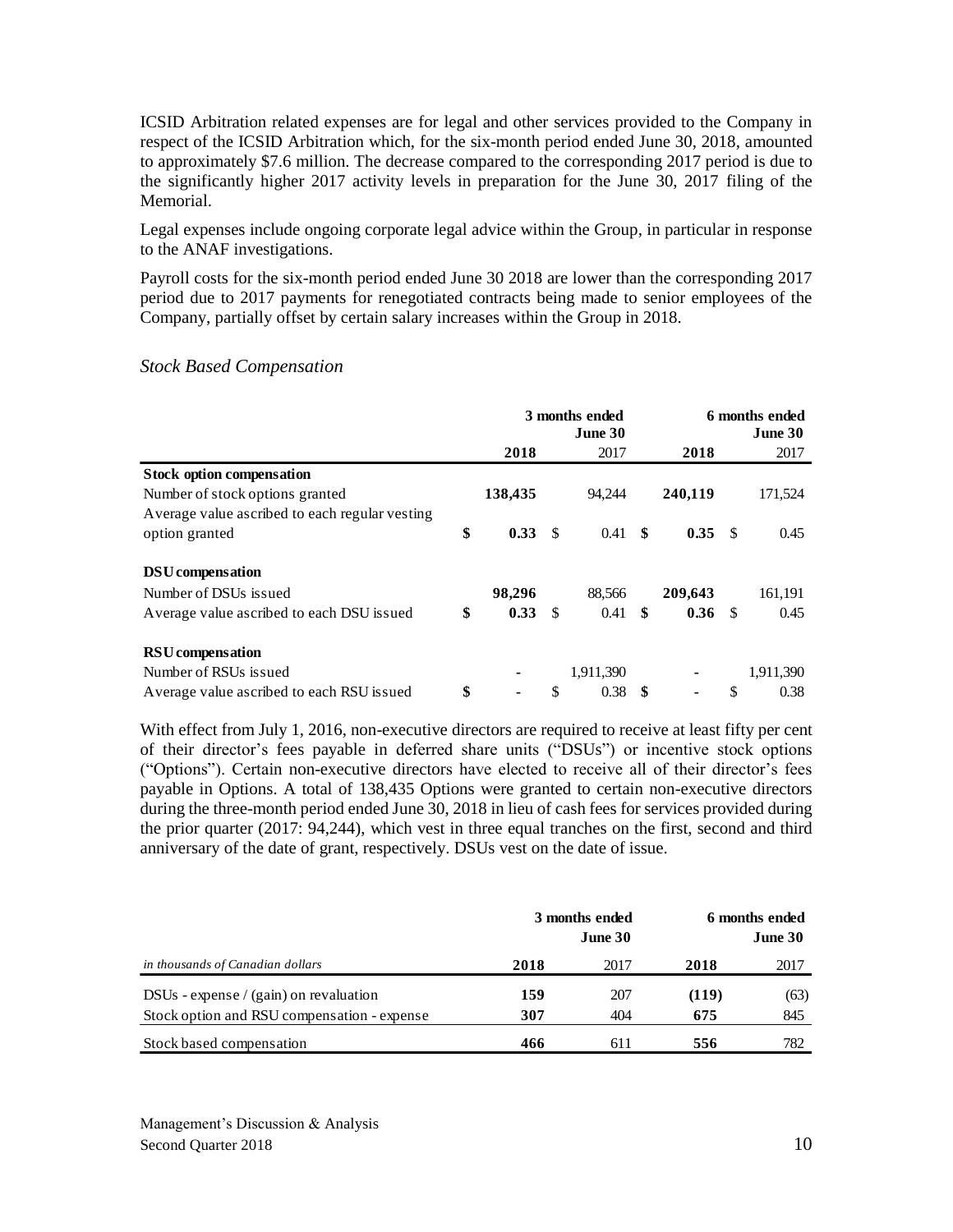DSUs are revalued each period end based on the period end closing share price. The initial value of the DSUs on grant, and the effect on the valuation of DSUs of the period-on-period change in share price, is expensed. At June 30, 2018, the Company's share price was \$0.35 (December 31, 2017: \$0.42), resulting in a credit to the income statement recognized at the period end revaluation. This was partially offset by the expense recognized upon the issue in the period of DSUs to nonexecutive directors in lieu of cash fees and in respect of restricted share units ("RSUs") previously issued to officers and employees of the Company.

The estimated fair value of equity settled RSUs is calculated using the Black Scholes method as at the date of grant and amortized over the period over which the RSUs vest.

The estimated fair value of the Company's Options is calculated using the Black Scholes method as at the date of grant and amortized over the period over which the Options vest.

For performance Options, the fair value is expensed over the estimated vesting period from the time of grant. Once the performance conditions have been attained, which may result in the full vesting of the instruments, the remaining fair value (if any) is either expensed immediately or over the remaining vesting period, as appropriate. The expected performance dates are periodically reviewed and the expensing adjusted accordingly.

#### *Finance Income*

|                                  | 3 months ended |         |      | 6 months ended |  |  |
|----------------------------------|----------------|---------|------|----------------|--|--|
|                                  |                | June 30 |      | June 30        |  |  |
| in thousands of Canadian dollars | 2018           | 2017    | 2018 | 2016           |  |  |
| Interest income                  | 88             | 66      | 165  | 128            |  |  |

Interest income reflects the average holdings of cash and cash equivalents during the respective periods shown above.

As at June 30, 2018, approximately 94% of the Company's cash and cash equivalents were invested in either Canadian government or US government guaranteed instruments, with the majority of the balance held as cash deposits with major Canadian banks.

#### *Finance Costs*

|                                              | 3 months ended |         | 6 months ended |         |  |
|----------------------------------------------|----------------|---------|----------------|---------|--|
|                                              |                | June 30 |                | June 30 |  |
| in thousands of Canadian dollars             | 2018           | 2017    | 2018           | 2017    |  |
| Financing costs - convertible note accretion | 1.959          | 1.741   | 3.861          | 3.431   |  |

Finance costs relate to the accretion of the debt components of the Private Placements, which are measured at amortized cost using the effective interest rate method.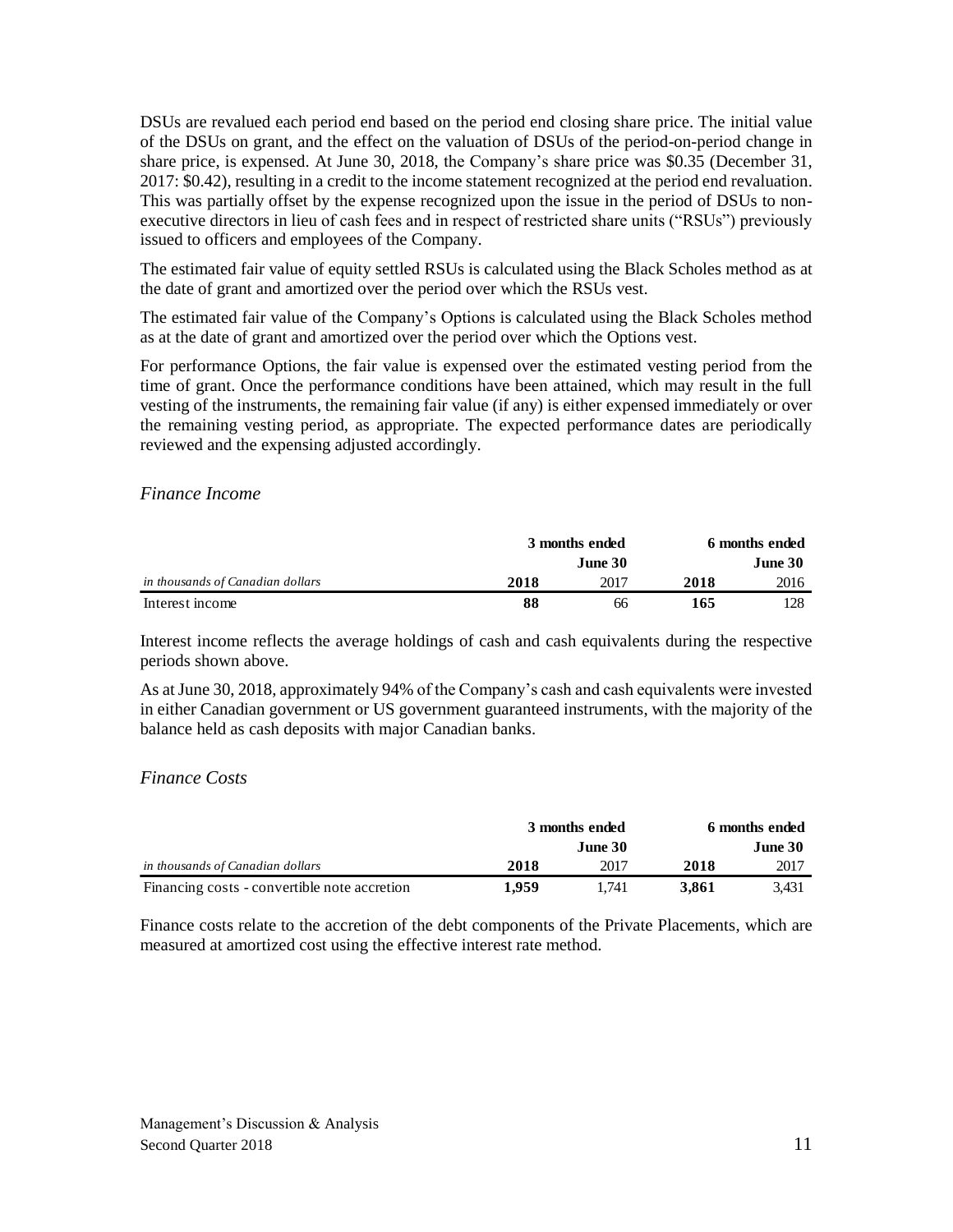#### *Foreign Exchange*

The Company has experienced an increase in foreign currency gains and losses as a result of increased exposure to non-functional currencies, in particular the US dollar. A significant portion of the funds raised in the Private Placements were received in US dollars and the Company retained these US dollars to fund its subsequent US dollar denominated working capital expenses.

#### *Taxes*

Except as described hereafter, all tax assessments received prior to December 31, 2017 have been paid or provided for in the Financial Statements. On July 5, 2017 RMGC received the VAT Assessment from ANAF in respect of VAT deductions claimed by RMGC in the period from July 2011 to January 2016. The amount of the tax assessed was RON 27 million, approximately \$8.6 million at July 5, 2017. Furthermore, on October 23, 2017, RMGC received notification from ANAF of related interest and penalties of RON 18.6 million, approximately \$6.0 million at October 23, 2017.

On August 9, 2017, RMGC filed an administrative challenge before the Romanian tax authorities against the VAT Assessment and, on August 10, 2017, RMGC filed a request for a stay of enforcement of the VAT Assessment before the Alba Iulia Court of Appeal. Further details of these challenges are set out above in the section entitled "*RMGC Audits and Investigations*".

## **Investing Activities**

The majority of Group expenditures over the years through December 31, 2015 were for identifying and defining the size of the four ore bodies, for engineering to design the size and scope of the Project, environmental assessment and permitting, social support to local communities, communications and public relations activities to support the permitting process, archeological and rehabilitation work to buildings, as well as surface rights and property acquisition and resettlement housing and infrastructure. Since January 1, 2016, no significant expenditures have been incurred in these areas and any such expenditures are expensed in the income statement.

#### *Purchase of Capital Assets*

|                                      | 3 months ended |         | 6 months ended |         |  |
|--------------------------------------|----------------|---------|----------------|---------|--|
|                                      |                | June 30 |                | June 30 |  |
| in thousands of Canadian dollars     | 2018           | 2017    | 2018           | 2017    |  |
| Total investment in capital assets   |                |         | 31             | 44      |  |
| Depreciation and disposal - expensed | 24             |         |                | 82      |  |
|                                      |                |         |                |         |  |

The purchase of capital assets remains low, in line with the Company's cost containment strategy.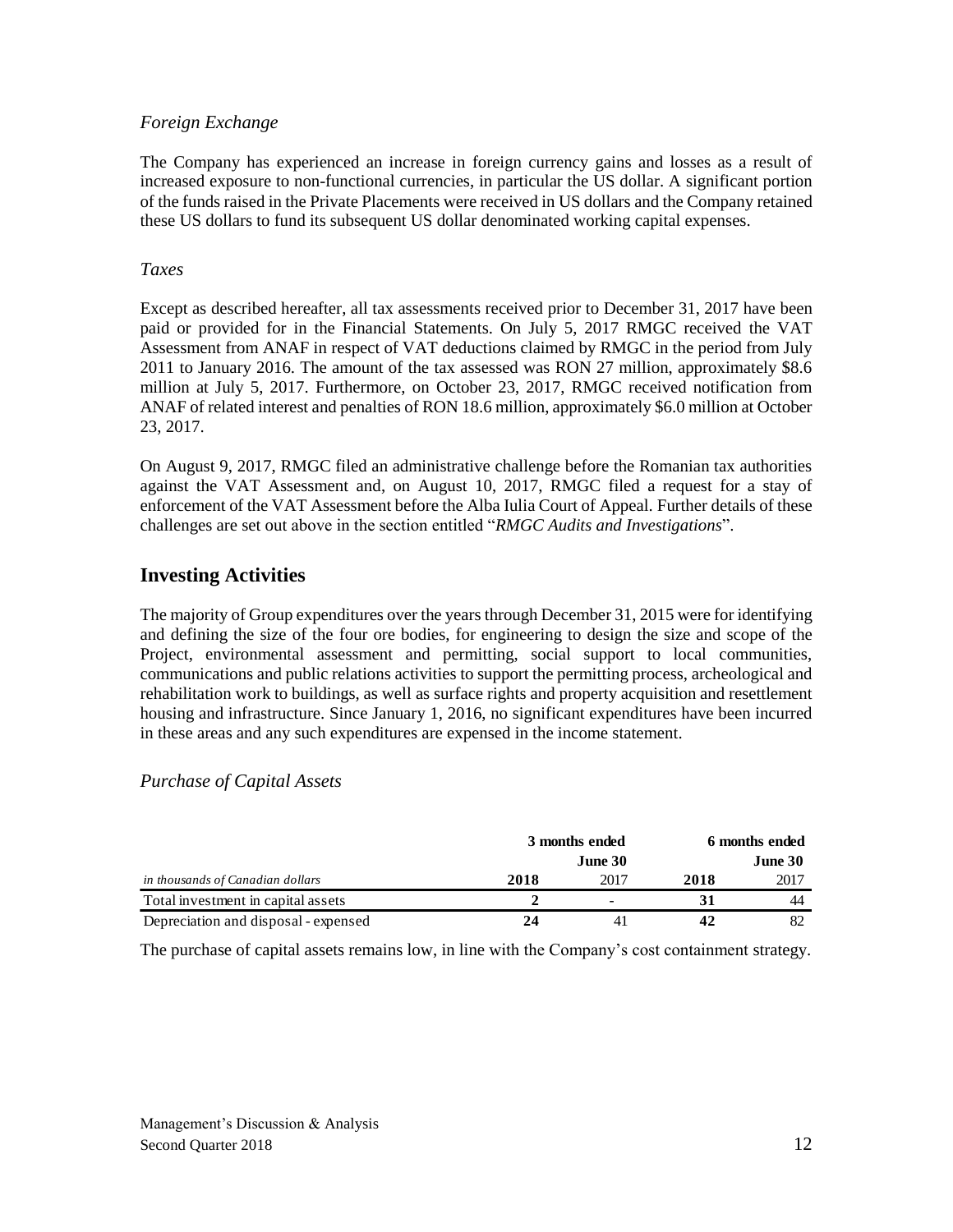## **Financing Activities**

The Private Placements have raised gross aggregate proceeds of \$95.6 million. The Company is using the proceeds of the Private Placements to finance the costs of the continuing ICSID Arbitration and for general working capital purposes. Further information on the Private Placements is provided in the Financial Statements and the Company's Annual Information Form for the year ended December 31, 2017 published on April 30, 2018, a copy of which is filed on SEDAR at [www.sedar.com.](http://www.sedar.com/)

## **Cash Flow Statement**

### *Liquidity and Capital Resources*

The main sources of liquidity are the Company's cash and cash equivalents, and the equity and debt markets. At June 30, 2018, aggregate cash and cash equivalents were \$24.5 million (December 31, 2017: \$31.2 million).

### *Working Capital*

At June 30, 2018, the Company had working capital, calculated as total current assets less total current liabilities, of \$18.1 million (December 31, 2017: \$27.0 million).

As at June 30, 2018, the Company had current liabilities of \$7.7 million (December 31, 2017: \$5.6 million).

## **Resettlement Liabilities**

RMGC had a program for purchasing homes in the Project area, which was suspended in February 2008 due to the suspension of the EIA review process in September 2007.

At June 30, 2018 the Company had accrued resettlement liabilities totaling \$0.6 million (December 31, 2017: \$0.5 million).

RMGC has closed-out various exchange contracts it had entered into with certain homeowners in Roșia Montană who had elected for resettlement in Roșia Montană. RMGC has, in accordance with the terms of such contracts and in order to bring the contracts to an amicable and fair close, provided to the homeowners a range of options, including the restitution of their properties in Roșia Montană. RMGC has successfully agreed terms with the majority of the relevant homeowners.

## **Contractual Obligations**

A summary of the Company's contractual capital and operating lease commitments as of June 30, 2018 is included within the Financial Statements.

The Company and its subsidiaries have a number of arms-length agreements with third parties who provide a wide range of goods and services. Typically, the service agreements are for a term of not more than one year and permit either party to terminate upon notice periods ranging from 15 to 90 days. At termination, the Company has to pay for services rendered, and costs incurred, to the date of termination.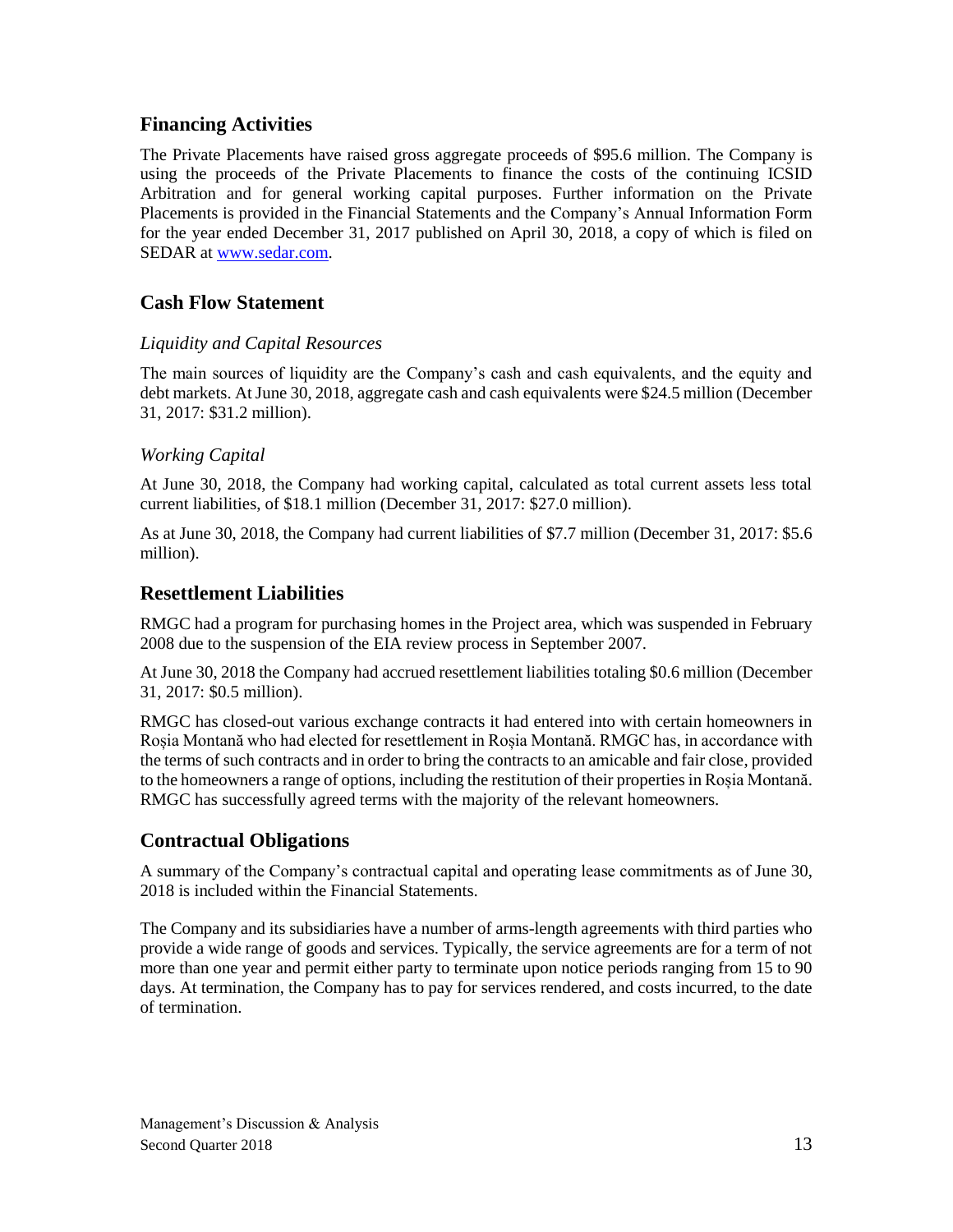## **Critical Accounting Estimates**

The preparation of Financial Statements in conformity with IFRS requires Management to make estimates and assumptions that affect the reported amount of assets and liabilities and disclosure of contingent assets and liabilities at the date of the Financial Statements and the reported amount of expenses and other income during the reporting period.

Significant estimates and assumptions include those related to going concern, the recoverability or impairment of mineral properties, benefits of future income tax assets, estimated useful lives of capital assets, valuation of stock based compensation and other benefits, assumptions and determinations as to whether costs are expensed or capitalized, and the valuation and measurement of the components of the Private Placements. While Management believes that these estimates and assumptions are reasonable, actual results could vary significantly. The critical accounting estimates are not significantly different from those reported in 2017.

#### *Going Concern*

The approved 2018 budget includes estimates of expenditures and commitments necessary to maintain the Company's primary assets, as well as its License and associated rights and permits, and the material estimated costs associated with the Company advancing the ICSID Arbitration, together with assumptions in respect of the sale of the remaining long lead time equipment. Management continues to review the Company's activities in order to identify areas to further reduce non-core expenditures.

Considering the matters noted above, and in the context of the Group's financial resources, Management's assessment is that the Company remains a going concern. However, as disclosed in the Financial Statements, there is significant uncertainty over the assessment of going concern. Notwithstanding, the Company has been accounted for as a going concern in the Financial Statements for the quarter ended June 30, 2018.

#### *Future income tax assets*

Income taxes are calculated using the asset and liability method of tax accounting. Under this method, current income taxes are recognized for the estimated income taxes payable for the current period. Future income tax assets and liabilities are determined based on differences between the financial reporting and tax bases of assets and liabilities, and are measured using the substantively enacted tax rates and laws that are expected to be in effect when the differences reverse. Income tax assets are recognized to the extent that the recoverability of future income tax assets is considered probable.

The Company has subsidiaries in countries that have differing tax laws and rates, primarily Romania and the United Kingdom. The provision for income taxes is based on a number of estimates and assumptions made by Management, including its understanding of domestic and international tax rules. Advice is also sought from local professional tax advisors in the respective countries where the Group does business.

Tax authorities in Romania have regularly initiated various tax audits to assess the appropriateness of RMGC's tax filing positions. Regulators may interpret tax regulations differently from the Company and its subsidiaries, which may cause changes to the estimates made. As noted above, in 2017 RMGC received the VAT Assessment from ANAF which, with interest and penalties, amounted to approximately RON 45.6 million (approximately \$14.6 million). RMGC has initiated a formal challenge to the VAT Assessment through the Romanian courts and this legal process remains ongoing.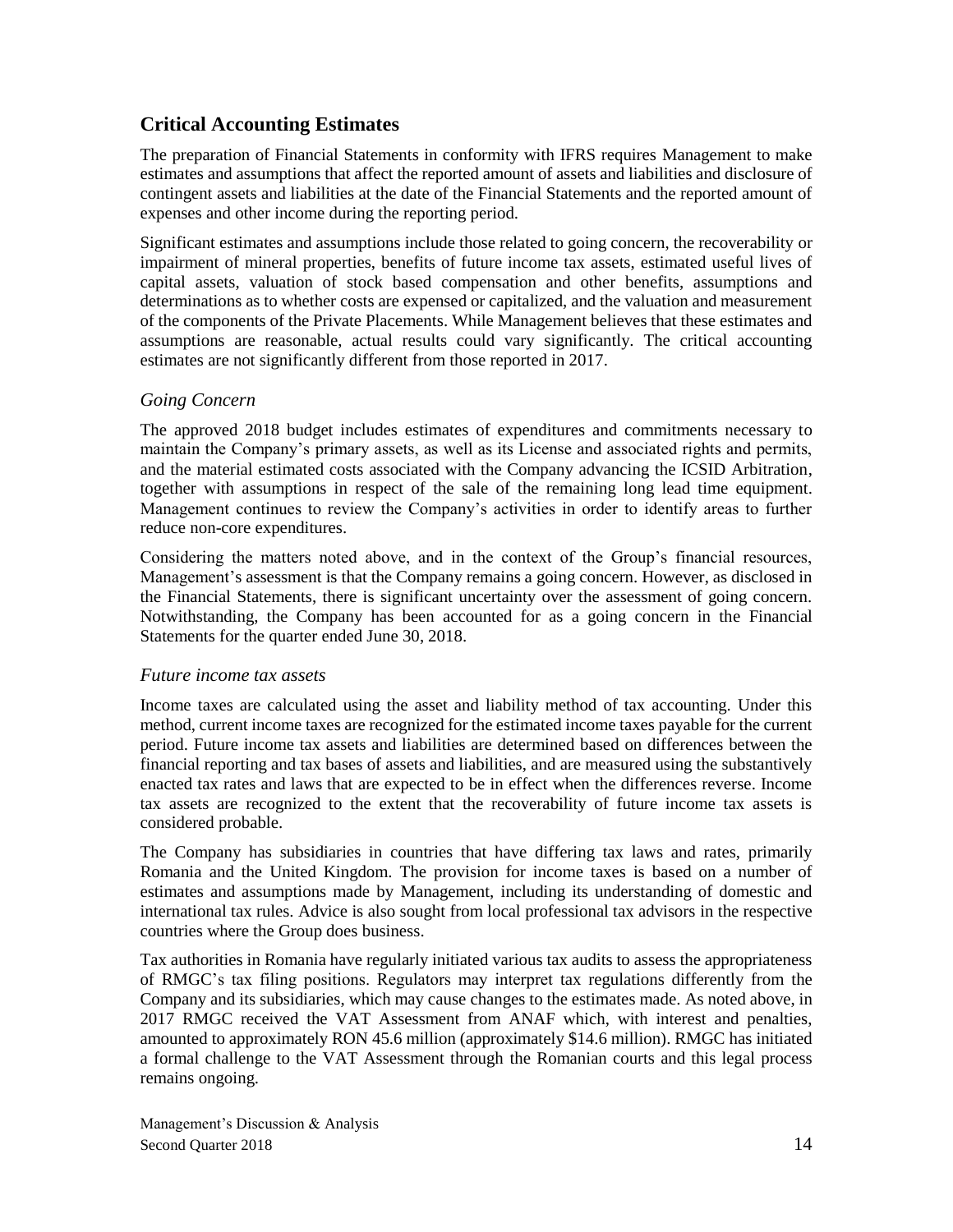### *Useful lives of capital assets*

The Company's policy is to amortize capital assets over their useful lives once the assets are brought into production. Management assesses useful lives to ensure that the useful lives of assets reflect the intended use of those assets.

#### *Valuation of stock-based compensation*

The Company utilizes Options, DSUs and RSUs as means of compensation. Equity settled RSUs and Options are valued using a Black Scholes valuation model, and are amortized over the expected vesting periods. Management reviews the assumptions used in the Black Scholes valuation on an annual basis to ensure appropriateness.

DSUs are typically issued at the higher of the five-day weighted average market price of the Company's common shares ("Common Shares") at the date of issue and the closing market price on the day before the grant, and the value thereof is subsequently recalculated to fair value based on the quoted market value of the Company's Common Shares at the end of each reporting period.

#### *Valuation of the Private Placements*

The units issued by the Company in the Private Placements, consisted of convertible subordinated unsecured notes ("Convertible Notes"), warrants and arbitration value rights. For these two private placements, the Company utilized a Black Scholes valuation model to value the warrant component of the units and a discounted cash flow model to value the debt component of notes. The equity component of the notes was recognized initially at the difference between the fair value of each private placement as a whole and the fair value of the debt and warrant components. Any directly attributable transaction costs were allocated to the liability and equity components in proportion to their initial carrying amounts. A nil value was initially ascribed to the arbitration value rights and, given the current initial pleadings stage of the arbitration process, a nil valuation remains applicable as at June 30, 2018. The Private Placements contain two embedded derivatives, both of which were initially valued at nil with no subsequent adjustment in value.

#### **Financial instruments and management of financial risk**

The recorded amounts for cash, cash equivalents, accounts receivable, accounts payable, accrued liabilities and other liabilities approximate fair values based on the nature of those instruments.

The Company's objective is to safeguard its cash and cash equivalents in order to be able to fund ongoing expenditures. The Company manages its capital structure and makes adjustments to it based on the level of funds on hand and anticipated future expenditures. The long-term costs, including advisors' fees and general corporate working capital, of pursuing the ICSID Arbitration have been significant and are estimated to continue to be so.

To safeguard capital the Company invests its surplus capital in liquid instruments with highly-rated financial institutions.

The Group's risk exposures and the impact on the Group's financial instruments are summarized below: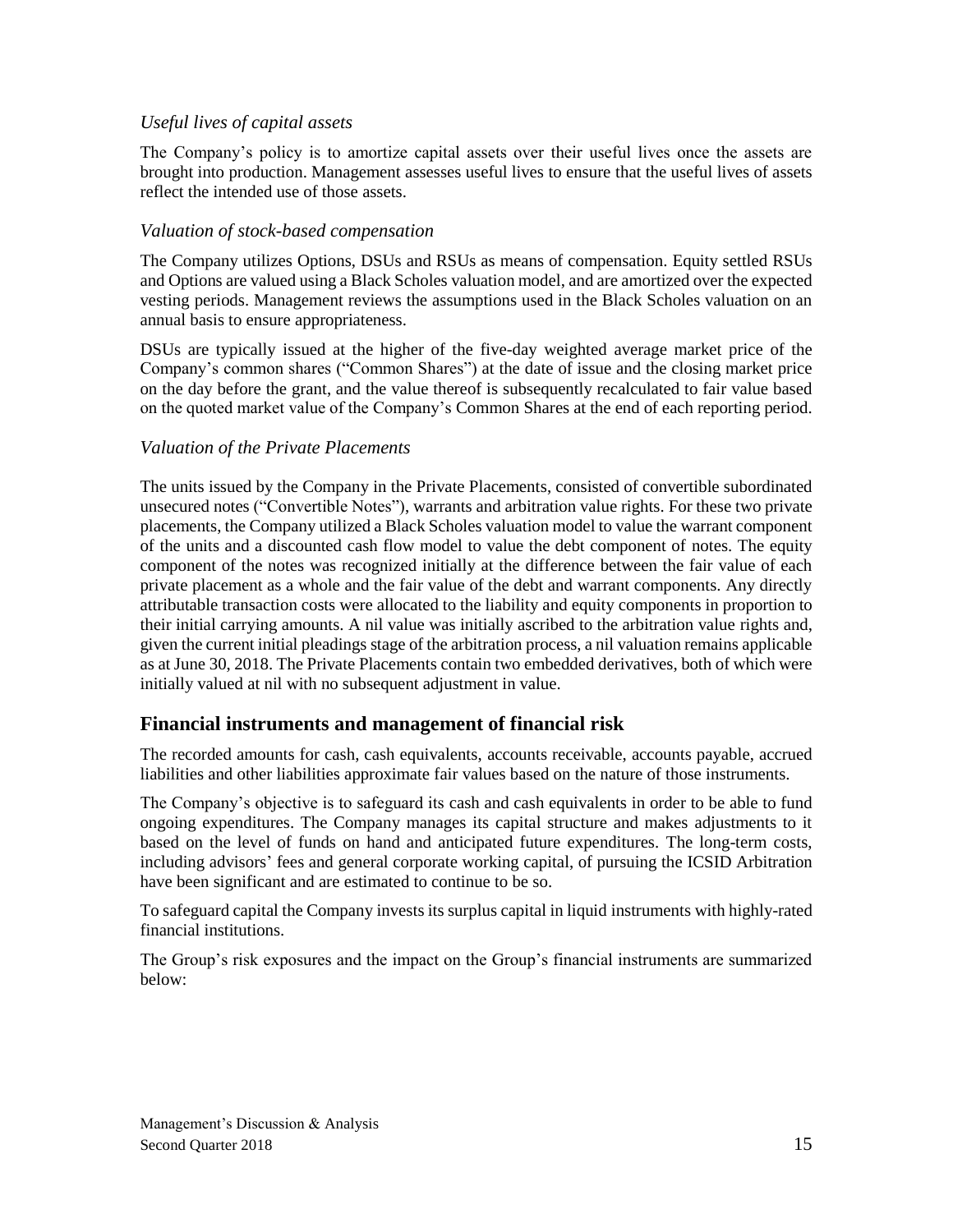### *Credit risk*

The Group's credit risk is primarily attributable to cash and cash equivalents. Historically, the Group has adopted an investment strategy to minimize its credit risk by investing in Canadian sovereign debt with the balance of cash being invested on short-term overnight deposit with major Canadian banks. However, the Company has invested a significant portion of the funds raised in the Private Placements in US sovereign debt to fund its expected US dollar-denominated working capital expenses.

The Group is exposed to the credit risk of domestic Romanian banks that hold and disburse cash on behalf of its Romanian subsidiaries. The Group manages its Romanian bank credit risk by centralizing custody, control and management of its surplus cash resources at the corporate office and only transferring money to its Romanian subsidiary based on near-term cash requirements, thereby mitigating exposure to domestic Romanian banks.

The Group holds small cash balances in the United Kingdom to fund corporate office activities.

The Group's credit risk is also attributable to value-added taxes receivable. Value-added taxes receivable are primarily receivables from the Romanian Government which, prior to the ANAF VAT audits, were within expected collection terms. As at June 30, 2018, overdue amounts claimed by RMGC total approximately \$0.3 million.

#### *Liquidity risk*

The Company has the ability to repay the Convertible Notes at maturity through issuing Common Shares from treasury (as more fully described in the Financial Statements); these represent a significant portion of the long-term Group liabilities. As of the date of this MD&A, taking account of the Group's existing treasury balances, the Group expects to have sufficient funds to settle all other existing and long-term contractual liabilities. For further information see discussion above on *Going Concern*.

#### *Market risk*

#### *(a) Interest rate risk*

The Group has significant cash balances and fixed coupon debt. The Group maintains a short-term investment horizon, typically less than 3 months, for its cash and cash equivalents, and therefore minimizes the risk of interest rate volatility at investment maturity. Where yields on investments less than 90 days are not significantly lower than investments greater than 90 days but less than one year, the Group has elected to utilize the shorter term investments.

With a short-term investment horizon and the intent to hold all investments until maturity, the Group is only marginally exposed to capital erosion should interest rates rise and cause fixed yield investments to devalue.

The Group's primary objective with respect to cash and cash equivalents is to mitigate credit risk. The Group has elected to forego yield in favor of capital preservation.

#### *(b) Foreign currency risk*

The Group's presentation currency is the Canadian dollar and its activities expose it to fluctuations in foreign exchange rates. The Group has monetary assets and liabilities which are denominated in Romanian Lei, US dollars, UK pounds and Euros and is, therefore, subject to exchange variations against both the functional and presentation currency.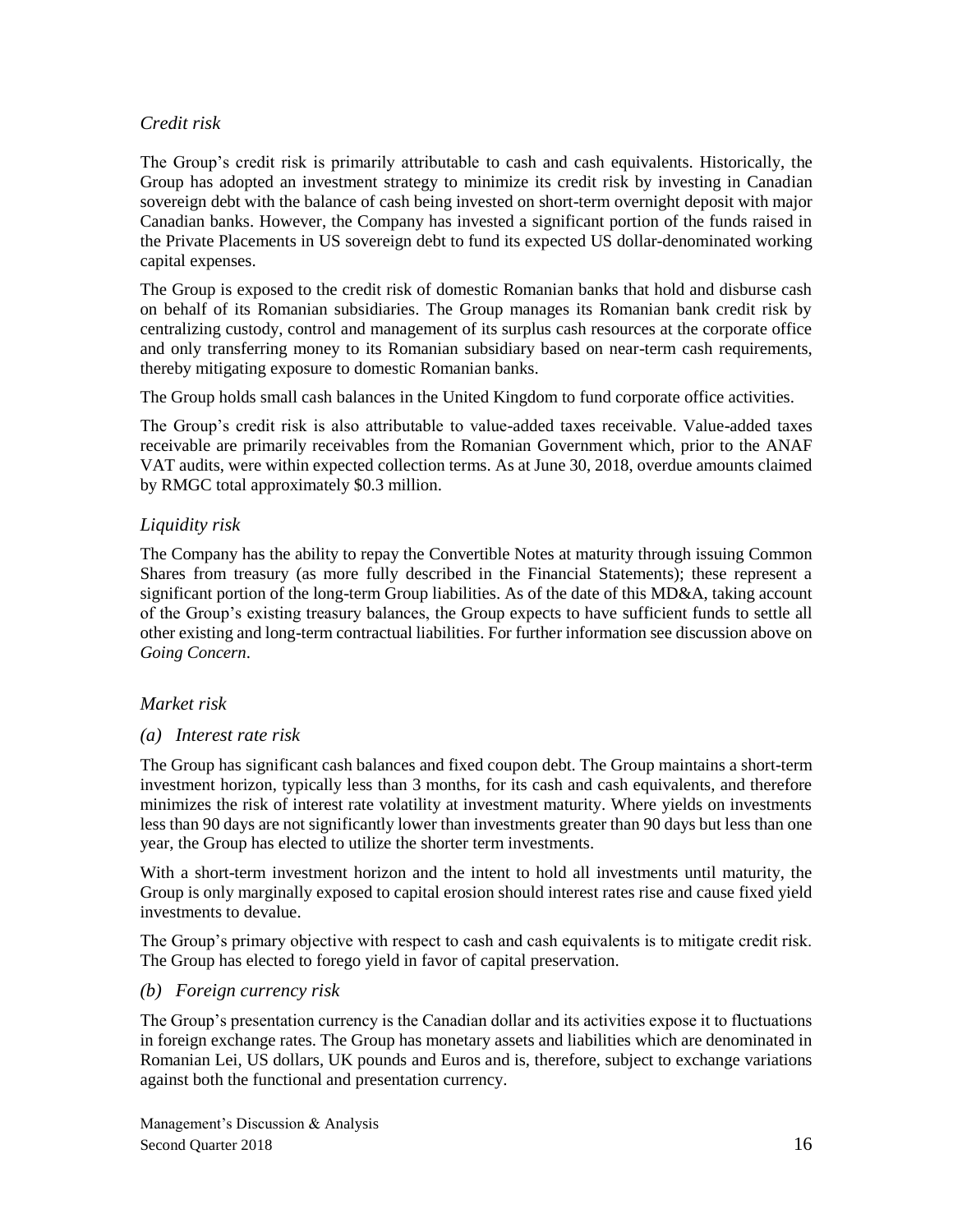The Group maintains cash and cash equivalents in various currencies and is therefore susceptible to market volatility as foreign cash balances are revalued to the functional currency of the entity and thereafter to the presentation currency of the Group. Therefore, the Group may report foreign exchange gains or losses during periods of significant economic and market volatility. At June 30, 2018 the Group held 41% and 57% of its cash and cash equivalents in Canadian and US dollars, respectively.

The Company has not entered into any derivative hedging activities.

#### *Sensitivity*

Based on Management's knowledge and experience of the financial markets, in respect of the Company's balance of cash and cash equivalents as at June 30, 2018, the Company believes the following market movements are "reasonably possible" over a twelve-month period and would have the stated effects on net income:

- A plus or minus 1% change in earned interest rates; would affect net income by \$0.2 million.
- A plus or minus 1% change in foreign exchange rates; would affect net income by \$0.2 million.

### **Risks and uncertainties**

An investment in the Company's Common Shares is subject to a number of risks and uncertainties. This section describes existing and future material risks to the business of the Group. The risks described below are not exhaustive. Additional risks and uncertainties not currently known to the Company, or those that it currently deems to be immaterial, may become material and adversely affect the Group's business. The realization of any of these risks may materially and adversely affect the Group's business, financial condition, results of operations and/or the market price of Gabriel's securities.

#### *ICSID Arbitration*

The resources necessary in pursuing the ICSID Arbitration are substantial and the amount of costs, fees and other expenses and commitments payable in connection with the ICSID Arbitration may differ materially from Management's expectations. Based on the case specific nature of arbitration and the inherent uncertainty in the actions of the Respondent, or the process, timing or outcome of the ICSID Arbitration, there can be no assurances that the ICSID Arbitration will advance in a customary or predictable manner or be completed or settled within any specific or reasonable period of time.

There is no assurance that the Claimants will be successful in establishing Romania's liability in the ICSID Arbitration or, if successful, will collect an award of compensation from the Respondent in the amount requested or at all. Failure to prevail in the ICSID Arbitration or to obtain adequate compensation for the loss in value of the Group's investment would materially adversely affect the Group.

The pursuit by the Company of the ICSID Arbitration may lead to the commencement of further abusive fiscal and other investigations and assessments against RMGC by the Romanian State.

#### *Need for additional funding*

Further funding is required by the Company to continue as a going concern and to pursue the ICSID Arbitration to its conclusion, and for general working capital requirements. The Company will require additional funding in 2018.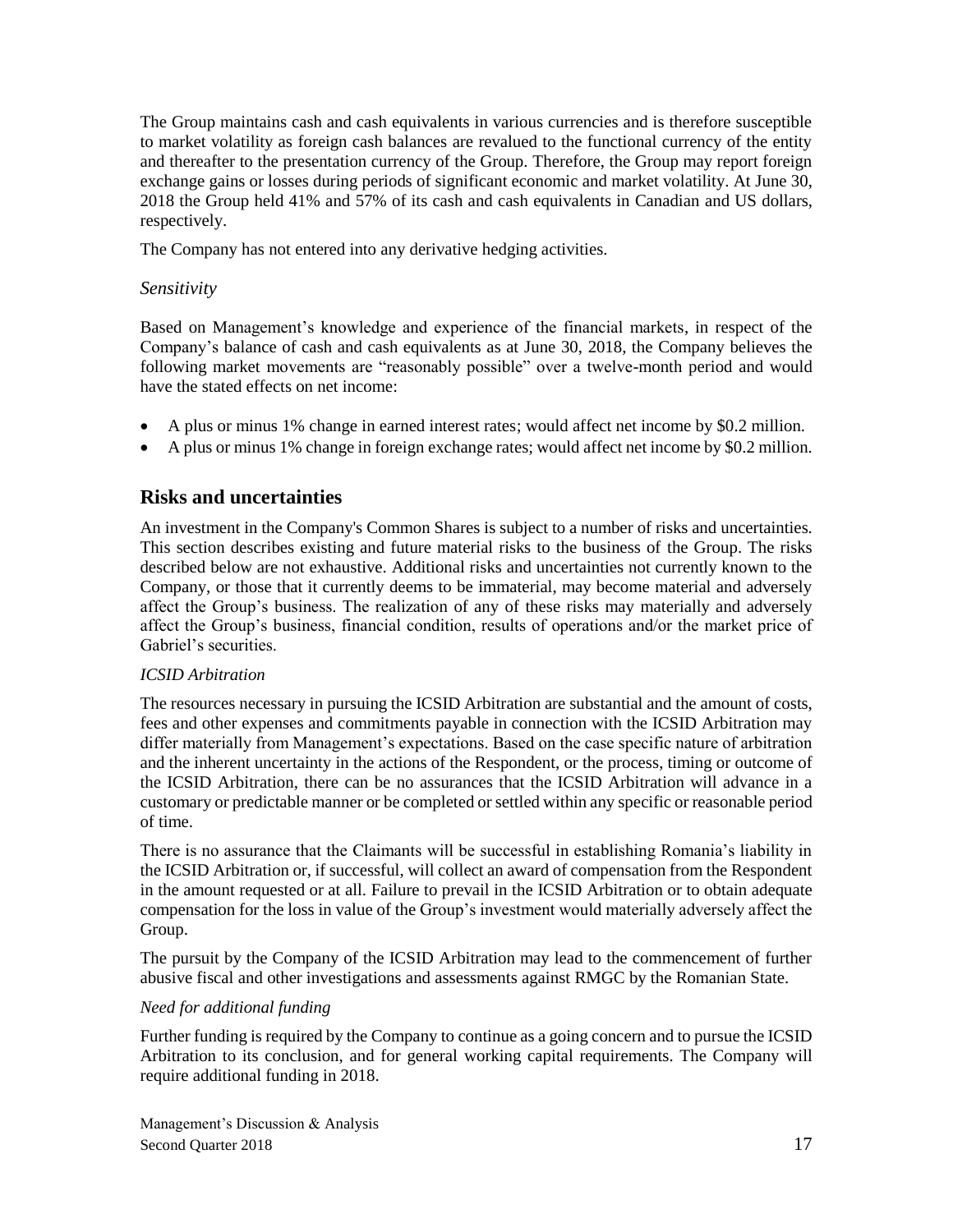Historically the Company has been financed through the issuance of its Common Shares, other equity based securities and convertible debt. Although Gabriel has been successful in the past in obtaining financing, the Company has limited access to financial resources as a direct result of the dispute concerning the Project and the core focus upon the ICSID Arbitration. There is a risk that sufficient additional financing may not be available to the Company on acceptable terms, or at all.

Whilst, as disclosed above, the Company has initiated a process to sell its long lead-time equipment which could, if completed, provide the Company with a reduced cost base and/or additional working capital, there are no assurances regarding the success of such a sale process or that any proceeds may be realized from the sale of equipment. The timing of the receipt of any such sales proceeds is also uncertain.

#### *Refinancing of existing securities*

The Company may need or desire to refinance all or a portion of the Convertible Notes issued and outstanding pursuant to the Private Placements. There can be no assurance that the Company will be able to refinance any of its indebtedness or incur additional indebtedness.

#### *Political and economic uncertainty in Romania*

Gabriel's material operations, property rights and other interests are located in Romania. As such, the Company's activities are subject to a number of country specific risks over which it has no control. These risks may include risks related to social, political, economic, legal and fiscal instability and changes of Romanian laws and regulations affecting foreign ownership, taxation, working conditions, rates of exchange, exchange control, exploration licensing, and export licensing and export duties.

In the event of a dispute arising in respect of the Company's activities in Romania (other than the ICSID Arbitration), the Company may be subject to the exclusive jurisdiction of foreign courts or may not be successful in subjecting foreign persons to the jurisdiction of courts in Canada or elsewhere. Any adverse or arbitrary decision of a court, arbitrator or other governmental or regulatory body may have a material adverse impact on the Company's business, assets, prospects, financial condition and results of operations and/or the market price of its securities.

#### *Mineral tenure rights*

As described above, RMGC is the titleholder of the License, an exploitation concession license issued by the Romanian State in June 1999 with respect to the mineral resources and reserves at Roşia Montană, Romania. The License has an initial duration of 20 years and may be extended for additional five-year periods as may be needed to ensure rational exploitation of the mineral resources and reserves identified and approved by NAMR. The License expires in June 2019 and an application for renewal is required to be filed no less than 90 days prior to the expiry. Although RMGC retains "nominal ownership" of the License, the acts and omissions of the Romanian State have prevented RMGC from realizing any benefits of such ownership and thus have deprived the License entirely of its value.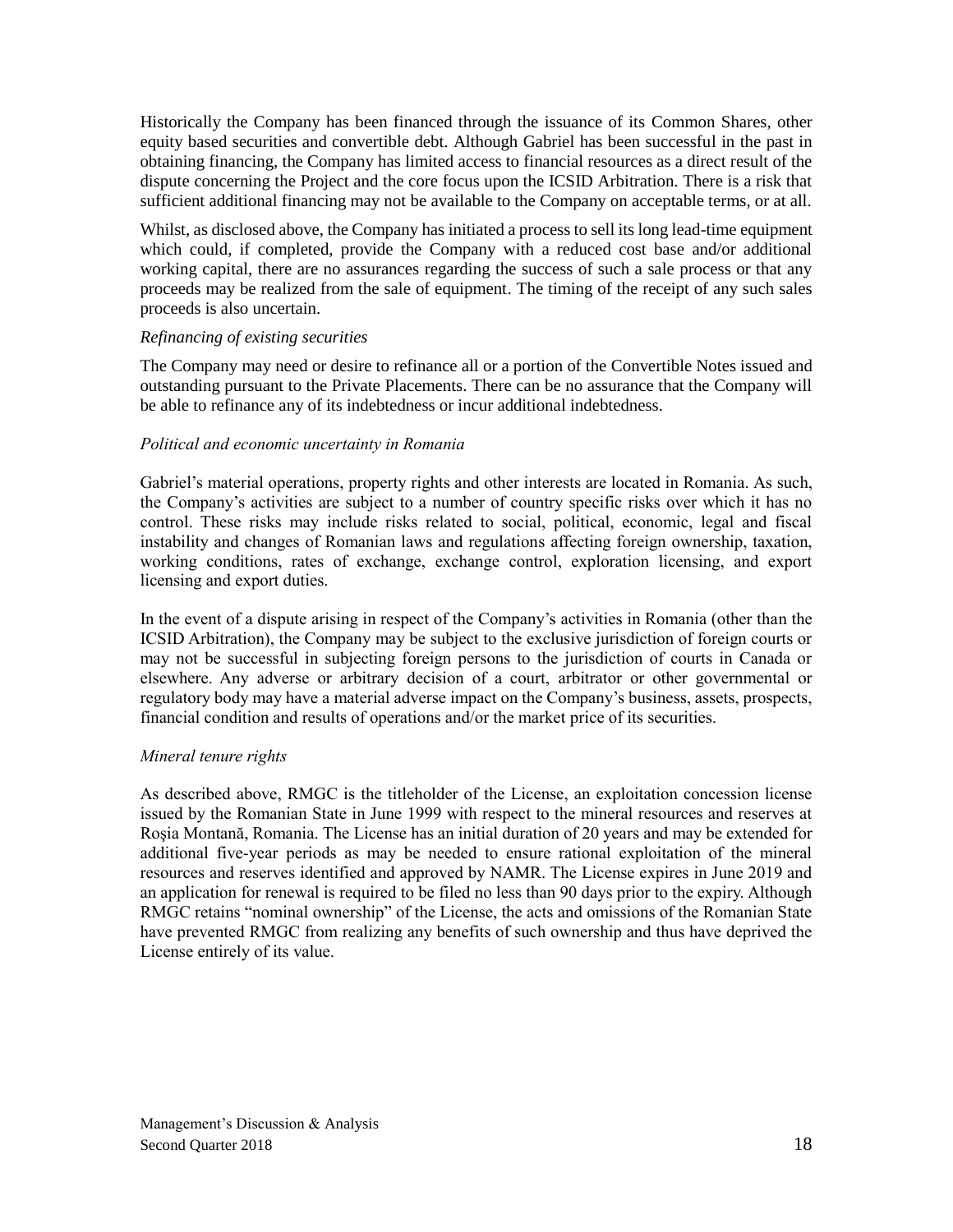Pursuant to an exploration concession license issued by the Romanian State in May 1999 relating to the Rodu-Frasin and Tarnita deposits located in the vicinity of Rosia Montană, and following the completion of extensive exploration at Bucium which identified two feasible deposits, RMGC acquired a direct and exclusive legal right to obtain exploitation licenses for such deposits. However, in violation of RMGC's legal rights and of Romania's legal obligations, Romania has failed for the last 10 years to act on RMGC's applications for exploitation licenses for Rodu-Frasin and Tarnita.

#### *Legal proceedings*

As previously disclosed, Gabriel has been party (directly and through RMGC) to a number of legal challenges in Romania and, in the course of its business, may from time to time become involved in the defence and initiation of legal claims, arbitration and other legal proceedings.

Due to the inherent uncertainties of the judicial process in Romania, the nature and results of any such legal proceedings cannot be predicted with any certainty. In addition, such claims, arbitration and other legal proceedings can be lengthy and involve the incurrence of substantial costs and resources by the Company. The initiation, pursuit and/or outcome of any particular claim, arbitration or legal proceeding could have a material adverse effect on the Company's financial position and results of operations, and on the Company's business, assets and prospects.

#### *UNESCO World Heritage List*

As described above, in July 2018, the World Heritage Committee postponed a decision on the inclusion of the Roșia Montană Mining Cultural Landscape on the UNESCO World Heritage List for up to three years. The inclusion of Roșia Montană on the UNESCO World Heritage List would have a material adverse impact on the Company's business, assets and financial condition insofar as it would limit severely the terms upon which any mining in the Project area could be permitted and thus whether an amicable resolution of the dispute with the Romanian State could be reached.

#### *Dependence on Management and key personnel*

The Group is dependent on a relatively small number of key directors, officers and employees. Loss of any one of those persons could have an adverse effect on it. Retaining qualified and experienced personnel is critical to the Company's success. However, there can be no assurance that the Gabriel Group will be successful in so doing.

Furthermore, the loss of key employees, in particular those who possess important historical knowledge related to the Project which could be relevant to the ICSID Arbitration, could have a material adverse effect on the outcome of the ICSID Arbitration and future operations of the Group.

#### *Minvest mine closure plan*

In May 2006, Minvest permanently ceased all of its mining operations at Roșia Montană. As a result, a mine closure plan was developed, which, Gabriel understands, was approved by the Romanian Ministry of Economy and NAMR. The mine closure plan was developed to integrate into RMGC's development plans for Roșia Montană in order to avoid any conflict between the Romanian State's closure activities and RMGC's development activities. A state-owned company under the coordination of the Ministry of Economy, S.C. CONVERSMIN S.A., has responsibility for the mine closure plan.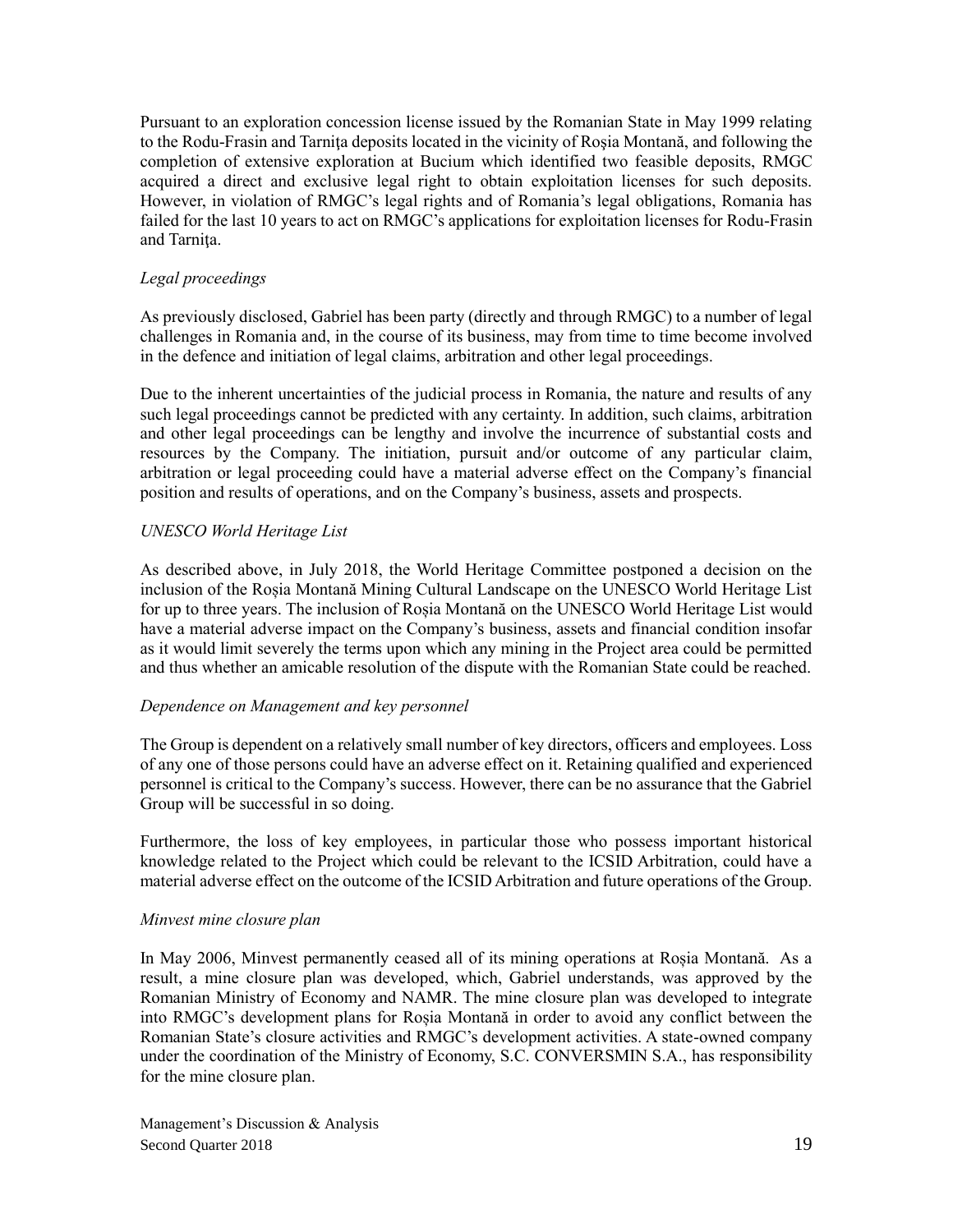There can be no assurance that the activities contemplated by such mine closure plan will be implemented in a timely fashion, and no such action has been undertaken to date. Until the mine closure plan has been fully implemented, there can be no assurance that such activities will not attract liability to RMGC, as the titleholder of the License, under the current or future laws, rules and regulations applicable to mining activities in Romania. Likewise, there can be no assurance that the legally binding assumption by the Romanian State-owned operator of all liabilities associated with its past mining operations and the indemnification of RMGC from such liabilities will be fulfilled by, or be enforceable against, such entity.

#### *Potential dilution to existing shareholders*

As described above, the Company will require additional financing in order to pursue the ICSID Arbitration to its conclusion and for general working capital requirements. In order to raise such financing, the Company anticipates that it may sell additional equity securities including, but not limited to, its Common Shares, share purchase warrants or some form of convertible security. The effect of additional issuances of equity securities will result in dilution to existing shareholders.

The conversion and/or exercise (as applicable) of the Company's outstanding Convertible Notes and existing warrants could result in the issuance of a significant number of Common Shares causing significant dilution to the ownership of existing shareholders. Unless and until the Company successfully permits the Project or collects an arbitral award, if any, or acquires and/or develops other operating properties which provide positive cash flow, the Company's ability to meet its obligations as they fall due or redeem in whole or part or otherwise restructure the Convertible Notes will be limited to the Company's cash on hand and/or its ability to issue additional equity or debt securities in the future. Such transactions could potentially cause substantial dilution to the shareholders at that time.

#### *Continued Listing of the Company's Common Shares*

The continued listing of the Company's Common Shares on the Exchange is conditional upon its ability to meet the applicable continued listing requirements of the Exchange. In the event that Gabriel is not able to maintain a listing of its Common Shares on the Exchange or any substitute exchange, it may be extremely difficult or impossible for shareholders to sell their Common Shares. If the Company is delisted from the Exchange but obtains a substitute listing for the Common Shares, the Common Shares may have less liquidity and more price volatility than experienced on the Exchange. Shareholders may not be able to sell their Common Shares on any such substitute exchange in the quantities, at the times, or at the prices that could potentially be available on a more liquid trading market. As a result of these factors, if the Common Shares are delisted from the Exchange, the price of the Common Shares may decline and the Company's ability to obtain financing in the future could be materially impaired.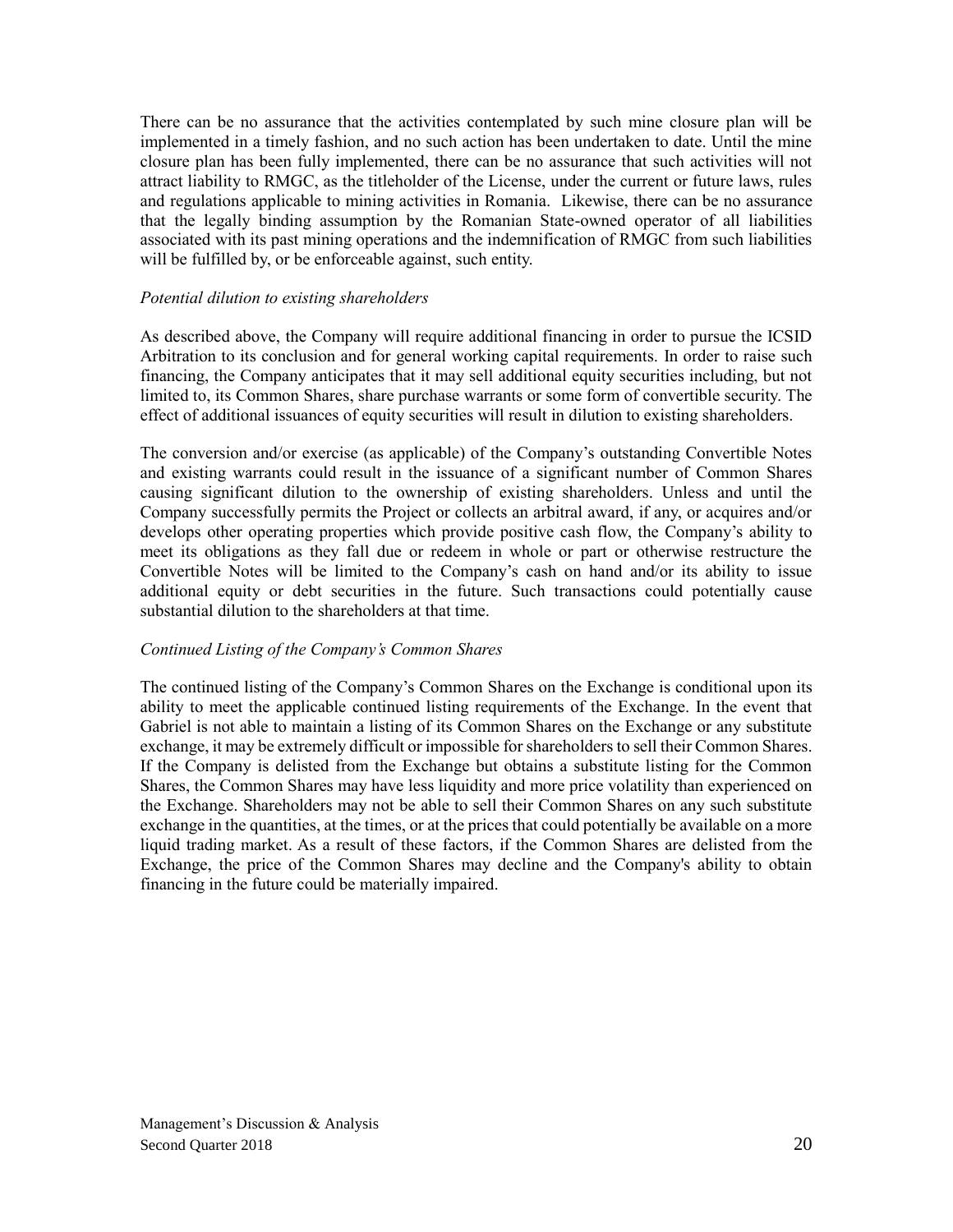#### *Compliance with Anti-Corruption Laws*

Gabriel is subject to various anti-corruption laws and regulations including, but not limited to, the Canadian Corruption of Foreign Public Officials Act 1999 and the UK Bribery Act 2010. In general, these laws prohibit a company and its employees and intermediaries from bribing or making other prohibited payments to foreign officials or other persons to obtain or retain business or gain some other business advantage. Gabriel's primary operations are located in Romania, a country which, according to Transparency International, is perceived as having fairly high levels of corruption relative to the rest of Europe (Romania ranks  $59<sup>th</sup>$  out of 180 countries in terms of corruption, according to a 2017 index published by Transparency International). Gabriel cannot predict the nature, scope or effect of future anti-corruption regulatory requirements to which Gabriel's operations might be subject or the manner in which existing laws might be administered or interpreted.

Failure to comply with the applicable legislation and other similar foreign laws could expose Gabriel and/or its senior management to civil and/or criminal penalties, other sanctions and remedial measures, legal expenses and reputational damage, all of which could materially and adversely affect Gabriel's business, financial condition and results of operations. Likewise, any investigation of any potential violations of the applicable anti-corruption legislation by UK, Canadian or foreign authorities could also have an adverse impact on Gabriel's ability to develop the Project or its business, financial condition and results of operations.

As a consequence of these legal and regulatory requirements, Gabriel has instituted policies and procedures with regard to business ethics, which have been designed to ensure that Gabriel and its employees comply with applicable anti-corruption laws and regulations. However, there can be no assurance or guarantee that such efforts have been and will be completely effective in ensuring Gabriel's compliance, and the compliance of its employees, consultants, contractors and other agents, with all applicable anti-corruption laws and regulations.

#### *Insurance and uninsurable risks*

Gabriel maintains insurance to protect it against certain risks related to its operations in type and amounts that it believes are reasonable depending upon the circumstances surrounding each identified risk and the advice of its retained insurance advisor. There are also risks against which the Company cannot insure or against which it may elect not to insure for various reasons. The potential costs associated with any liabilities not covered by insurance, or in excess of insurance coverage, or compliance with applicable laws and regulations may cause substantial delays to its operations and require significant capital outlays, adversely affecting the future business, assets, prospects, financial condition and results of operations of the Company.

#### *General economic and financial market conditions*

Global economic and financial conditions may impact the ability of the Company to obtain loans, financing and other credit facilities in the future and, if obtained, on terms favourable to the Company. As a consequence, global financial conditions could adversely impact the Company's financial status and share price.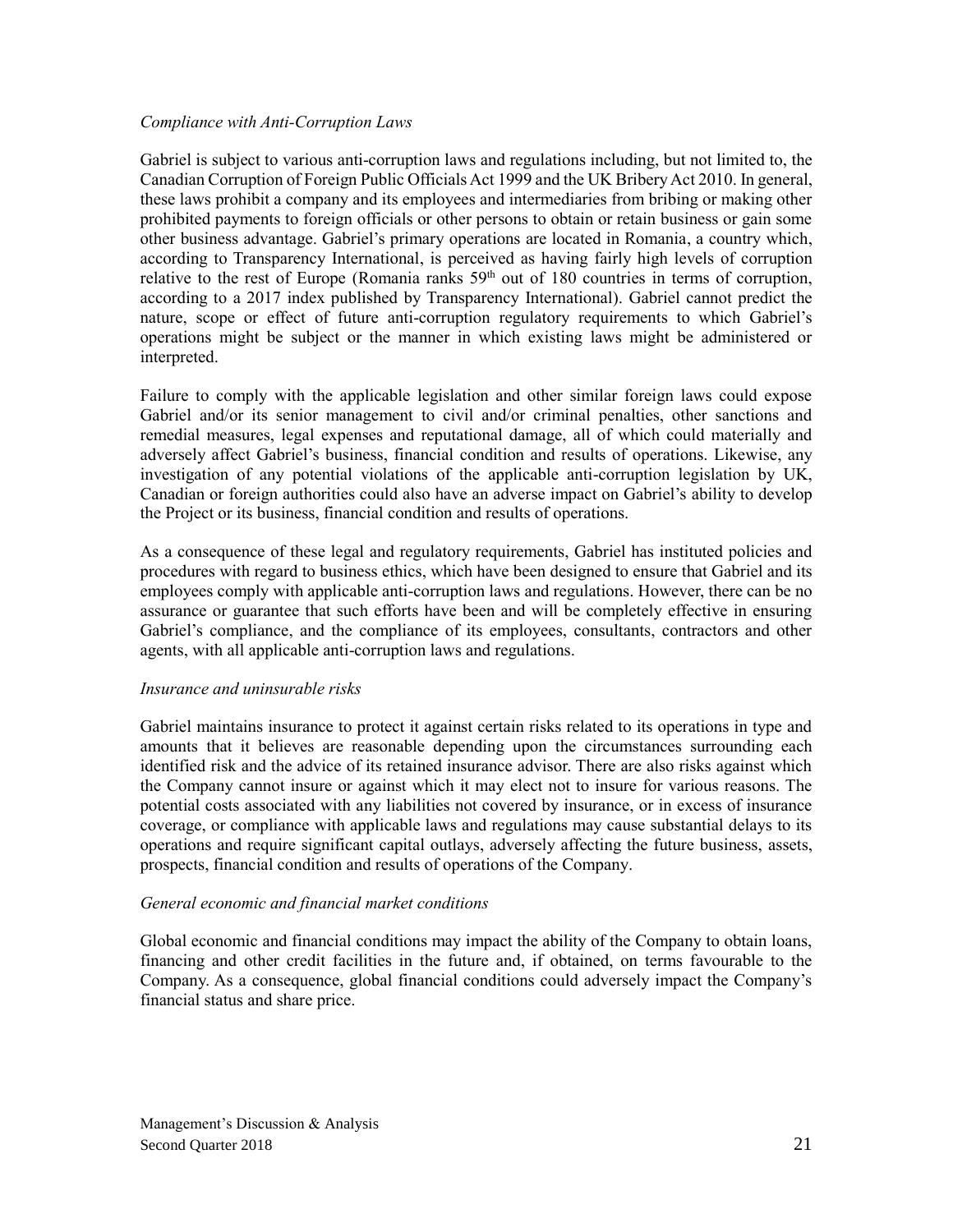#### *Market price volatility*

Publicly quoted securities are subject to a relatively high degree of price volatility. It may be anticipated that the quoted market for the Common Shares of the Company will be subject to market trends generally and there may be significant fluctuations in the price of the Company's Common **Shares**.

#### *Currency fluctuations*

The Company's reporting currency is the Canadian dollar, which is exposed to fluctuations against other currencies. The Company's primary operations are located in the Romania and many of its expenditures and obligations are denominated in RON. In addition the Company has and/or will have expenditures and obligations denominated in other currencies including, but not limited to, Canadian dollars, US dollars, EUROs and United Kingdom pounds sterling ("GBP"). The Company maintains active cash accounts in Canadian dollars, US dollars, GBP and RON and has either monetary assets and/or liabilities in currencies including US dollars, Canadian dollars, EUROs, GBP and RON. As such, the Company's results of operations are subject to foreign currency fluctuation risks and such fluctuations may adversely affect the financial position and operating results of the Company. The Company does not currently use any derivative products to actively manage or mitigate any foreign exchange exposure.

#### *No history of earnings or dividends*

The Company has no history of earnings and as such the Company has not paid dividends on its Common Shares since incorporation. The Company does not intend to declare or pay cash dividends at present.

#### *Accounting policies and internal controls*

Since January 1, 2011, the Company has prepared its financial reports in accordance with International Financial Reporting Standards. In preparation of financial reports, Management of Gabriel may need to rely upon assumptions, make estimates or use their best judgment in determining the financial condition of the Company. Significant accounting policies are described in more detail in the Company's audited financial statements.

In order to have a reasonable level of assurance that financial transactions are properly authorized, assets are safeguarded against unauthorized or improper use, and transactions are properly recorded and reported, the Company has implemented and continues to analyze its internal control systems for financial reporting. Although the Company believes its financial reporting and financial statements are prepared with reasonable safeguards to ensure reliability, the Company cannot provide absolute assurance.

#### *Enforcement of civil liabilities*

As substantially all of the assets of Gabriel and its subsidiaries are located outside of Canada, and certain of its directors and officers are resident outside of Canada, it may be difficult or impossible to enforce judgements granted by a court in Canada against the assets of Gabriel or its subsidiaries or its directors and officers residing outside of Canada.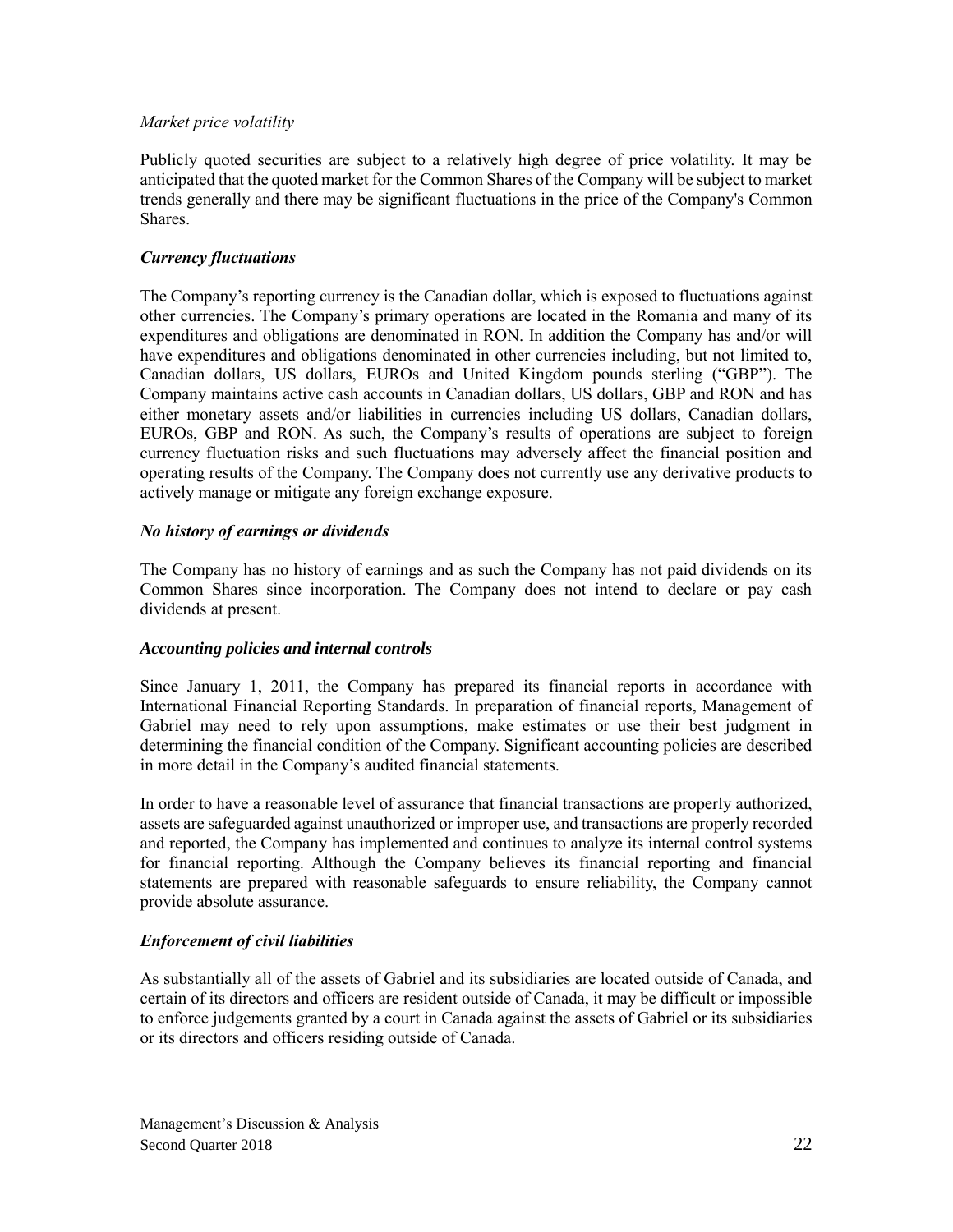#### *Conflicts of interest*

Some of the directors and officers of the Company are, or may be, on the boards of other natural resource companies from time to time resulting in conflicts of interests. Therefore, there is the potential for a conflict of interest between the Company and some of its directors and officers. Directors and officers of the Company with conflicts of interest will be subject to and will follow the procedures set out in applicable corporate and securities legislation, regulations, rules and policies.

## **CEO/CFO Certification**

The Company's Interim Chief Executive Officer ("CEO") and Chief Financial Officer ("CFO") have reviewed the interim financial statements and interim MD&A (the "Interim Filings") for the three-month period ended June 30, 2018.

The CEO and CFO certify that, as at June 30, 2018, based on their knowledge, having exercised reasonable diligence, the Interim Filings do not contain any untrue statement of a material fact or omit to state a material fact required to be stated or that is necessary to make a statement not misleading in light of the circumstances under which it was made, for the period covered by the Interim Filings

The CEO and CFO certify that, as at June 30, 2018, based on their knowledge, having exercised reasonable diligence, the interim financial statements for the period, together with the other financial information included in the Interim Filings, fairly present in all material respects the financial condition, financial performance and cash flows of the Company, as of June 30, 2018 and for the three month period to that date.

## **Outstanding Share Data**

The Company's fully diluted share capital as at August 2, 2018 was:

|                                        | Outstanding |
|----------------------------------------|-------------|
| Common shares                          | 384,452,780 |
| Common stock options                   | 24,368,020  |
| Deferred share units - common shares   | 2,962,474   |
| Restricted share units - common shares | 2,148,748   |
| Warrants                               | 111,536,250 |
| Convertible notes                      | 307,912,500 |
| <b>Fully diluted share capital</b>     | 833,380,772 |

## **Forward-Looking Statements**

This MD&A contains "forward-looking information" (also referred to as "forward-looking statements") within the meaning of applicable Canadian securities legislation.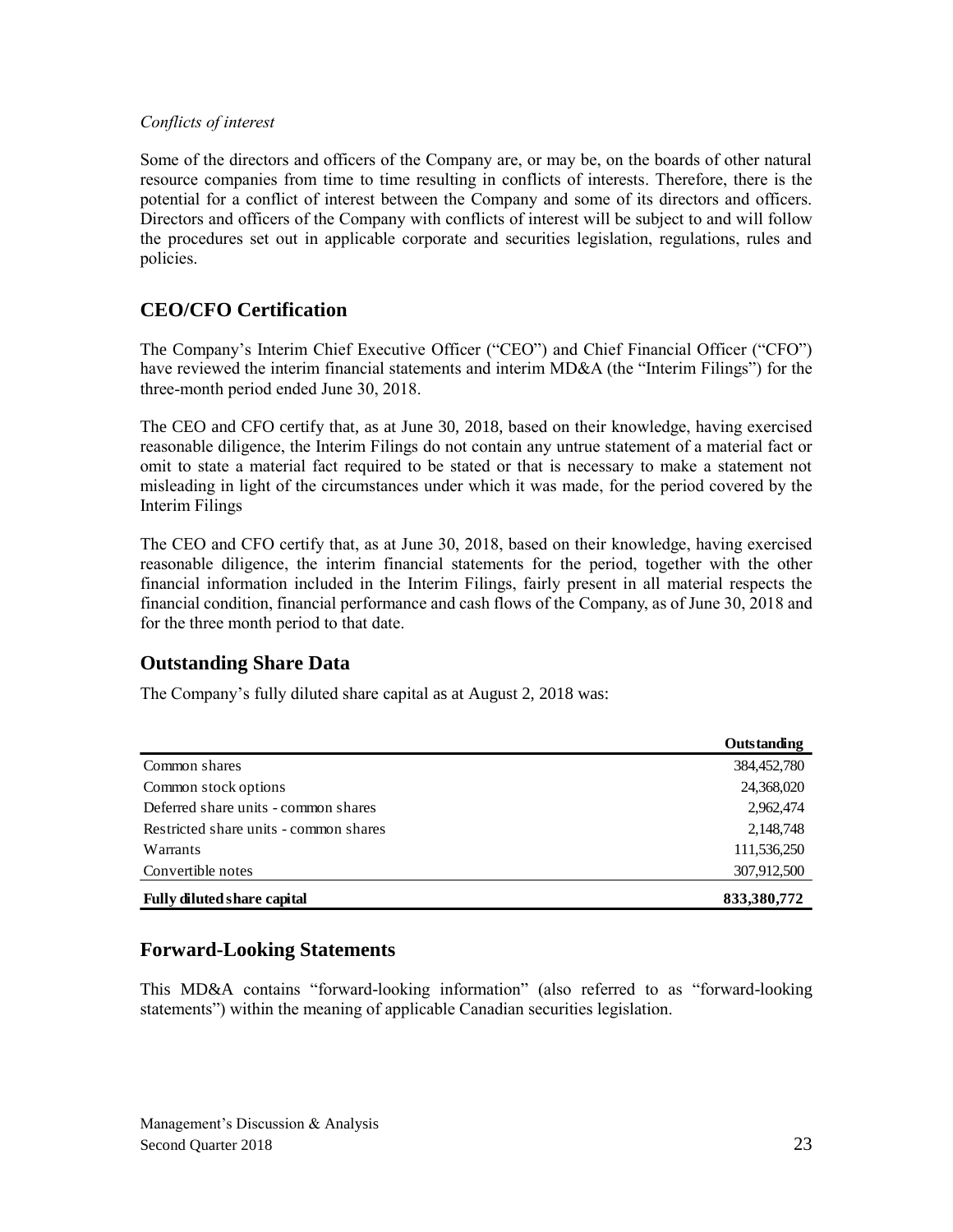Forward-looking statements are provided for the purpose of providing information about Management's current expectations and plans and allowing investors and others to get a better understanding of the Company's operating environment. All statements, other than statements of historical fact, are forward-looking statements.

In this MD&A, forward-looking statements are necessarily based upon a number of estimates and assumptions that, while considered reasonable by the Company at this time, are inherently subject to significant business, economic and competitive uncertainties and contingencies that may cause the Company's actual financial results, performance, or achievements to be materially different from those expressed or implied herein. Some of the uncertainties associated with material factors or assumptions used to develop forward-looking statements include, without limitation: the progress of the ICSID Arbitration, actions by the Romanian Government or affiliates thereof, the impact of current or future litigation against the Group, conditions or events impacting the Company's ability to fund its operations or service its debt, the ability to progress exploration, development and operation of mining properties and the overall impact of misjudgments made in good faith in the course of preparing forward-looking information.

Forward-looking statements involve risks, uncertainties, assumptions, and other factors including those set out above and below, that may never materialize, prove incorrect or materialize other than as currently contemplated, which could cause the Company's results to differ materially from those expressed or implied by such forward-looking statements.

Any statements that express or involve discussions with respect to predictions, expectations, beliefs, plans, projections, objectives, assumptions or future events or performance (often, but not always, identified by words or phrases such as "expects", "is expected", "anticipates", "believes", "plans", "projects", "estimates", "assumes", "intends", "strategy", "goals", "objectives", "potential", "possible" or variations thereof or stating that certain actions, events, conditions or results "may", "could", "would", "should", "might" or "will" be taken, occur or be achieved, or the negative of any of these terms and similar expressions) are not statements of fact and may be forward-looking statements.

Numerous factors could cause actual results to differ materially from those in the forward-looking statements, including without limitation:

- the duration, required disclosure, costs, process and outcome of the ICSID Arbitration;
- changes in the Group's liquidity and capital resources;
- access to funding to support the Group's continued ICSID Arbitration and/or operating activities in the future;
- equity dilution resulting from the conversion of the Convertible Notes, or exercise of warrants, in part or in whole to common shares of the Company;
- the ability of the Company to maintain a continued listing on the Exchange or any regulated public market for trading securities;
- the impact on business strategy and its implementation in Romania of: unforeseen historic acts of corruption, uncertain legal enforcement both for and against the Group and political and social instability;
- regulatory, political and economic risks associated with operating in a foreign jurisdiction including changes in laws, governments and legal and fiscal regimes; and
- volatility of currency exchange rates;
- the availability and continued participation in operational or other matters pertaining to the Group of certain key employees and consultants.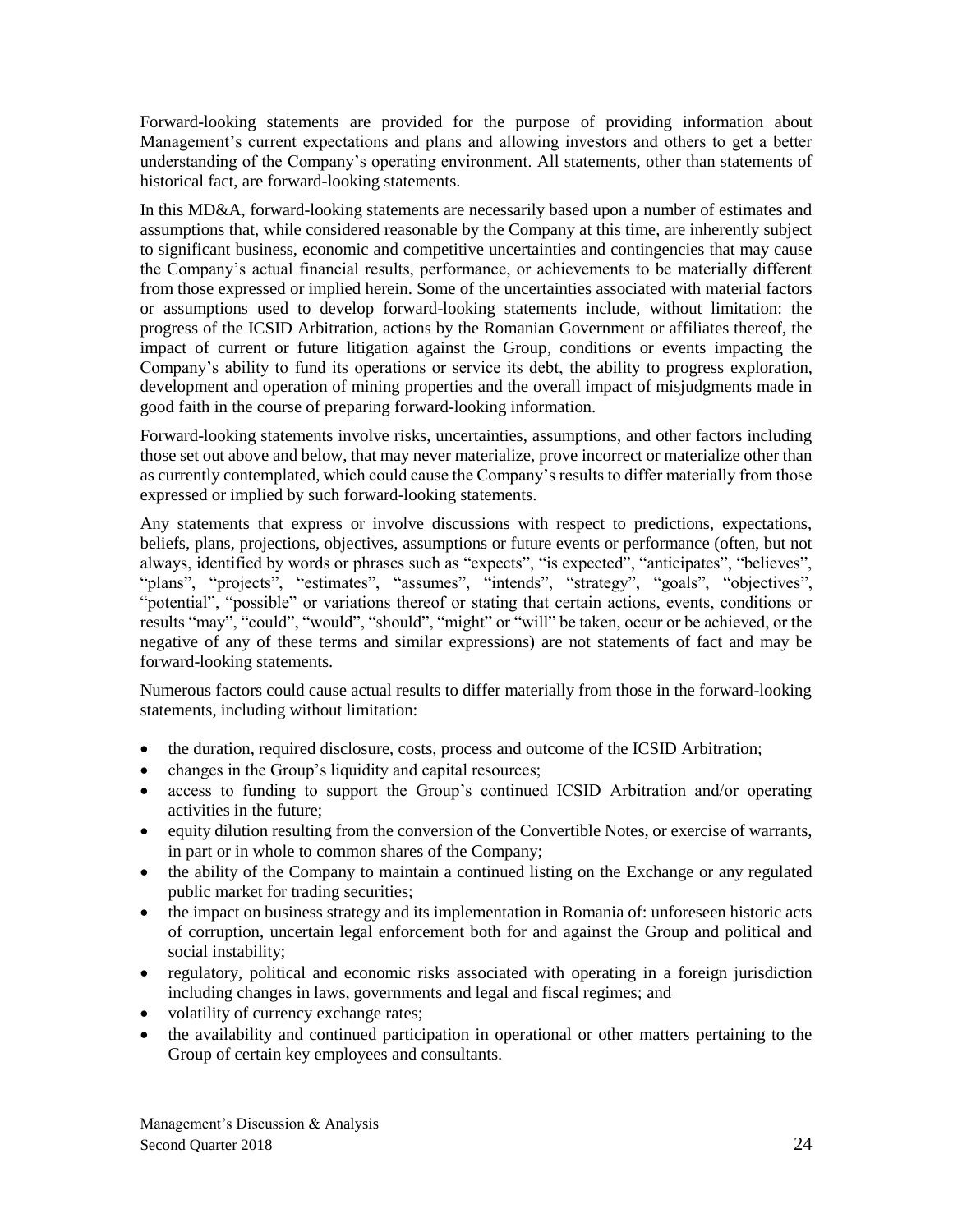This list is not exhaustive of the factors that may affect any of the Company's forward-looking statements.

Investors are cautioned not to put undue reliance on forward-looking statements, and investors should not infer that there has been no change in the Company's affairs since the date of this report that would warrant any modification of any forward-looking statement made in this document, other documents periodically filed with or furnished to the relevant securities regulators or documents presented on the Company's website. All subsequent written and oral forward-looking statements attributable to the Company or persons acting on its behalf are expressly qualified in their entirety by this notice. The Company disclaims any intent or obligation to update publicly or otherwise revise any forward-looking statements or the foregoing list of assumptions or factors, whether as a result of new information, future events or otherwise, subject to the Company's disclosure obligations under applicable Canadian securities regulations. Investors are urged to read the Company's filings with Canadian securities regulatory agencies.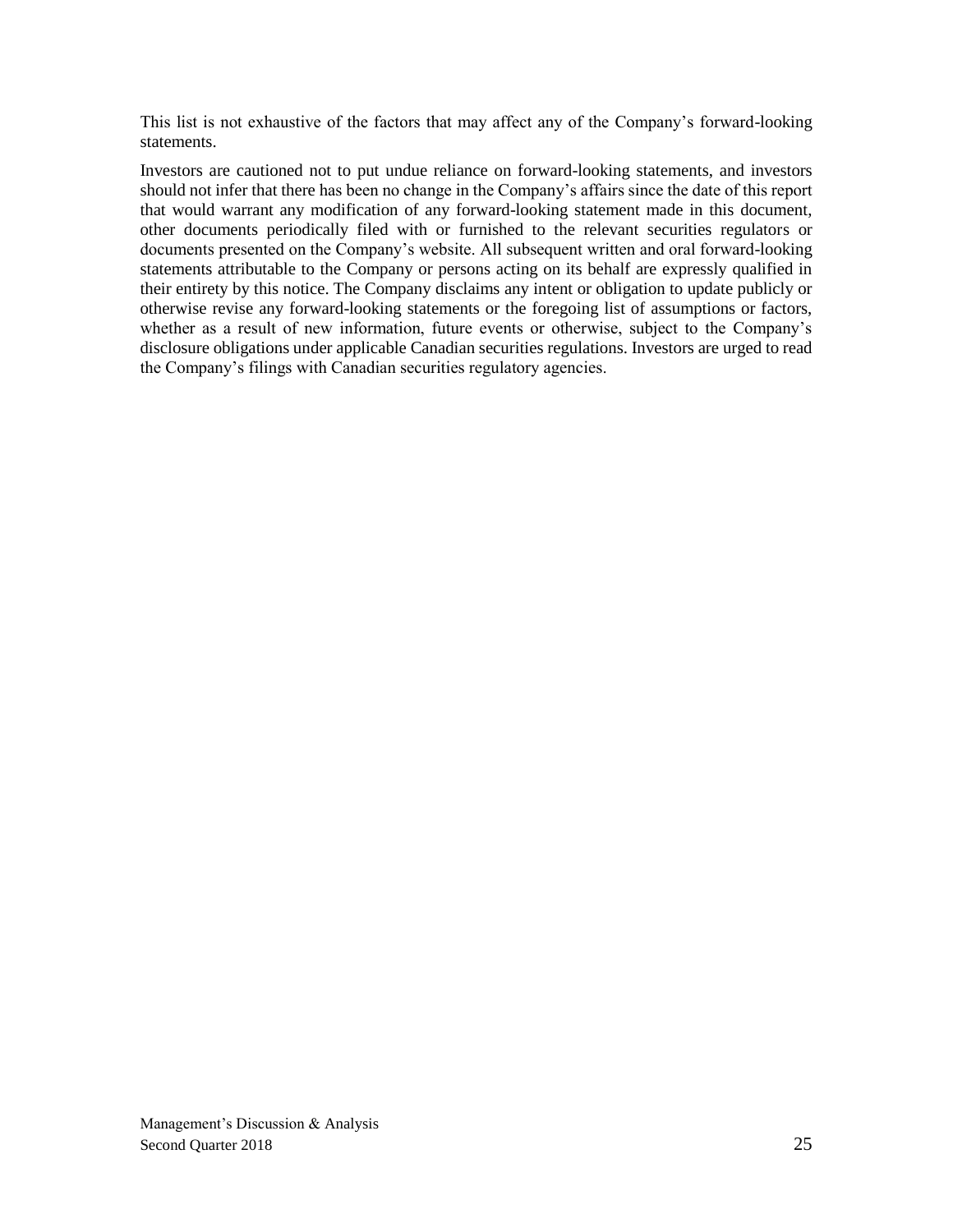# **Gabriel Resources Ltd.**

Condensed Interim Consolidated Financial Statements (Unaudited) For the period ended June 30, 2018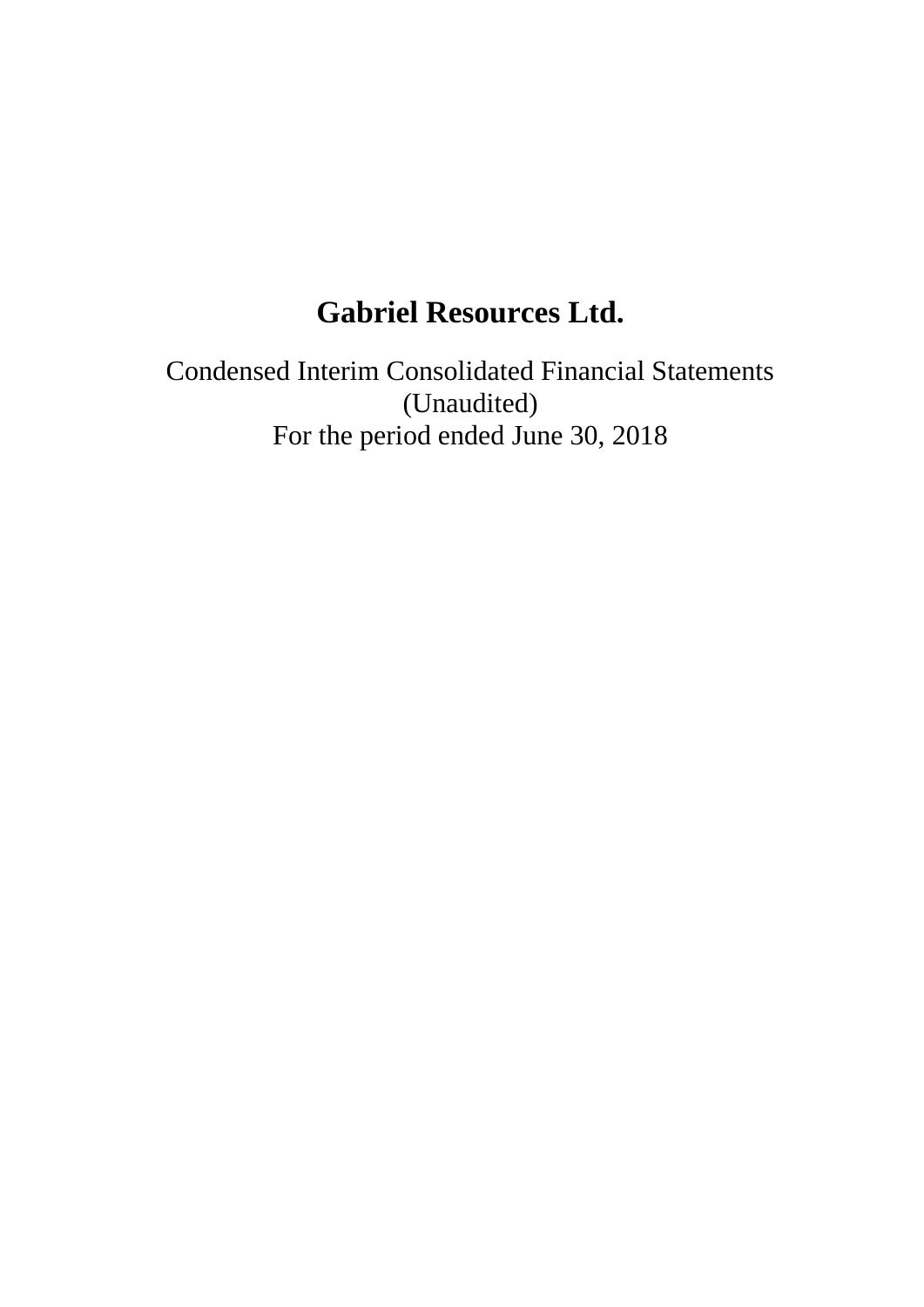# Condensed Consolidated Statement of Financial Position

As at June 30, 2018 and December 31, 2017

*(Unaudited and expressed in thousands of Canadian dollars)*

|                                                                     |              | June 30     | December 31 |
|---------------------------------------------------------------------|--------------|-------------|-------------|
|                                                                     | <b>Notes</b> | 2018        | 2017        |
| <b>Assets</b>                                                       |              |             |             |
| <b>Current assets</b>                                               |              |             |             |
| Cash and cash equivalents                                           | 7            | 24,542      | 31,220      |
| Trade and other receivables                                         |              | 681         | 875         |
| Prepaid expenses and supplies                                       |              | 585         | 520         |
| Total current assets (excluding assets classified as held for sale) |              | 25,808      | 32,615      |
| Assets classified as held for sale                                  | 6            | 6,467       | 13,723      |
|                                                                     |              |             |             |
| <b>Total current assets</b>                                         |              | 32,275      | 46,338      |
| <b>Non-current assets</b>                                           |              |             |             |
| Restricted cash                                                     |              | 553         | 850         |
| Property, plant and equipment                                       |              | 136         | 112         |
| Loan receivable                                                     | 12           | 500         |             |
| <b>Total non-current assets</b>                                     |              | 1,189       | 962         |
| <b>TOTAL ASSETS</b>                                                 |              | 33,464      | 47,300      |
|                                                                     |              |             |             |
| <b>Liabilities</b>                                                  |              |             |             |
| <b>Current liabilities</b>                                          |              |             |             |
| Trade and other payables                                            | 8            | 6,084       | 3,909       |
| Resettlement liabilities                                            | 9            | 597         | 532         |
| Other current liabilities                                           | 10           | 1,037       | 1,156       |
| <b>Total current liabilities</b>                                    |              | 7,718       | 5,597       |
|                                                                     |              |             |             |
| <b>Non-current liabilities</b>                                      |              |             |             |
| Convertible, subordinated, unsecured notes                          | 17           | 67,062      | 63,201      |
| <b>Total non-current liabilities</b>                                |              | 67,062      | 63,201      |
| <b>TOTAL LIABILITIES</b>                                            |              | 74,780      |             |
|                                                                     |              |             | 68,798      |
|                                                                     |              |             |             |
| <b>Deficit</b>                                                      |              |             |             |
| Share capital                                                       |              | 868,288     | 868,288     |
| Other reserves                                                      |              | 134,124     | 133,449     |
| Currency translation adjustment                                     |              | 1,766       | 1,579       |
| Accumulated deficit                                                 |              | (1,049,490) | (1,028,765) |
| Deficit attributable to owners of the parent                        |              | (45,312)    | (25, 449)   |
| Non-controlling interest                                            | 11           | 3,996       | 3,951       |
| <b>TOTAL DEFICIT</b>                                                |              | (41,316)    | (21, 498)   |
| <b>TOTAL DEFICIT AND LIABILITIES</b>                                |              | 33,464      | 47,300      |

**Going concern – Note 1**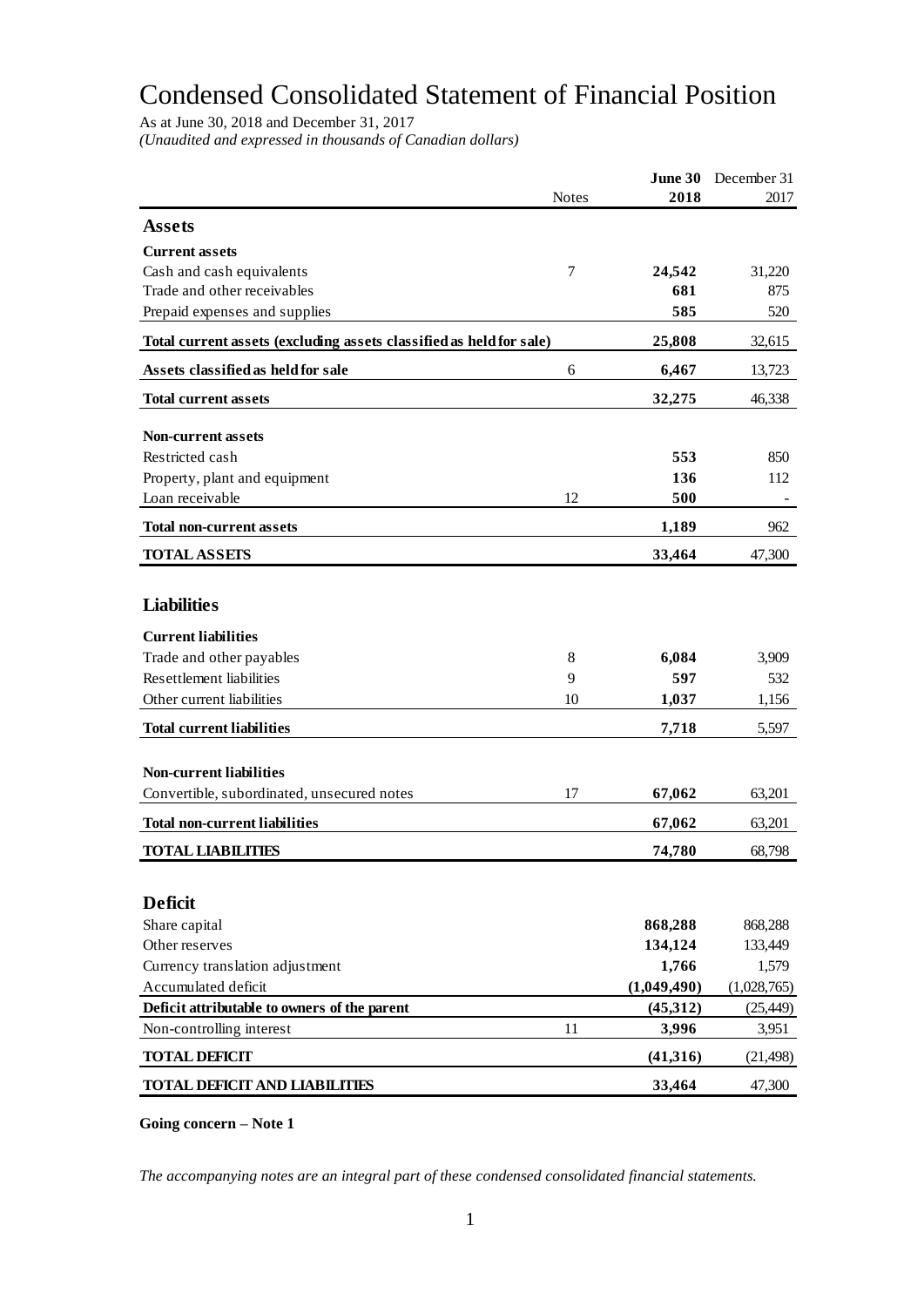# Condensed Consolidated Income Statement

For the three and six-month periods ended June 30

(*Unaudited and expressed in thousands of Canadian dollars, except per share data)*

|                                                          |              |        | 3 months ended           | 6 months ended |                          |
|----------------------------------------------------------|--------------|--------|--------------------------|----------------|--------------------------|
|                                                          |              |        | June 30                  |                | June 30                  |
|                                                          | <b>Notes</b> | 2018   | 2017                     | 2018           | 2017                     |
| <b>Expenses</b>                                          |              |        |                          |                |                          |
| Corporate, general and administrative                    | 5            | 8,337  | 10,747                   | 13,591         | 17,828                   |
| Impairment of LLTE                                       |              | 3,943  | $\overline{\phantom{a}}$ | 3,943          | $\overline{\phantom{a}}$ |
| Share-based compensation                                 |              | 466    | 611                      | 556            | 782                      |
| Depreciation                                             |              | 24     | 41                       | 42             | 82                       |
| <b>Operating loss</b>                                    | 14           | 12,770 | 11,399                   | 18,132         | 18,692                   |
| Other (income) / expense                                 |              |        |                          |                |                          |
| Interest received                                        |              | (88)   | (66)                     | (165)          | (128)                    |
| Gain on disposal of assets                               |              | (724)  |                          | (724)          |                          |
| Finance costs: convertible notes accretion               | 17           | 1,959  | 1,741                    | 3,861          | 3,431                    |
| Foreign exchange (gain) / loss                           |              | (123)  | 583                      | (379)          | 1,007                    |
| Loss for the period attributable to owners of the parent |              | 13,794 | 13,657                   | 20,725         | 23,002                   |
| Basic and diluted loss per share                         |              | \$0.04 | \$0.04                   | \$0.05         | \$0.06                   |

# Condensed Consolidated Statement of Comprehensive Income

For the three and six-month periods ended June 30 (*Unaudited and expressed in thousands of Canadian dollars)*

|                                                             |        | 3 months ended | 6 months ended |         |  |
|-------------------------------------------------------------|--------|----------------|----------------|---------|--|
|                                                             |        | June 30        |                | June 30 |  |
|                                                             | 2018   | 2017           | 2018           | 2017    |  |
| Loss for the period                                         | 13,794 | 13,657         | 20,725         | 23,002  |  |
| Other comprehensive loss                                    |        |                |                |         |  |
| - may recycle to the Income Statement in future periods     |        |                |                |         |  |
| Currency translation adjustment                             | 419    | (427)          | (232)          | (429)   |  |
| Comprehensive loss for the period                           | 14,213 | 13,230         | 20,493         | 22,573  |  |
|                                                             |        |                |                |         |  |
| Comprehensive loss / (gain) for the period attributable to: |        |                |                |         |  |
| - Owners of the parent                                      | 14,132 | 13,312         | 20,538         | 22,656  |  |
| - Non-controlling interest                                  | 81     | (82)           | (45)           | (83)    |  |
| Comprehensive loss for the period                           | 14,213 | 13,230         | 20,493         | 22,573  |  |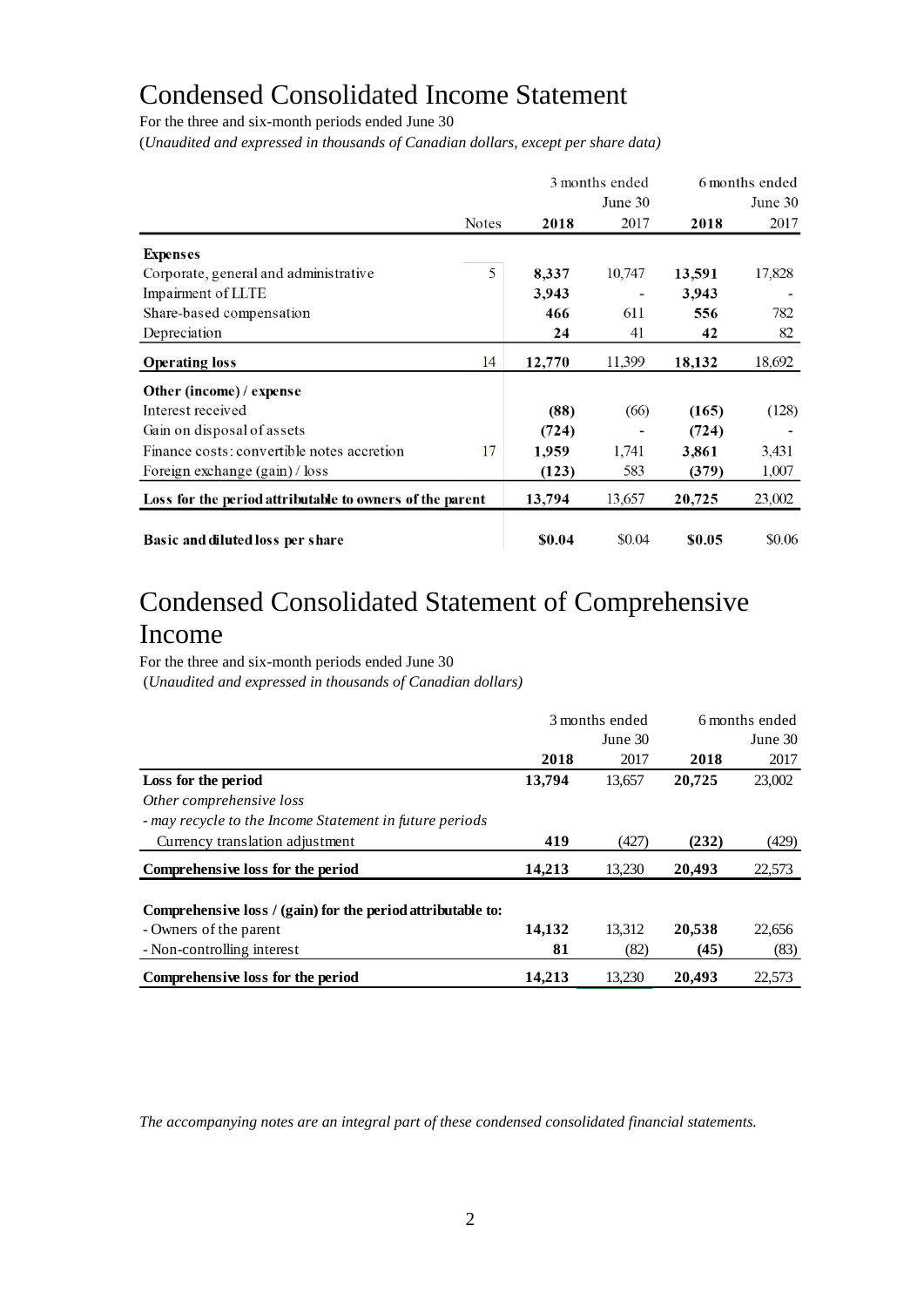# Condensed Consolidated Statement of Changes in Shareholders' Deficit

For the six month period ended June 30 *(Unaudited and expressed in thousands of Canadian dollars)*

|                                                              | 6 months ended |             |
|--------------------------------------------------------------|----------------|-------------|
|                                                              |                | June 30     |
|                                                              | 2018           | 2017        |
| <b>Common shares</b>                                         |                |             |
| At January 1                                                 | 868,288        | 868,279     |
| Shares issued on the exercise of share options               |                | 5           |
| Transfer from contributed surplus: exercise of share options |                | 4           |
| At June 30                                                   | 868,288        | 868,288     |
| <b>Other reserves</b>                                        |                |             |
| At January 1                                                 | 133,449        | 131,562     |
| Share-based compensation                                     | 675            | 845         |
| Exercise of share options                                    |                | (4)         |
| At June 30                                                   | 134,124        | 132,403     |
| <b>Currency translation adjustment</b>                       |                |             |
|                                                              |                |             |
| At January 1                                                 | 1,579          | 1,329       |
| Currency translation adjustment                              | 187            | 512         |
| At June 30                                                   | 1,766          | 1,841       |
| <b>Accumulated deficit</b>                                   |                |             |
| At January 1                                                 | (1,028,765)    | (991,085)   |
| Loss for the period                                          | (20, 725)      | (23,002)    |
| At June 30                                                   | (1,049,490)    | (1,014,087) |
|                                                              |                |             |
| Non-controlling interest                                     |                |             |
| At January 1                                                 | 3,951          | 3,891       |
| Currency translation adjustment                              | 45             | (83)        |
| At June 30                                                   | 3,996          | 3,808       |
| Total shareholders' deficit at June 30                       | (41,316)       | (7, 747)    |
|                                                              |                |             |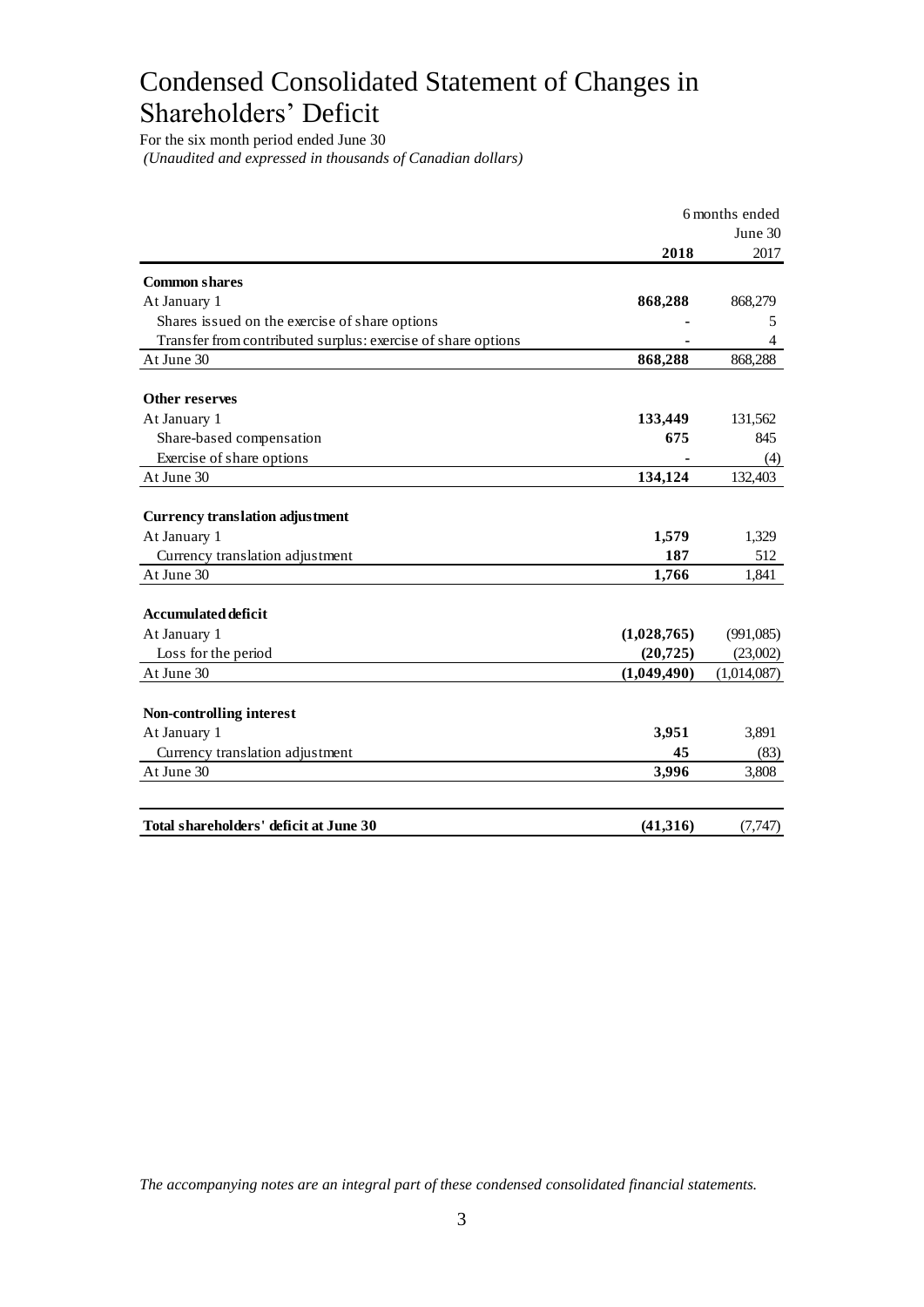# Condensed Consolidated Statement of Cash Flows

For the six month period ended June 30

*(Unaudited and expressed in thousands of Canadian dollars)*

|                                                         | 6 months ended |           |
|---------------------------------------------------------|----------------|-----------|
|                                                         |                | June 30   |
|                                                         | 2018           | 2017      |
| Cash flows used in operating activities                 |                |           |
| Loss for the period                                     | (20, 725)      | (23,002)  |
| Adjusted for the following non-cash items:              |                |           |
| Depreciation                                            | 42             | 82        |
| Share-based compensation                                | 556            | 782       |
| Gain on disposal of assets                              | (724)          | (23)      |
| Impairment of LLTE                                      | 3,219          |           |
| Finance costs - convertible note accretion              | 3,861          | 3,431     |
| Unrealized foreign exchange gain                        | (597)          | (902)     |
|                                                         | (14, 368)      | (19, 632) |
| Changes in operating working capital:                   |                |           |
| Unrealized foreign exchange (gain) / loss               | (81)           | 33        |
| Increase in accounts payable                            | 3,262          | 5,051     |
| Increase in accounts receivable                         | (406)          | (277)     |
|                                                         | (11,593)       | (14, 825) |
| Cash flows provided by / (used in) investing activities |                |           |
| Proceeds from sale of long lead-time equipment          | 4,268          |           |
| Purchase of property, plant and equipment               | (31)           | (41)      |
|                                                         | 4,237          | (41)      |
| Cash flows provided by financing activities             |                |           |
| Proceeds from the exercise of share options             |                | 4         |
|                                                         |                | 4         |
| Decrease in cash and cash equivalents                   | (7,356)        | (14, 862) |
| Effect of foreign exchange on cash and cash equivalents | 678            | 868       |
| Cash and cash equivalents - beginning of period         | 31,220         | 60,267    |
| Cash and cash equivalents - end of period               | 24,542         | 46.273    |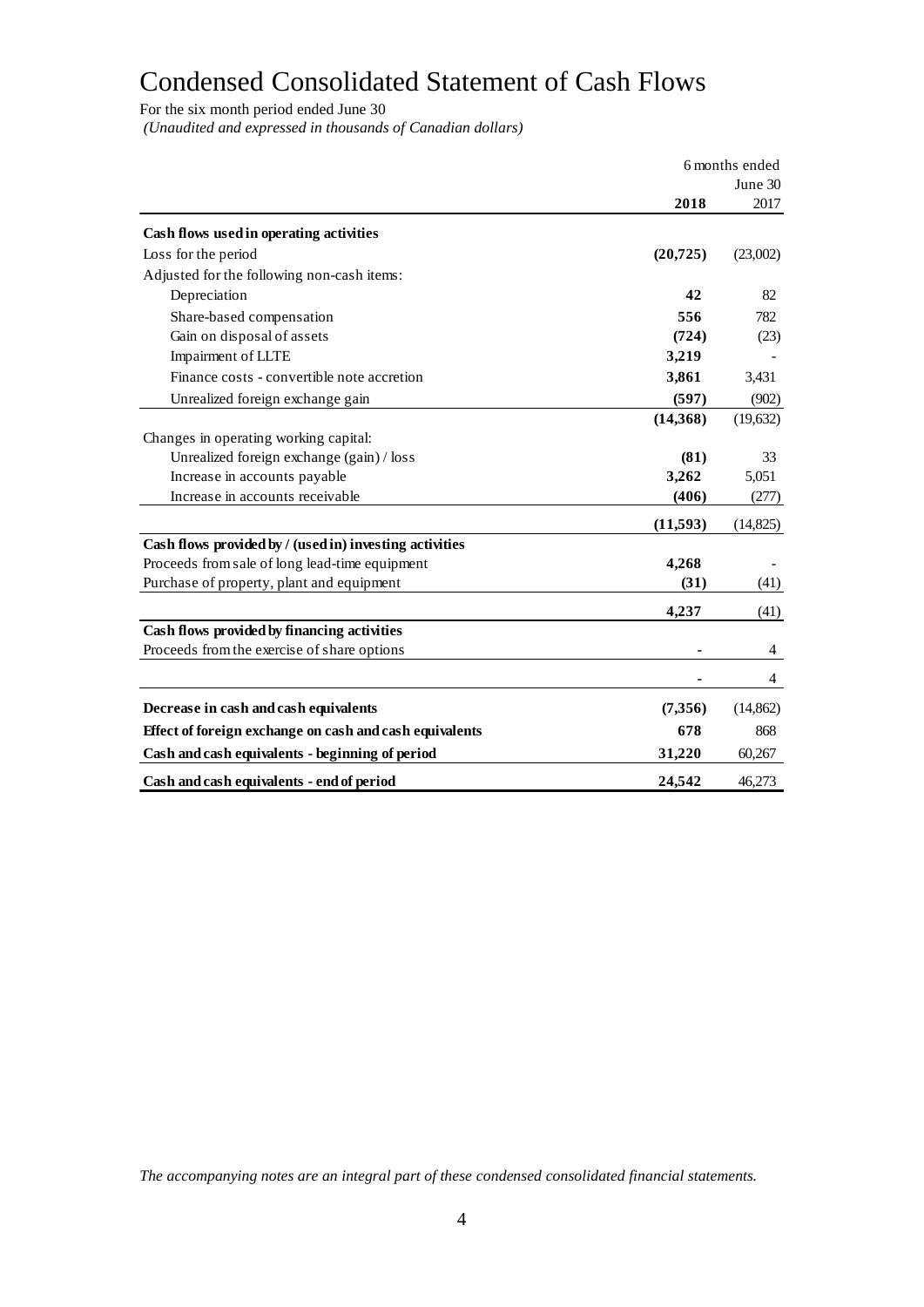For the period ended June 30, 2018 *(Unaudited, tabular amounts in thousands of Canadian dollars, unless otherwise stated)*

#### 1. Nature of operations and going concern

Gabriel Resources Ltd. ("Gabriel" or the "Company") is a Canadian resource company whose common shares are listed on the TSX Venture Exchange ("Exchange").

Gabriel's activities were previously focused on permitting and developing the Roșia Montană gold and silver project (the "Project") in Romania, and are now focused on an international bilateral investment treaty claim against Romania, as explained further below. The exploitation license for the Project ("License") is held by Roșia Montană Gold Corporation S.A. ("RMGC"), a Romanian company in which Gabriel owns an 80.69% equity interest, with the 19.31% balance held by Minvest Roșia Montană S.A. ("Minvest RM"), a Romanian state-owned mining company.

Upon obtaining the License in 1999, RMGC, along with Gabriel and its subsidiary companies (together the "Group"), focused substantially all of their management and financial resources on identifying and defining the size of the four known ore bodies, engineering to design the size and scope of the Project, surface rights acquisitions, rescue archaeology and environmental assessment and permitting.

On July 21, 2015, pursuant to the provisions of international bilateral investment protection treaties which the Romanian State entered into with each of Canada and the United Kingdom of Great Britain and Northern Ireland for the Promotion and Reciprocal Protection of Investments (together the "Treaties"), Gabriel and its subsidiary company, Gabriel Resources (Jersey) Limited ("Claimants"), filed a request for arbitration ("Arbitration Request") before the World Bank's International Centre for Settlement of Investment Disputes ("ICSID") against the Romanian State ("ICSID Arbitration"). The Arbitration Request was registered by ICSID on July 30, 2015 and the presiding tribunal for the ICSID Arbitration ("Tribunal") was constituted on June 21, 2016. The ICSID Arbitration seeks compensation for all of the loss and damage resulting from the State's wrongful conduct and its breaches of the Treaties' protections against expropriation, unfair and inequitable treatment and discrimination in respect of the Project and the related licenses.

Whilst the Company's primary objective has been the development of the Project to operational status, as of the date of these Condensed Interim Consolidated Financial Statements ("Condensed Financial Statements"), the core focus of the Company is the progression of the ICSID Arbitration. Key milestones to date include:

• The first Tribunal hearing took place on August 12, 2016.

*.*

- On January 10, 2017, the Tribunal issued Procedural Order No.4 establishing a procedural calendar for the ICSID Arbitration, including specific dates for the filing of submissions by the parties and other necessary procedural matters.
- On June 30, 2017, the Claimants delivered a memorial to ICSID on the merits and quantum of the ICSID Arbitration claim ("Memorial").
- On February 7, 2018, the President of the Tribunal resigned and, in accordance with ICSID Arbitration rules, the ICSID Arbitration proceedings were suspended pending the appointment of a replacement President.
- On February 22, 2018, the Romanian State delivered a counter memorial ("Counter Memorial") in response to the Memorial filed by the Claimants. Gabriel, together with its counsel, is currently preparing its reply in support of its claim ("Reply").
- On April 5, 2018 ICSID appointed a new President of the Tribunal and the suspension of the proceedings was lifted.
- On May 25, 2018 Romania supplemented the submission of its Counter-Memorial with a further preliminary objection to the jurisdiction of the Tribunal ("Jurisdictional Challenge") which concerns the ability of Gabriel to utilize the United Kingdom-Romania bi-lateral investment treaty as a basis for claims in the ICSID Arbitration.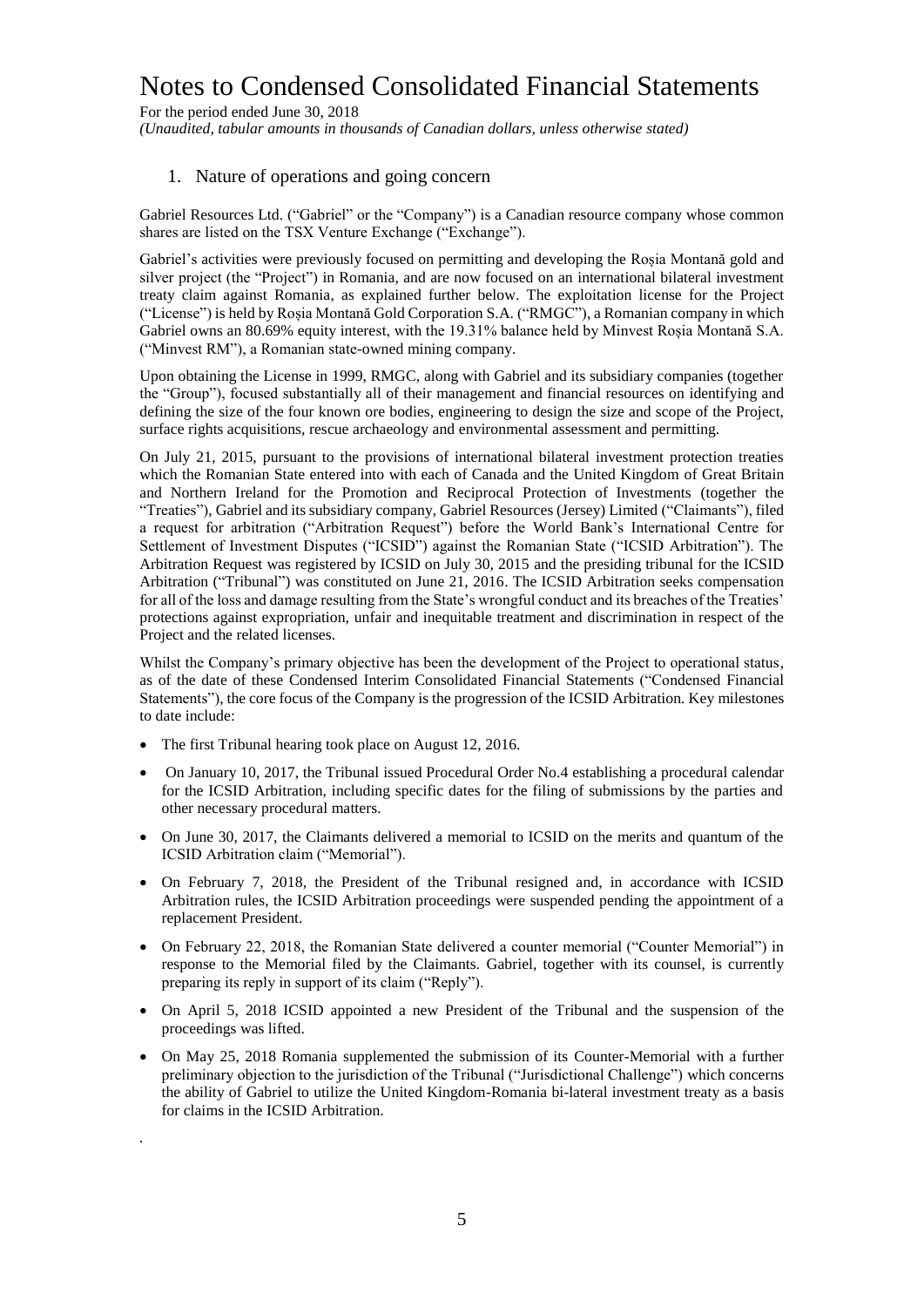For the period ended June 30, 2018

*(Unaudited, tabular amounts in thousands of Canadian dollars, unless otherwise stated)*

#### 1. Nature of operations and going concern (continued)

- On June 8, 2018 the Tribunal issued Procedural Order No.9 establishing a revised procedural calendar for the ICSID Arbitration ("Procedural Calendar"), which includes the following key dates:
	- o Gabriel to file its Reply to the Counter-Memorial and its counter-memorial to the Jurisdictional Challenge by October 26, 2018.
	- o Romania to file its response to the Reply ("Rejoinder") and its reply on the Jurisdictional Challenge by May 3, 2019.
	- o Gabriel to file its rejoinder with regard to the Jurisdictional Challenge by June 7, 2019.
	- o A hearing on the merits of the claim before the Tribunal from December 2 to 13, 2019.

On the basis of the Company's balance of cash and cash equivalents as at June 30, 2018 and its budgeted activities, including the current Procedural Calendar for the ICSID Arbitration, the Company estimates that it has sufficient funding to cover its planned activities through to end of November 2018. Management continues to review the Company's activities in order to identify areas to rationalize expenditures. Management is also in ongoing discussions about the provision of funding for the Company.

The Condensed Financial Statements have been prepared on a going concern basis, which assumes that the Company will be able to meet its obligations and continue its operations for the foreseeable future. Pending the sale of the remaining long lead time equipment and the conclusion of additional financing, there is material uncertainty over the long-term funding available to the Company that may cast significant doubt about the Company's ability to continue as a going concern.

The Condensed Financial Statements do not reflect the adjustments to the carrying values of assets or liabilities and the reported expenses and condensed statement of financial position classifications that would be necessary if the Company were unable to realize its assets and settle its liabilities as a going concern in the normal course of operations. Such adjustments could be material.

The Company's registered address is Suite 200 – 204 Lambert Street, Whitehorse, Yukon, Canada Y1A 1Z4. The Company receives significant management services from its wholly-owned subsidiary, RM Gold (Services) Ltd. ("RMGS"). The principal place of business for RMGS is 1 Central Court, 25 Southampton Buildings, London WC2A 1AL, United Kingdom. The Company is the ultimate parent of the Group and does not have any controlling shareholders.

#### 2. Basis of preparation

The Condensed Financial Statements for the three-month period ended June 30, 2018, have been prepared in accordance with IFRS as applicable to the preparation of interim financial statements, including International Accounting Standard 34 - Interim Financial Reporting. The Condensed Financial Statements should be read in conjunction with the audited consolidated financial statements for the year ended December 31, 2017 (the "2017 Financial Statements"), which have been prepared in accordance with IFRS.

The Condensed Financial Statements have been prepared according to the historical cost convention.

The Board approved the Condensed Financial Statements on August 2, 2018.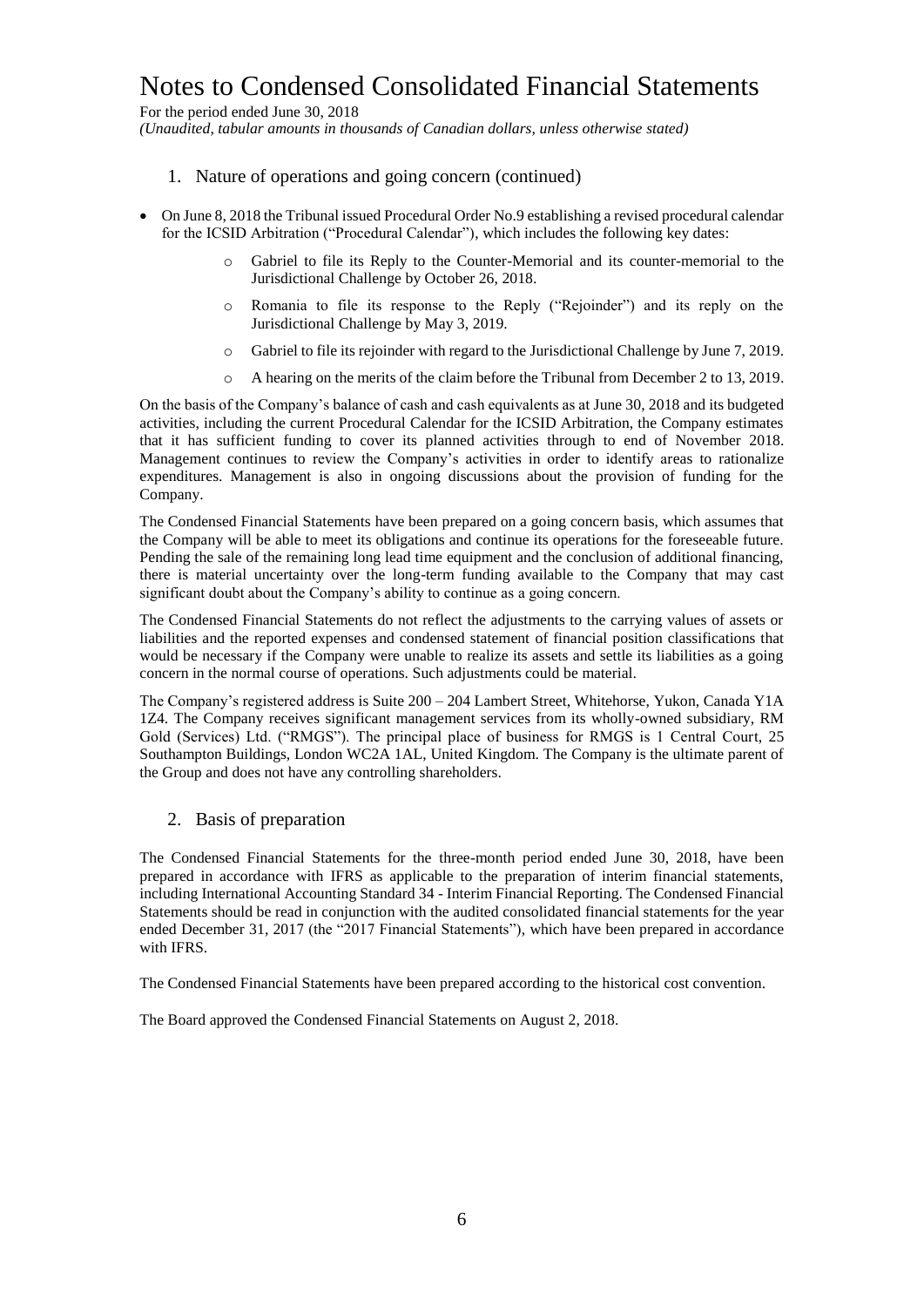For the period ended June 30, 2018

*(Unaudited, tabular amounts in thousands of Canadian dollars, unless otherwise stated)*

#### 3. Critical accounting estimates, risks and uncertainties

The Company performed an analysis of risk factors which, if any should materialize, could materially and adversely affect the results of operations and financial position of the Company.

The preparation of consolidated financial statements in conformity with IFRS requires Management to make estimates and assumptions that affect the reported amount of assets and liabilities and disclosure of contingent liabilities, if any, at the date of the financial statements and the reported amount of expenses and other income for the period. These estimates and assumptions are based on Management's knowledge of the relevant facts and awareness of circumstances, having regard to prior experience. The significant estimates and assumptions are not materially different from those disclosed in the 2017 Financial Statements.

#### 4. Accounting policies

The material accounting policies followed in the Condensed Financial Statements are the same as those applied in the 2017 and Q1 2018 Financial Statements.

No new IFRS accounting standards have been adopted by the Company during the three-month period ended June 30, 2018.

A number of new standards and amendments to standards and interpretations are effective for annual periods beginning on or after January 1, 2019. The new standard that is expected to be relevant to the consolidated financial statements of the Company is IFRS 16 – Leases.

 IFRS 16 – Leases. In January 2016, the IASB issued IFRS 16 *Leases*, which requires lessees to recognize assets and liabilities for most leases. Application of the standard is mandatory for annual reporting periods beginning on or after January 1, 2019. Management is currently assessing the impact that this new standard will have on the consolidated financial statements of the Company. Management has not yet concluded as to the impact on the Group.

#### 5. Corporate, General and Administrative expenses

|                                               |       | 3 months ended<br>6 months ended |        |         |
|-----------------------------------------------|-------|----------------------------------|--------|---------|
|                                               |       | June 30                          |        | June 30 |
| in thousands of Canadian dollars              | 2018  | 2017                             | 2018   | 2017    |
| <b>ICSID</b> Arbitration related              | 5,395 | 7.012                            | 7,634  | 11,400  |
| Payroll                                       | 1,389 | 1,962                            | 2,778  | 3,164   |
| Other                                         | 553   | 462                              | 1,033  | 984     |
| Long lead-time equipment storage costs        | 215   | 228                              | 457    | 439     |
| Legal                                         | 160   | 331                              | 421    | 503     |
| Finance                                       | 200   | 261                              | 396    | 453     |
| Property and exploration taxes                | 171   | 170                              | 345    | 329     |
| Community relations                           | 121   | 147                              | 246    | 268     |
| Information technology                        | 81    | 124                              | 165    | 185     |
| External communications                       | 51    | 50                               | 115    | 104     |
| Corporate, general and administrative expense | 8,337 | 10.747                           | 13,591 | 17.828  |

ICSID Arbitration related costs are legal and other advisory services provided to the Company in respect of the ICSID Arbitration. The decrease compared to the corresponding 2017 period is due to the significantly higher 2017 activity levels in preparation for the June 30, 2017, filing of the Memorial. Payroll is the total of salaries, bonuses and relevant taxes for all Group employees. Legal expenditures are in respect of general corporate legal advisory services to the Group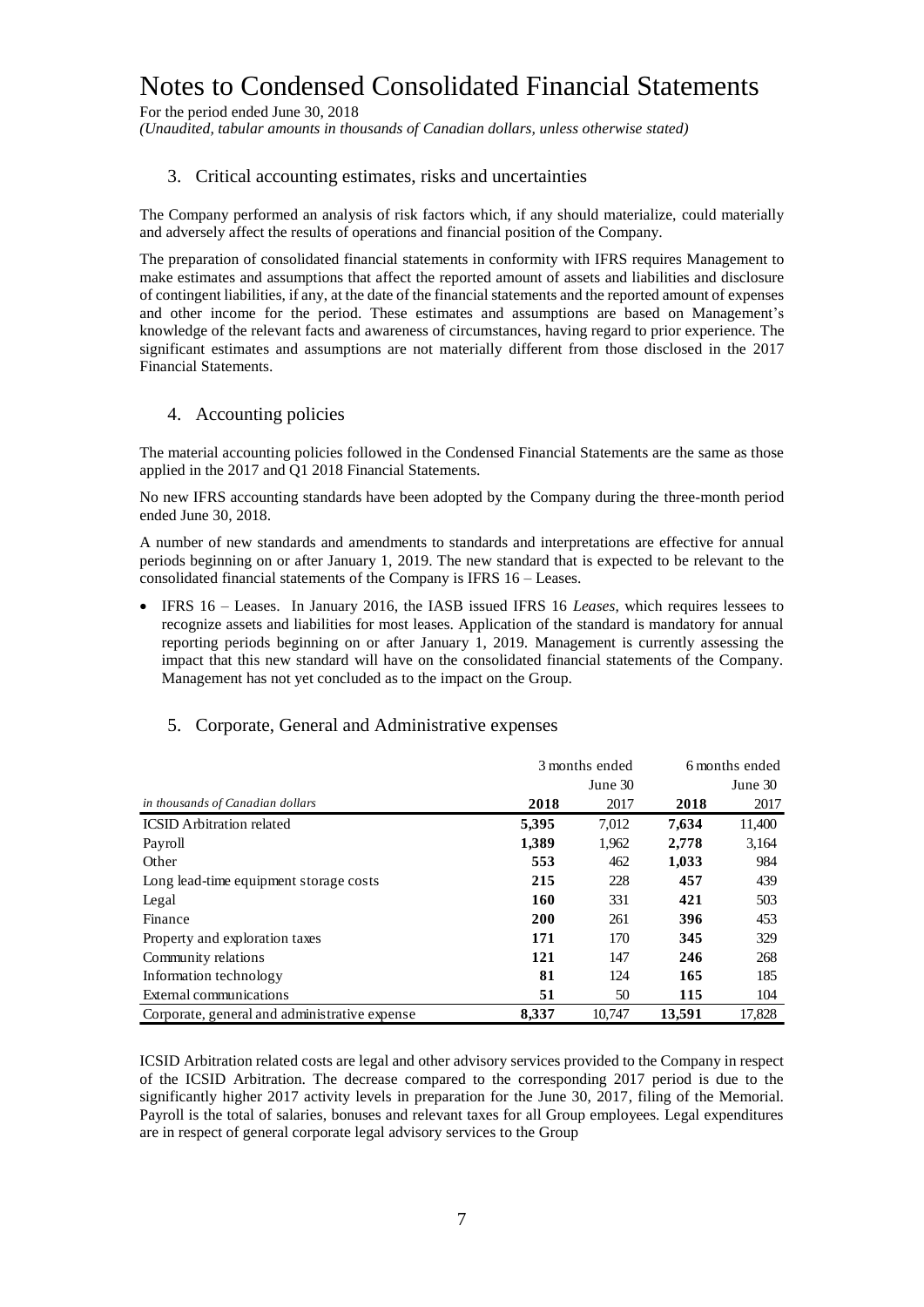For the period ended June 30, 2018 *(Unaudited, tabular amounts in thousands of Canadian dollars, unless otherwise stated)*

6. Assets held for sale

| <b>Balance - December 31, 2016</b> | 13,417  |
|------------------------------------|---------|
| Currency translation adjustment    | 306     |
| <b>Balance - December 31, 2017</b> | 13,723  |
| Disposal                           | (2,821) |
| Impairment charge                  | (3,943) |
| Currency translation adjustment    | (492)   |
| <b>Balance - June 30, 2018</b>     | 6.467   |

The prospect of the long lead-time equipment being used in the future for the purpose for which it was purchased is considered remote. In December 2015, the Company engaged two specialist agents to broker the sale of the long lead-time equipment, and the equipment was transferred to assets held for sale on December 31, 2015. In November 2017, the Company entered into an agreement to sell a ball mill for gross proceeds of \$5.3 million. The sale was completed in May 2018. The agents' engagement is ongoing, with a mandate to secure a sale of the remaining equipment in the short-term.

At June 30, 2018, the value of the long-lead time equipment was assessed for indicators of impairment, and a charge of \$3.9 million was recognised in the income statement for the period.

The remaining long lead-time equipment comprises milling equipment, which is not yet assembled. These items are currently stored in various warehouse locations which, with non-material exceptions, are outside of Romania, the main location being the port of Antwerp, Belgium.

#### 7. Cash and cash equivalents

|                          | June 30 | December 31 |
|--------------------------|---------|-------------|
| As at                    | 2018    | 2017        |
| Cash at bank and on hand | 1.816   | 2,737       |
| Short-term bank deposits | 22.726  | 28,483      |
|                          | 24.542  | 31,220      |

Cash at bank and on hand earns interest at floating rates based on daily bank deposit rates. Cash is readily accessible and is deposited at reputable financial institutions with acceptable credit standings.

The Group manages its domestic Romanian bank credit risk by centralizing custody, control and management of its surplus cash resources from its corporate office and only transferring money to its Romanian subsidiary based on near term cash requirements, thereby mitigating exposure to domestic Romanian banks. At June 30, 2018, the Group held \$0.4 million in cash and cash equivalents in Romanian banks (December 2017: \$0.3 million).

Short-term bank deposits represent investments in government treasury bills with maturities, from the date of acquisition, of less than 90 days.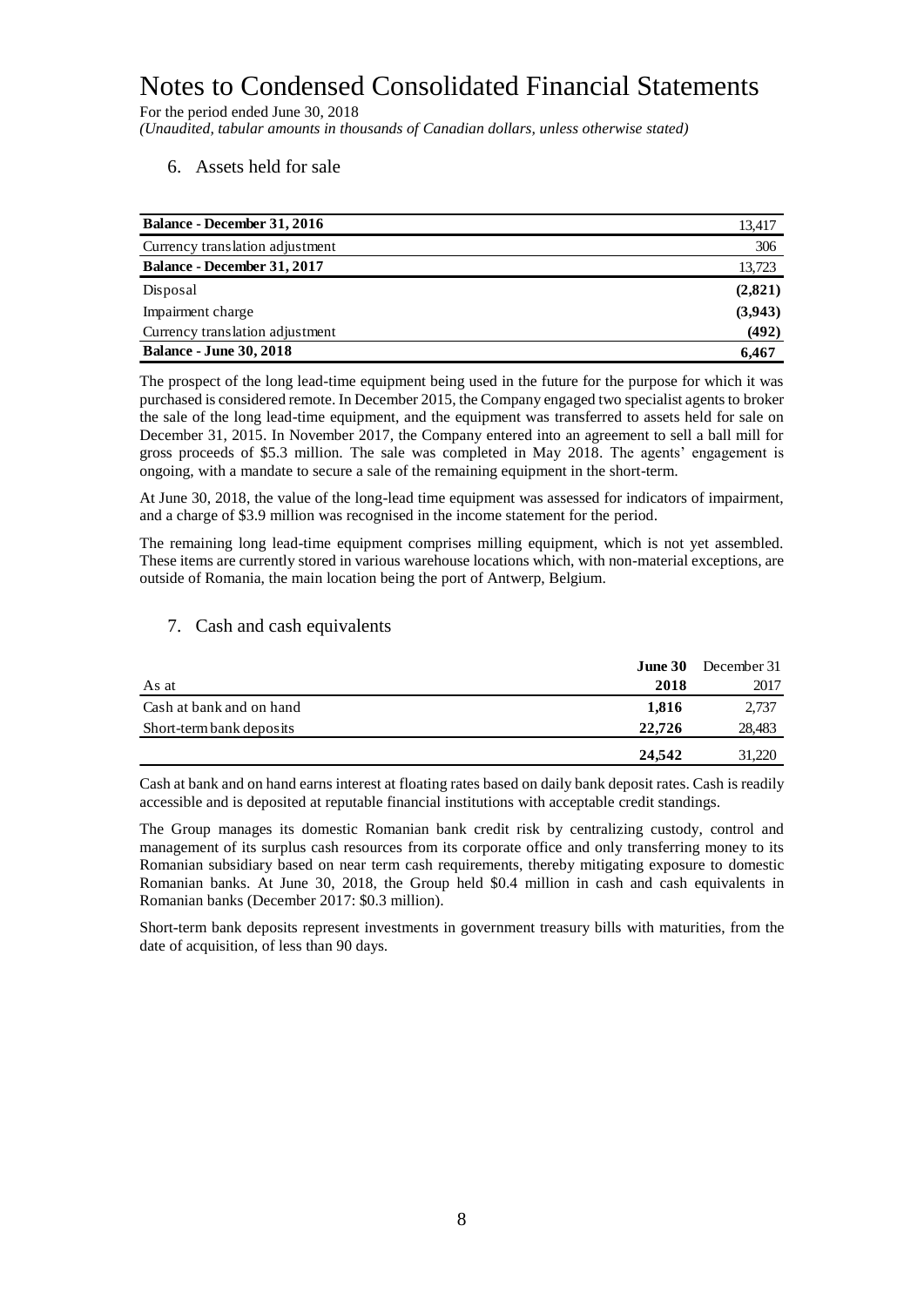For the period ended June 30, 2018 *(Unaudited, tabular amounts in thousands of Canadian dollars, unless otherwise stated)*

#### 8. Trade and other payables

|                             | June 30 | December 31 |
|-----------------------------|---------|-------------|
| As at                       | 2018    | 2017        |
| Trade payables              | 365     | 252         |
| Payroll liabilities         | 1,658   | 2,702       |
| Accruals and other payables | 4,061   | 955         |
|                             | 6,084   | 3.909       |

Trade and other payables are accounted for at amortized cost and are categorized as other financial liabilities. The increase in accruals and other payables period on period is due to the increase in ICSID Arbitration related activities in the period since the February 2018 filing of the Counter Memorial by Romania, and related advisory services. Payroll liabilities have reduced since the beginning of the year as accrued 2017 performance related payments and contract renegotiation compensation amounts were made.

#### 9. Resettlement liabilities

RMGC previously had a program for purchasing homes in the Project area. Under the resettlement program residents were offered two choices; either to take the sale proceeds and move to a new location of their choosing, or exchange their properties for a new property to be built by RMGC at a new resettlement site. For those residents who chose the new resettlement site option, the Company recorded a resettlement liability for the anticipated construction costs of the resettlement houses. The total balance at June 30, 2018 was \$0.6 million (December 31, 2017: \$0.5 million).

#### 10. Other current liabilities

The Company has a Deferred Share Unit ("DSU") Plan under which qualifying participants can elect to receive certain compensation in the form of DSUs. With effect from July 1, 2016, certain Company nonexecutive directors have received fifty per cent of their director fees payable in DSUs. DSUs are initially valued at the higher of the five-day weighted average market price of the Company's common shares at the date of issue and the closing market price on the day before the grant. The value of DSUs is adjusted based on the closing common share price at the end of each subsequent reporting period.

During the three-month period ended June 30, 2018, a total of 98,296 DSUs were issued to certain nonexecutive directors in lieu of fees for services provided during the prior quarter. Accruals have also been recorded relating to second quarter non-executive directors' fees. The 2018 issuance of DSUs and the reporting period end fair value calculation has resulted in an aggregate decrease in the DSU liability of \$0.1 million.

#### 11. Non-controlling interest

The Company historically advanced loans totaling US\$39.5 million to Minvest RM, the non-controlling shareholder of RMGC, to facilitate mandatory statutory share capital increases in RMGC in accordance with Romanian company law rules on capitalization. These loans, which remain outstanding at June 30, 2018, are non-interest bearing and according to their terms are to be repaid as and when RMGC distributes dividends to its shareholders. The loans are accounted for as part of the Group's net investment in RMGC and, accordingly, have been set-off against non-controlling interests in the Condensed Consolidated Statement of Financial Position. The loans and non-controlling interest components will be reflected individually at such time as repayment of the loans is possible.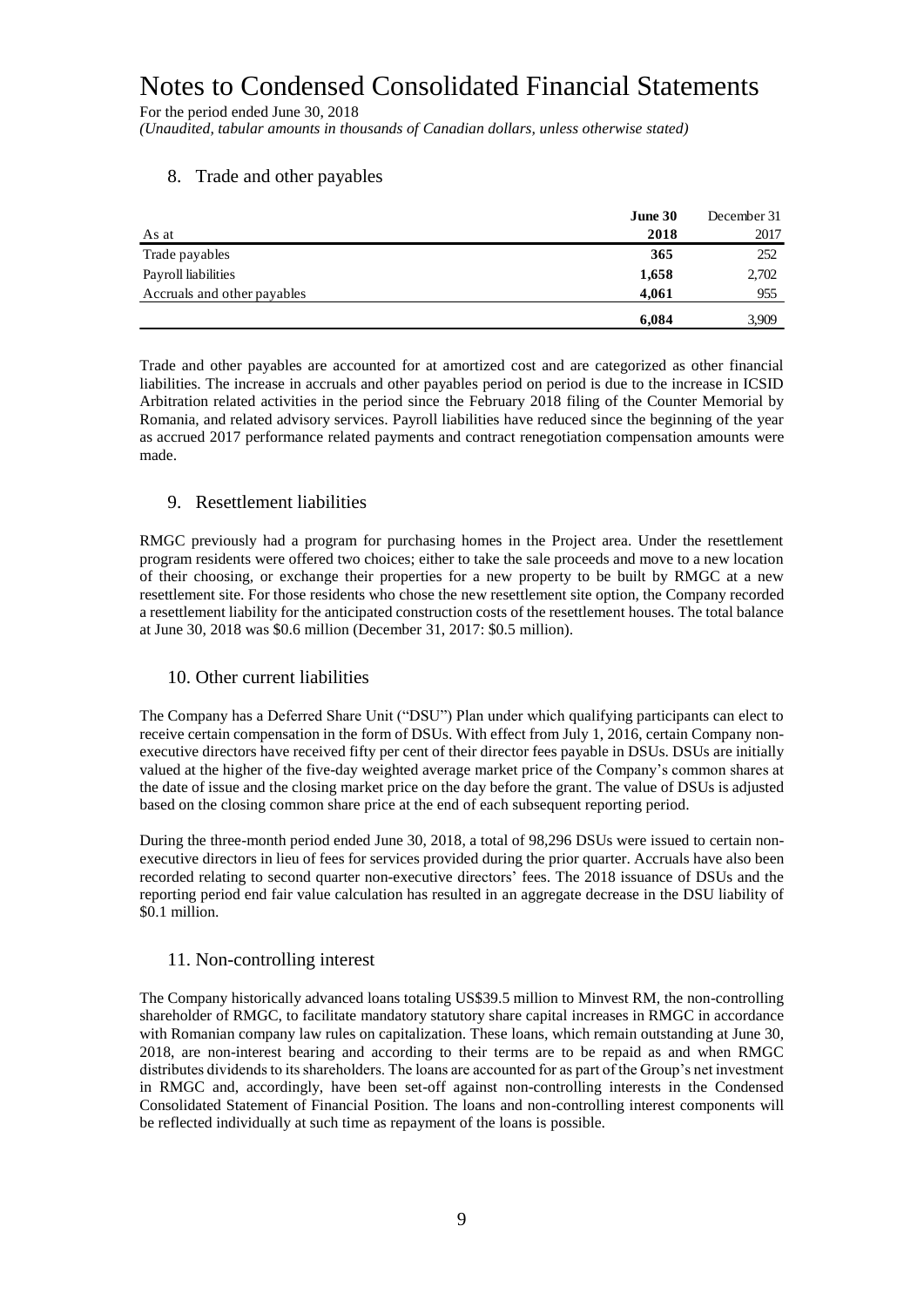For the period ended June 30, 2018

*(Unaudited, tabular amounts in thousands of Canadian dollars, unless otherwise stated)*

#### 11. Non-controlling interest (continued)

In December 2013, the Group was required to recapitalize RMGC in order to comply with Romanian minimum capitalization company law requirements. The subscription to RMGC share capital by the Company was effected through a conversion of existing intercompany debt. On January 17, 2014 the Group agreed to transfer to Minvest RM, for nil consideration, a proportion of the shares subscribed to in December 2013, with a face value of \$20.4 million, in order to preserve the ratio of respective shareholdings in RMGC. This transfer gave rise to the disclosed non-controlling interest and subsequent accounting.

#### 12. Related Party Transactions

The Group had related party transactions with associated persons or corporations which were undertaken in the normal course of operations, as well as the private placements described in Note 17.

Historical related party transactions with Minvest RM are disclosed in Note 11. There have been no transactions with Minvest RM in 2018 (2017: no transactions).

In June 2018, the Company entered into a facility agreement with [SC Total Business Land SRL ("TBL")] an entity controlled by current and former employees of RMGC pursuant to which it agreed to lend \$0.9 million. TBL was established in 2015 with the assistance of the Company as part of the Company's efforts to reduce the cost base of RMGC and to mitigate the adverse impacts of the downscaling of RMGC's corporate activities in Romania by assisting affected individuals with alternative forms of employment or sustainable livelihood opportunities. Since 2015, TBL has provided arms-length maintenance and related services in respect of various buildings and historical monuments owned by RMGC in and around the Project footprint. The loan is repayable in 2028 and accrues interest at a rate of 1% per annum and is secured by a mortgage over certain assets of the borrower and personal guarantees in favour of the Company by the principals of TBL. TBL has drawn down an initial \$0.5 million against the facility.

Refer to note 19 in relation to a certain agreement entered into with an officer of the Company

#### 13. Common share options and equity settled RSUs

With effect from July 1, 2016, certain Company non-executive directors have elected to receive all or some of their director fees payable in common share options. Director, officer, employee and consultant common share options were granted, exercised and cancelled during the period January 1, 2017 through June 30, 2018 as follows:

|                                    | Number of<br>options<br>(1000) | Weighted average<br>exercise price<br>(dollars) |  |  |
|------------------------------------|--------------------------------|-------------------------------------------------|--|--|
| <b>Balance - December 31, 2016</b> | 26,745                         | 0.77                                            |  |  |
| Options granted                    | 1,056                          | 0.31                                            |  |  |
| Options expired                    | (1,475)                        | 1.88                                            |  |  |
| Options exercised                  | (13)                           | 0.40                                            |  |  |
| Balance - December 31, 2017        | 26,313                         | 0.69                                            |  |  |
| Options granted                    | 315                            | 0.35                                            |  |  |
| Options expired                    | (2,260)                        | 1.76                                            |  |  |
| <b>Balance - June 30 2018</b>      | 24,368                         | 0.59                                            |  |  |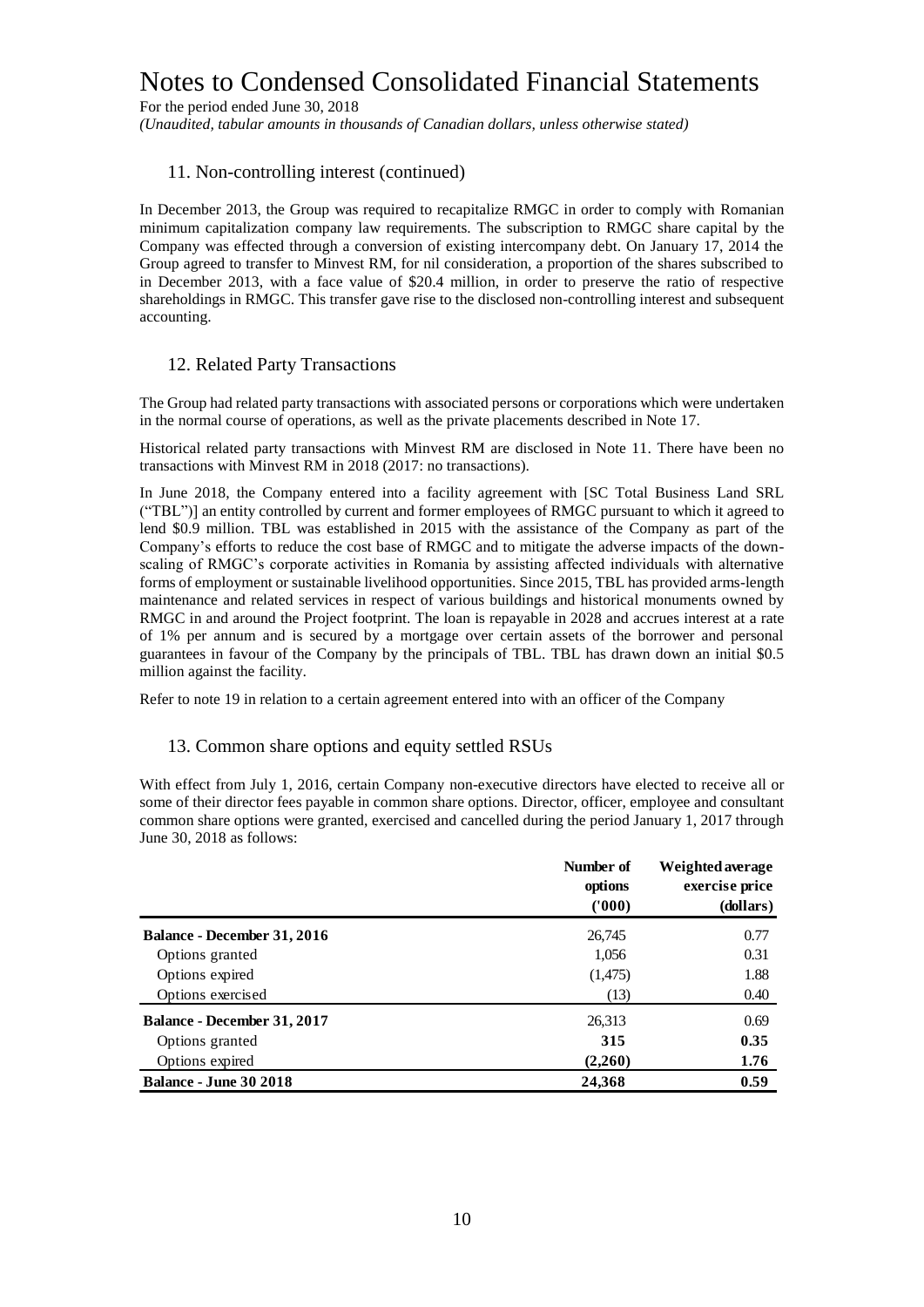For the period ended June 30, 2018

*(Unaudited, tabular amounts in thousands of Canadian dollars, unless otherwise stated)*

#### 13. Common share options and equity settled RSUs (continued)

2,148,748 RSUs were issued to certain officers and employees of the Company in Dec 2017, and in connection with that issuance 2,405,715 RSUs that had been issued earlier in 2017 were cancelled. . The remaining RSUs have vesting dates related to the achievement of certain milestones and the expense relating to them is amortized over this period. At June 30, 2018, equity settled RSUs held by directors, officers and employees have been expensed as follows:

|                                    | Number of equity<br>settled RSUs to have<br><b>vested</b> | Price per<br>common<br>share |       |
|------------------------------------|-----------------------------------------------------------|------------------------------|-------|
|                                    | (000's)                                                   | (dollars)                    | Value |
| <b>Balance - December 31, 2016</b> |                                                           |                              |       |
| Expense recognised                 | 1,445                                                     | 0.38                         | 549   |
| Cancelled                          | (404)                                                     | 0.38                         | (153) |
| <b>Balance - December 31, 2017</b> | 1,041                                                     | 0.38                         | 396   |
| Expense recognised                 | 809                                                       | 0.38                         | 301   |
| <b>Balance - June 30, 2018</b>     | 1,850                                                     | 0.38                         | 697   |

#### 14. Loss per share

|                                                                                                                 | 3 months ended<br>June 30 |                   |  |                   |  |                   | 6 months ended<br>June 30 |                   |
|-----------------------------------------------------------------------------------------------------------------|---------------------------|-------------------|--|-------------------|--|-------------------|---------------------------|-------------------|
|                                                                                                                 |                           | 2018              |  | 2017              |  | 2018              |                           | 2017              |
| Loss for the period attributable to<br>owners of the parent<br>Weighted-average number of common shares (000's) |                           | 13,794<br>384,453 |  | 13,657<br>384.453 |  | 20,725<br>384,453 |                           | 23,002<br>384,450 |
| Basic and diluted loss per share                                                                                | \$                        | 0.04              |  | $0.04 \;$ \$      |  | 0.05              |                           | 0.06              |

#### 15. Commitments and contingencies

The following is a summary of Canadian dollar equivalent of the contractual commitments of the Group, including payments due for each of the next five years and thereafter:

|                                    | Total | 2018 | 2019                     | 2020 | 2021                     | 2022                     | Thereafter |
|------------------------------------|-------|------|--------------------------|------|--------------------------|--------------------------|------------|
| Operating lease commitments        |       |      |                          |      |                          |                          |            |
| Rosia Montana exploitation license | 405   | 270  | 135                      | -    |                          | -                        |            |
| Surface concession rights          | 1.119 | 34   | 34                       | 34   | 34                       | 34                       | 949        |
| Property lease agreements          | 42    | 42   | $\overline{\phantom{0}}$ | -    | $\overline{\phantom{0}}$ | $\overline{\phantom{0}}$ |            |
| Total commitments                  | .566  | 346  | 169                      | 34   | 34                       | 34                       | 949        |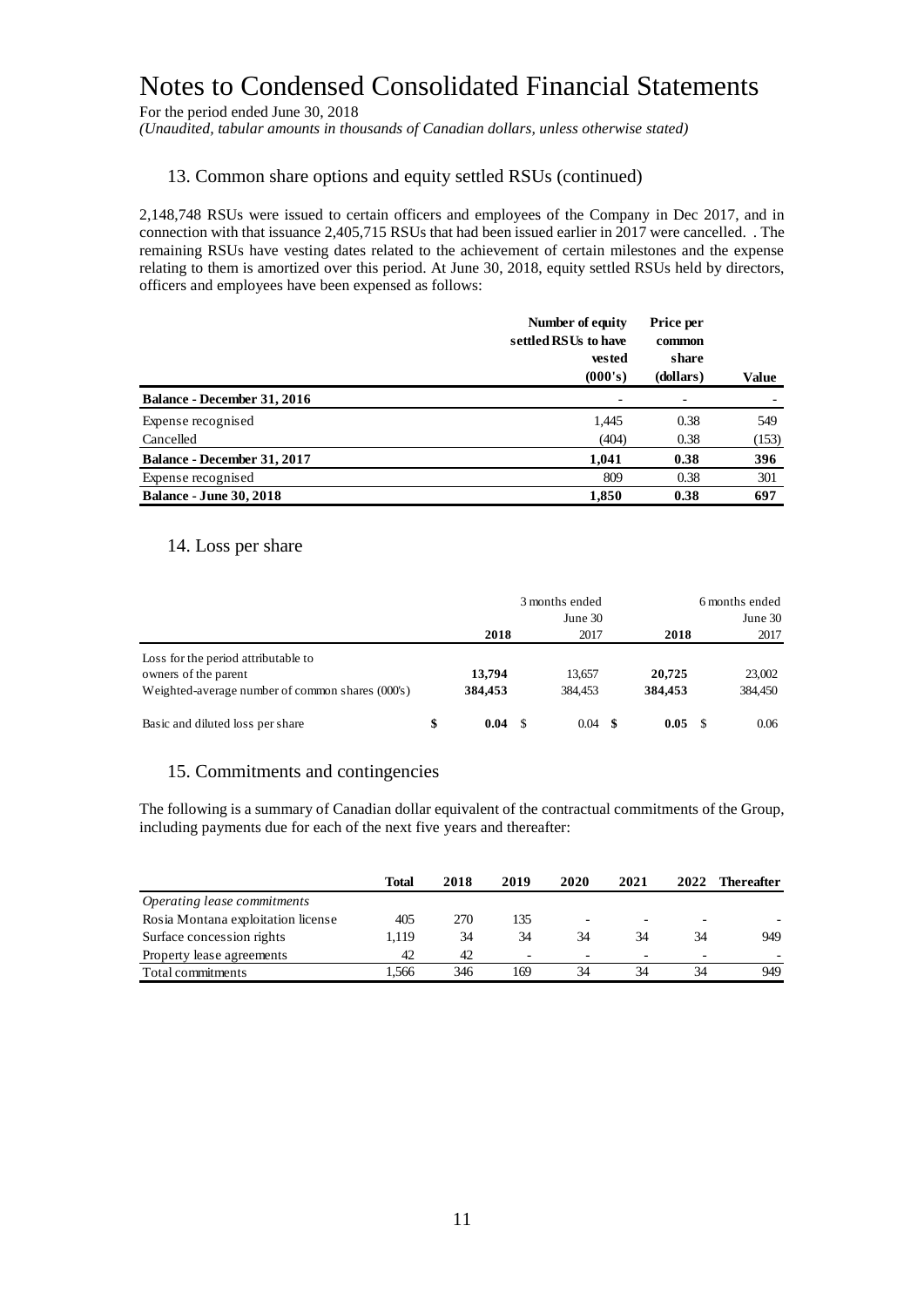For the period ended June 30, 2018 *(Unaudited, tabular amounts in thousands of Canadian dollars, unless otherwise stated)*

#### 16. Segmental information

Operating segments are reported in a manner consistent with internal reporting provided to the chief operating decision-maker. The chief operating decision-maker is responsible for allocating resources and assessing performance of the operating segments and has been identified as the Company's Chief Executive Officer.

The Group has two segments: the first being the Romanian operating company, the principal activity of which was formerly the exploration, evaluation and development of precious metal mining projects in the country (designated as "Romania"). The rest of the entities within the Group form part of a secondary segment (designated as "Corporate").

The segmental report is as follows:

|                                                                                          | Romania |          | Corporate |           | <b>Total</b> |          |  |
|------------------------------------------------------------------------------------------|---------|----------|-----------|-----------|--------------|----------|--|
| For the three-month period ended June 30,                                                | 2018    | 2017     | 2018      | 2017      | 2018         | 2017     |  |
| Reportable items in the Condensed Consolidated Income Statement and Comprehensive Income |         |          |           |           |              |          |  |
| Interest received                                                                        |         |          | (88)      | (66)      | (88)         | (66)     |  |
| Finance costs - convertible note accretion                                               |         |          | 1,959     | 1,741     | 1,959        | 1,741    |  |
| Depreciation                                                                             | 3       | 31       | 21        | 10        | 24           | 41       |  |
| Reportable segment loss                                                                  | 2,738   | 1,580    | 11,056    | 12,077    | 13,794       | 13,657   |  |
| For the six-month period ended June 30,                                                  | 2018    | 2017     | 2018      | 2017      | 2018         | 2017     |  |
| Reportable items in the Condensed Consolidated Income Statement and Comprehensive Income |         |          |           |           |              |          |  |
| Interest received                                                                        |         |          | (165)     | (128)     | (165)        | (128)    |  |
| Finance costs - convertible note accretion                                               |         |          | 3,861     | 3,431     | 3,861        | 3,431    |  |
| Depreciation                                                                             | 13      | 61       | 29        | 21        | 42           | 82       |  |
| Reportable segment loss                                                                  | 5,142   | 3,558    | 15,583    | 19,444    | 20,725       | 23,002   |  |
| As at June 30,                                                                           | 2018    | 2017     | 2018      | 2017      | 2018         | 2017     |  |
| Reportable segment in Condensed Consolidated Statement of Financial Position             |         |          |           |           |              |          |  |
| Reportable segment current assets and assets classified as held for sale                 | 2,514   | 15,478   | 29,761    | 46,034    | 32,275       | 61,512   |  |
| Reportable segment non - current assets                                                  | 655     | 599      | 534       | 48        | 1,189        | 647      |  |
| Reportable segment liabilities                                                           | (2,269) | (1, 412) | (72, 511) | (68, 494) | (74, 780)    | (69,906) |  |

The Group's assets classified as held for sale are predominantly located in various port facilities within the European Union.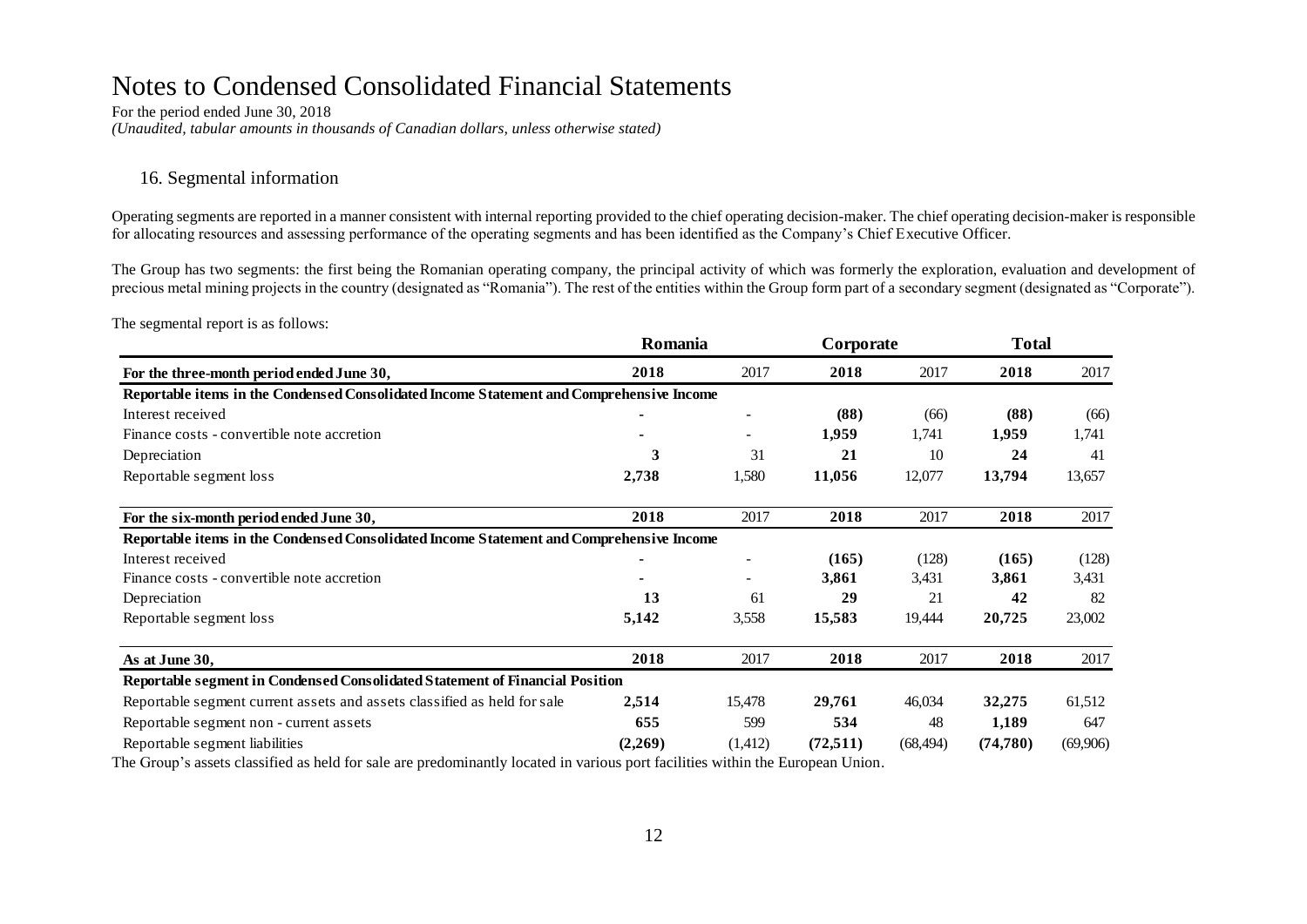For the period ended June 30, 2018

*(Unaudited, tabular amounts in thousands of Canadian dollars, unless otherwise stated)*

#### 17. Private placements

In 2014 and 2016, the Company completed private placements with existing shareholders and a new investor (the "Private Placements"). A total of 95,625 units were issued pursuant to the Private Placements at a price of \$1,000 per unit to raise aggregate gross proceeds of \$95.625 million.

Subsequent to initial measurement, the debt component of the Private Placements is measured at amortized cost using the effective interest rate method. The valuation of the equity component is not adjusted subsequent to the initial recognition except on conversion or expiry.

There are two derivatives that are embedded within the convertible notes to the Private Placements: a 'makewhole premium' to protect holders of the convertible notes in a change of control event as stated in the note indenture; and a 'common share repayment right' providing the Company with the right to repay the principal in Common Shares at a discounted amount of 95% of par at maturity. As at June 30, 2018, these two embedded derivatives were determined to have insignificant initial values and were accordingly not accounted for, but will be reassessed by Management at each reporting date.

The aggregate composition of the Private Placements is set out in the following table:

|                                                    |            | Gross Financing | <b>Net</b> |
|----------------------------------------------------|------------|-----------------|------------|
|                                                    | allocation | fees            | allocation |
|                                                    |            |                 |            |
| Liability component of convertible debentures      | 52,205     | 461             | 51.744     |
| Equity component of convertible debentures         | 45.213     | 642             | 44,571     |
| Warrants                                           | 32.573     | 417             | 32,156     |
| Charge on issue of in-the-money equity instruments | (34,366)   | ٠               | (34,366)   |
| Proceeds of private placement                      | 95.625     | 1.520           | 94.105     |

In accordance with IAS 7, changes in the value of the Private Placements are as follows:

| <b>Balance - December 31, 2016</b> | 56,154 |
|------------------------------------|--------|
| Interest paid                      | (24)   |
| Interest accretion                 | 7,071  |
| Balance - December 31, 2017        | 63,201 |
| Interest accretion                 | 3,861  |
| <b>Balance - June 30, 2018</b>     | 67,062 |

#### 18. Contingent liabilities

As at June 30, 2018, the Company does not believe that the outcome of any of the matters not recorded in the financial statements, individually or in aggregate, would have a material adverse impact to the Company's financial position.

RMGC has been subject to two tax inspections by the Romanian National Agency for Fiscal Administration (the Agenția Națională de Administrare Fiscală – "ANAF") in relation to the value added tax ("VAT") previously claimed by RMGC in respect of the purchase of goods and services in the period 2011 to 2016.

The first inspection was concluded by ANAF in July 2016 and assessed a liability with interest and penalties of RON 42.9m (then approximately \$13.7 million). This 2016 assessment was successfully challenged by RMGC and partially quashed in September 2016.